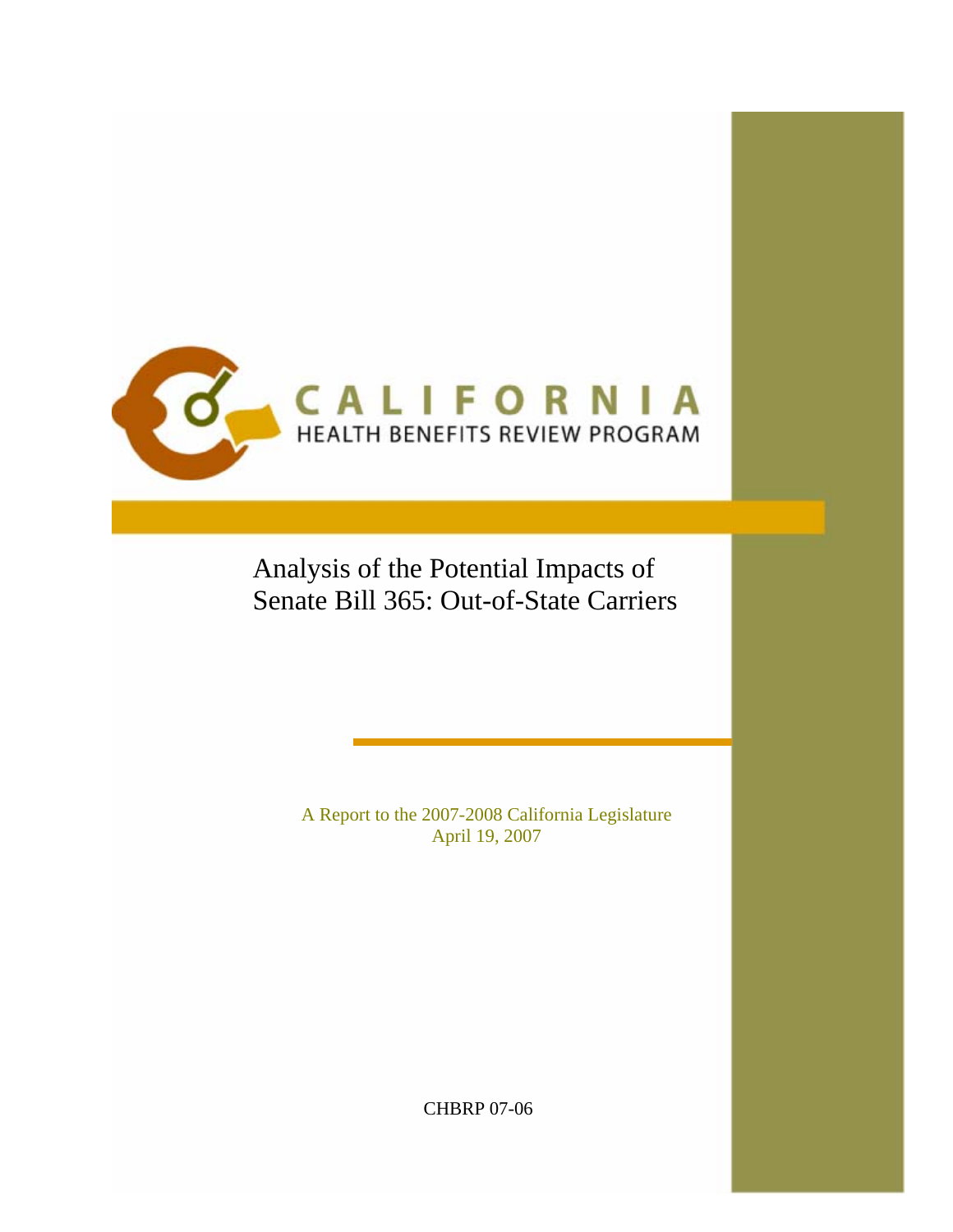

The California Health Benefits Review Program (CHBRP) responds to requests from the State Legislature to provide independent analyses of the medical, financial, and public health impacts of proposed health insurance benefit mandates and proposed repeals of health insurance benefit mandates. CHBRP was established in 2002 to implement the provisions of Assembly Bill 1996 (*California Health and Safety Code*, Section 127660, *et seq*.) and was reauthorized by Senate Bill 1704 in 2006 (Chapter 684, Statutes of 2006). The statute defines a health insurance benefit mandate as a requirement that a health insurer or managed care health plan (1) permit covered individuals to obtain health care treatment or services from a particular type of health care provider; (2) offer or provide coverage for the screening, diagnosis, or treatment of a particular disease or condition; or (3) offer or provide coverage of a particular type of health care treatment or service, or of medical equipment, medical supplies, or drugs used in connection with a health care treatment or service.

A small analytic staff in the University of California's Office of the President supports a task force of faculty from several campuses of the University of California, as well as Loma Linda University, the University of Southern California, and Stanford University, to complete each analysis within a 60-day period, usually before the Legislature begins formal consideration of a mandate bill. A certified, independent actuary helps estimate the financial impacts, and a strict conflict-of-interest policy ensures that the analyses are undertaken without financial or other interests that could bias the results. A National Advisory Council, drawn from experts from outside the state of California and designed to provide balanced representation among groups with an interest in health insurance benefit mandates, reviews draft studies to ensure their quality before they are transmitted to the Legislature. Each report summarizes scientific evidence relevant to the proposed mandate, or proposed mandate repeal, but does not make recommendations, deferring policy decision making to the Legislature. The State funds this work through a small annual assessment of health plans and insurers in California. All CHBRP reports and information about current requests from the California Legislature are available at the CHBRP Web site, www.chbrp.org.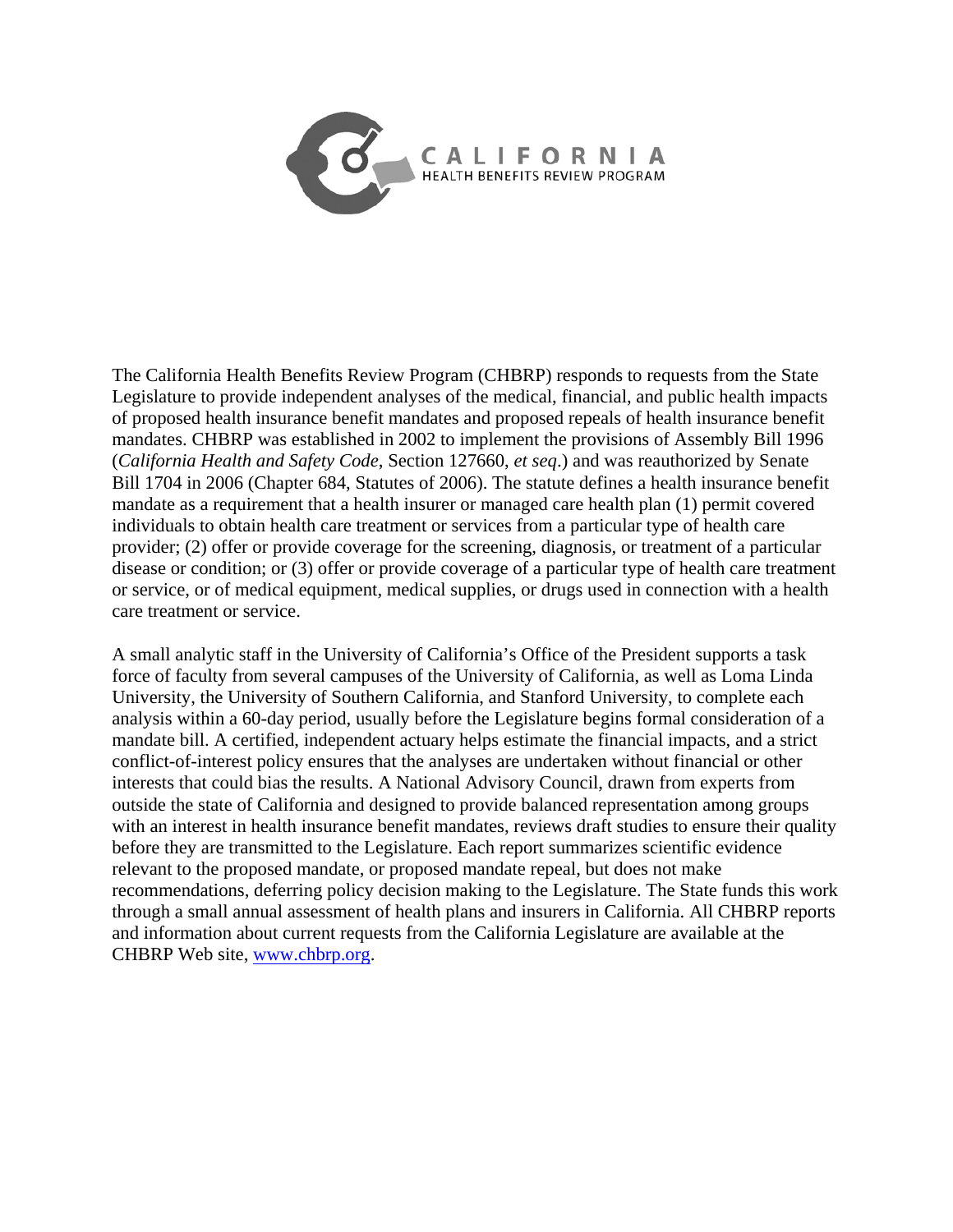# **A Report to the 2007-2008 California State Legislature**

**Analysis of the Potential Impacts of Senate Bill 365: Out-of-State Carriers** 

**April 19, 2007** 

**California Health Benefits Review Program 1111 Franklin Street, 11th Floor Oakland, CA 94607 Tel: 510-287-3876 Fax: 510-987-9715**  www.chbrp.org

Additional free copies of this and other CHBRP bill analyses and publications may be obtained by visiting the CHBRP Web site at www.chbrp.org.

Suggested Citation:

California Health Benefits Review Program (CHBRP). (2007). *Analysis of the Potential Impacts of Senate Bill 365: Out-of-State Carriers*: Report to California State Legislature. Oakland, CA: CHBRP. CHBRP 07-06.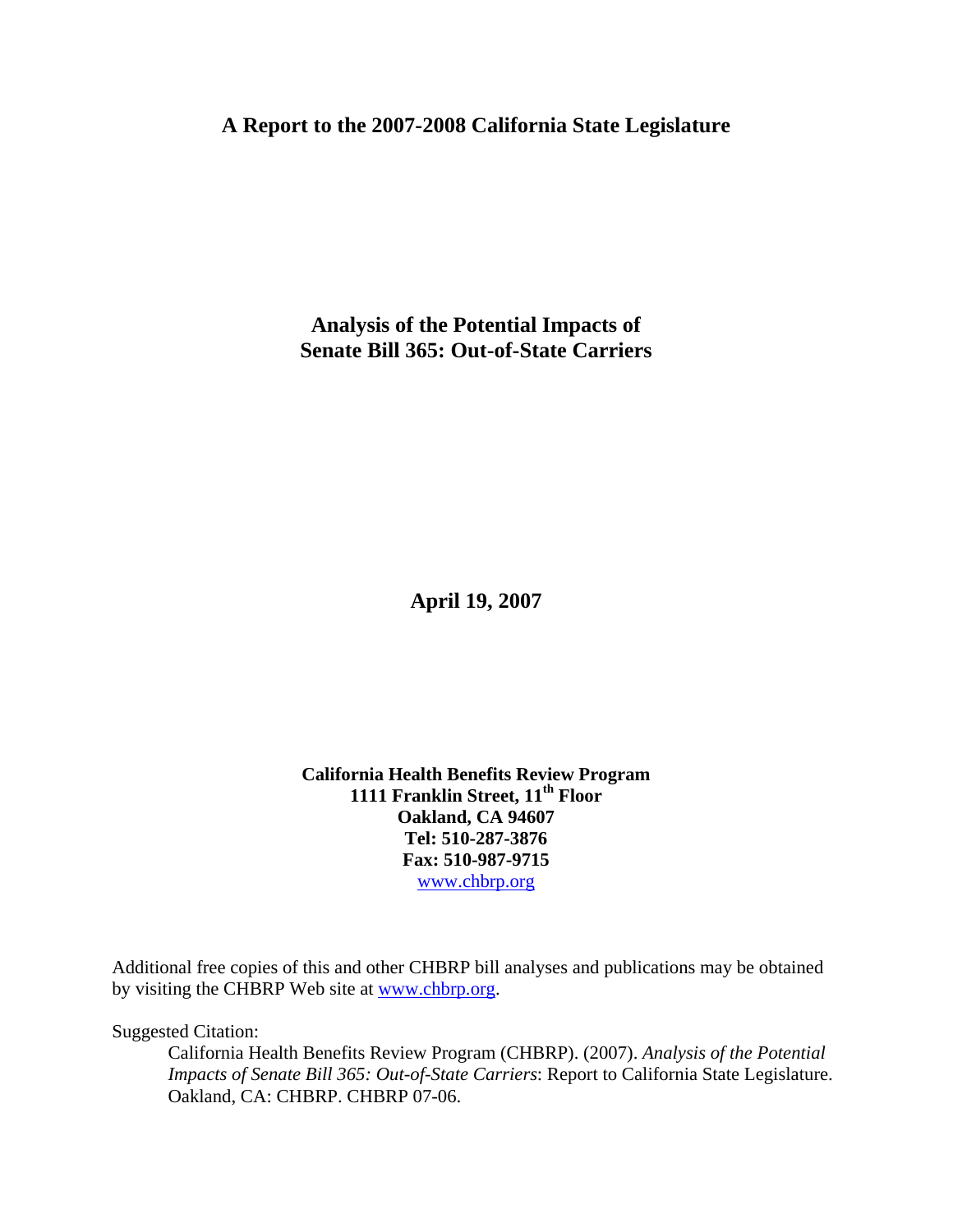## **PREFACE**

This report provides an analysis of the potential impacts of Senate Bill (SB) 365, a bill that would allow a carrier domiciled in another state to offer, sell, or renew a health care service plan or health insurance policy in California without holding a license or certificate of authority issued by the relevant regulatory agencies. SB 365 could represent a *de facto* repeal of all benefit mandate laws, as well as all other health insurance requirements in California. The implications of this potentially broad *de facto* repeal on the state's health insurance market are described in this report as well as considerations for policymakers to assess the potential financial and public health impacts of SB 365. In response to a request from the California Senate Committee on Health on February 28, 2007, the California Health Benefits Review Program (CHBRP) undertook this analysis pursuant to the provisions of Senate Bill 1704 (Chapter 684, Statutes of 2006) as chaptered in Section 127600, et seq. of the California Health and Safety Code.

Susan Philip, MPP, and Cynthia Robinson, MPP, both of CHBRP staff, and Susan Ettner, PhD, of the University of California, Los Angeles, prepared the Introduction section, the section on the Potential Impacts of SB 365 on the Health Insurance Market, and the section on Other Considerations on the Impacts of SB 365. Susan Ettner, PhD, prepared the cost impact analysis and literature review of the Analysis of Benefit Repeals section. Nicole Bellows, PhD, of the University of California, Berkeley, prepared the public health impact discussion of the Analysis of Benefit Repeals section. Robert Cosway, FSA, MAAA, of Milliman, Inc. provided actuarial analysis. Penny Coppernoll-Blach, MLIS, AHIP, of University of California, San Diego, conducted the literature search. Sarah Ordódy, BA, provided editing services. In addition, a subcommittee of CHBRP's National Advisory Council (see final pages of this report) reviewed the analysis for its accuracy, completeness, clarity, and responsiveness to the Legislature's request. CHBRP also consulted with content experts for input on the relevant literature and analytic approach (see Appendix B).

CHBRP gratefully acknowledges all of these contributions but assumes full responsibility for all of the report and its contents. Please direct any questions concerning this report to:

> **California Health Benefits Review Program 1111 Franklin Street, 11th Floor Oakland, CA 94607 Tel: 510-287-3876 Fax: 510-987-9715**  www.chbrp.org

All CHBRP bill analyses and other publications are available on the CHBRP Web site, www.chbrp.org.

> Susan Philip **Director**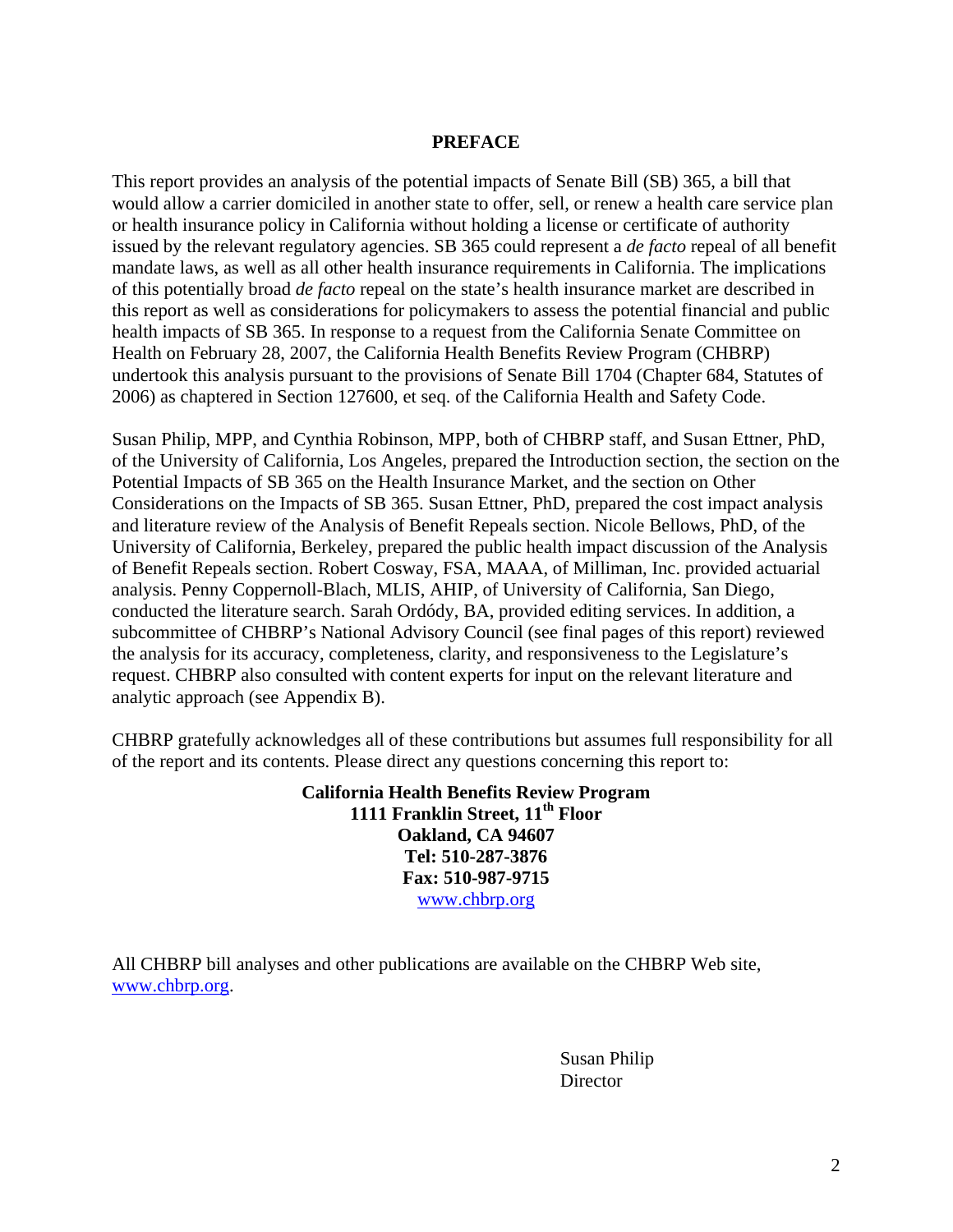| POTENTIAL IMPACTS OF SB 365 ON THE HEALTH INSURANCE MARKET:                       |  |
|-----------------------------------------------------------------------------------|--|
| THE CASE OF GROUP PURCHASING ARRANGEMENTS AND FEDERAL PROPOSALS                   |  |
|                                                                                   |  |
|                                                                                   |  |
|                                                                                   |  |
|                                                                                   |  |
|                                                                                   |  |
|                                                                                   |  |
|                                                                                   |  |
| OTHER CONSIDERATIONS RELATED TO THE POTENTIAL IMPACTS OF SB 365  40               |  |
|                                                                                   |  |
|                                                                                   |  |
|                                                                                   |  |
| Appendix C: Existing Benefit Mandates Under the California Health and Safety Code |  |
|                                                                                   |  |
| Appendix D: Cost Impact Analysis: Data Sources, Caveats, and Assumptions 54       |  |
|                                                                                   |  |
|                                                                                   |  |

# **TABLE OF CONTENTS**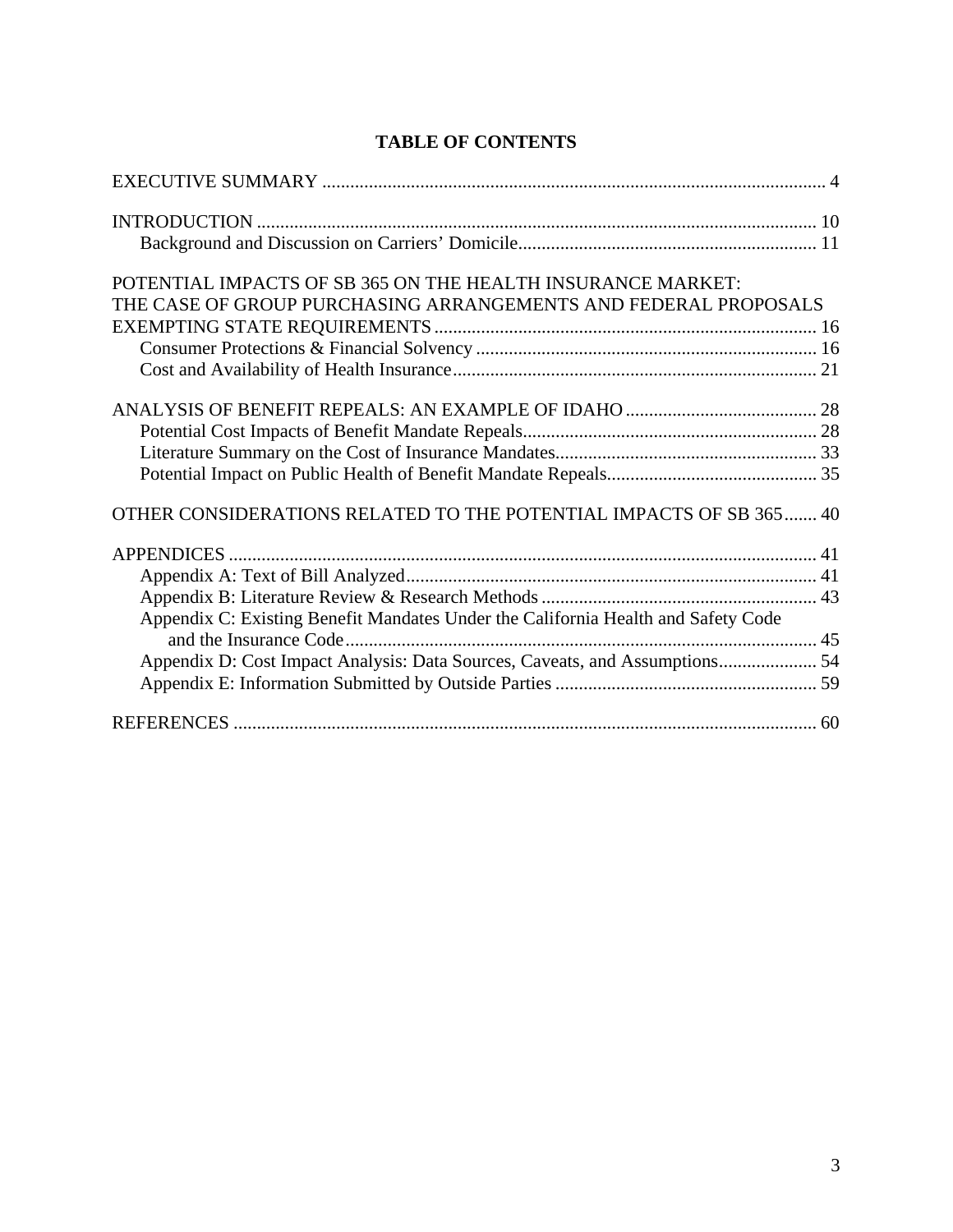## **EXECUTIVE SUMMARY**

## **California Health Benefits Review Program Analysis of the Potential Impacts of Senate Bill 365**

Senate Bill 365 would allow a carrier domiciled in another state to offer, sell, or renew a health plan or insurance policy in California without holding a license issued by the California Department of Managed Health Care (DMHC) or without a certificate of authority issued by the Insurance Commissioner. SB 365 could represent a *de facto* repeal of all health insurance requirements in California including benefit mandate laws. The implications of this potentially broad *de facto* repeal on the state's health insurance market are described in this report, as well as considerations for policymakers to assess the potential financial and public health impacts of SB 365.

Currently about two-thirds of privately insured Californians have health insurance through a health plan or insurance policy offered by an entity domiciled in California ("in-state carrier").<sup>1</sup> About one-third of California insured are covered by a carrier domiciled in another state ("outof-state carrier"). Four of the seven major carriers are currently domiciled outside California.

There is uncertainty as to how carriers would react in the short and long term if SB 365 were to pass into law. Based on input from content experts and a review of the available literature on how products that are exempt from state regulation would impact the market, SB 365 would affect carriers differently based on where they are domiciled and whether they currently offer California-regulated products.

- In the short-term, in-state carriers (i.e., currently domiciled in California) would not be expected to stop developing, marketing, or selling all Knox-Keene–licensed (DMHCregulated) plans<sup>2</sup> or policies regulated by the California Department of Insurance (CDI). In the long term, in-state carriers with DMHC- or CDI-regulated products may move their headquarters to another state if they considered it advantageous to compete with other carriers that develop and sell products not subject to California regulations.
- Out-of-state carriers (i.e., domiciled outside of California) that currently have Knox-Keene licensed plans or CDI-regulated policies would be able to sell their out-of-state policies in the short run, after the passage of SB 365. These carriers would likely choose to sell products in California that would be most competitive in the small employer group market and the individual market. These out-of-state policies would tend to be lower in cost than in-state products because presumably carriers would elect to be domiciled in the state that allows for the development, marketing, and modification of products with minimal insurance requirements, regulatory review, or oversight. Out-of-state carriers that currently have a presence in California (i.e., currently have contracts with providers and already have a share of enrollment) would be well-positioned to develop, market, and sell out-of-state policies under SB 365.

<sup>&</sup>lt;sup>1</sup> To be "domiciled" in a particular state means that the insurance company must be headquartered in that state.<br><sup>2</sup> Hoalth maintenance organizations in Colifornia are licensed under the Knox Keene Hoalth Care Services P

<sup>&</sup>lt;sup>2</sup> Health maintenance organizations in California are licensed under the Knox-Keene Health Care Services Plan Act, which is part of the California Health and Safety Code.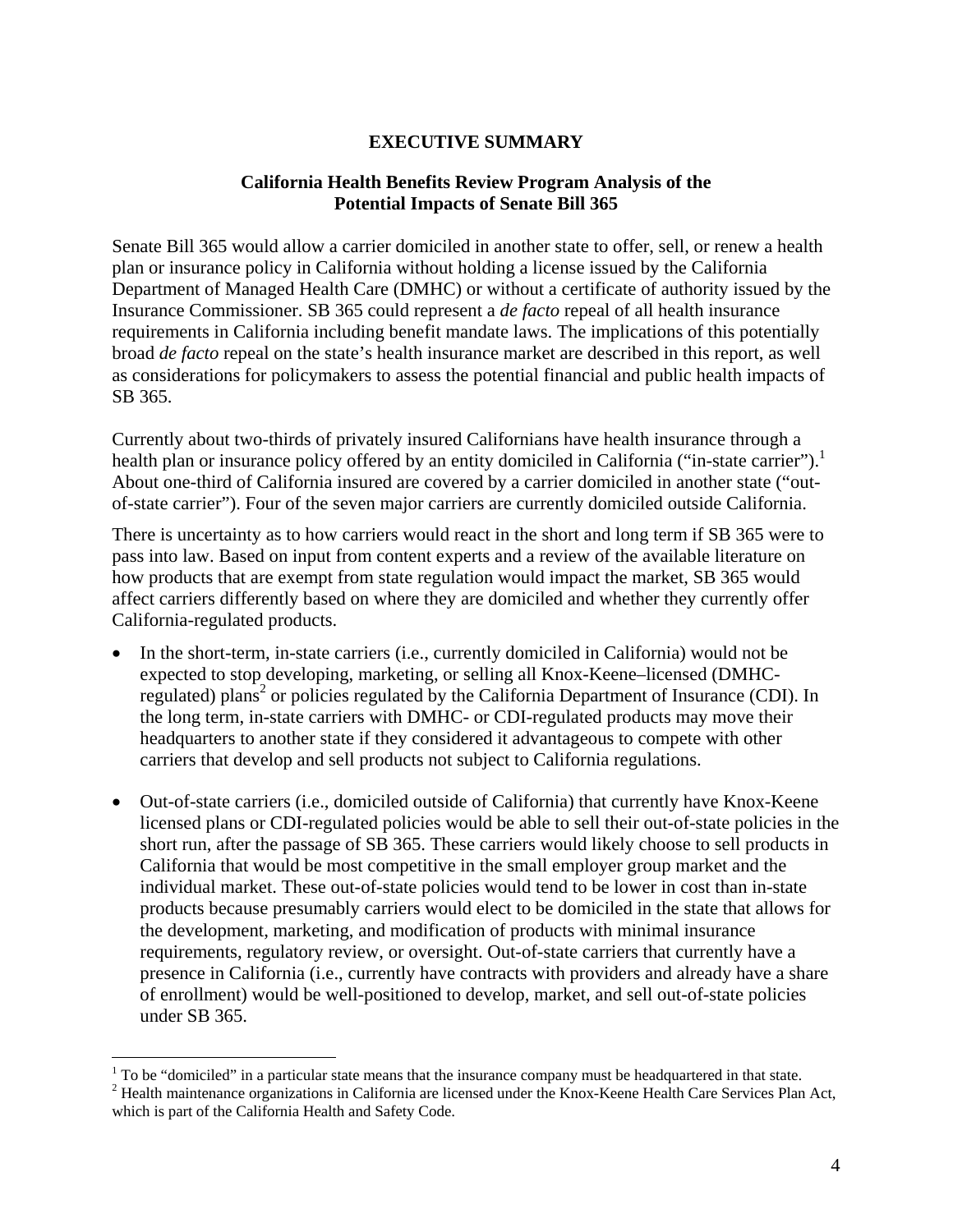• Out-of-state carriers that do not currently have Knox-Keene–licensed plans or CDI-regulated policies would be permitted to sell out-of-state policies in California under SB 365. However, these out-of-state carriers may not have the same market presence and ability to obtain advantageously priced contracts with providers in the same way carriers that already have a presence in California are able to. But, if these out-of-state carriers are able to sell products that are not subject to the many California-specific insurance requirements (besides benefit mandates), then they would be expected to market less-costly policies that may be attractive—especially to those currently in small group or individual markets or who are uninsured.

This report focuses on the effects, under SB 365, of introducing products, policies, or plans sold by carriers that are currently domiciled in California but obtain domicile elsewhere and those sold by carriers that are currently domiciled out-of-state. (These products that are not regulated under California requirements will henceforth be called "out-of-state policies.")

## **Potential Impacts of SB 365 on the Health Insurance Market**

CHBRP relied on the input of content experts and the literature on group purchasing arrangements such as Association Health Plans (AHPs), Multiple Employer Welfare Arrangements (MEWAs), and the development of similar products or proposals at the federal level to summarize the potential impacts of exempting out-of-state policies from Californiaspecific requirements and regulatory oversight by the DMHC and the CDI. $^3$  This literature is instructive because these products or proposals are similar to SB 365 in that they allow for (1) the development of health insurance products that can be sold across state lines, and (2) a certain level of exemptions from state-specific regulations. Based on a review of this literature and input from experts, CHBRP identified the following potential impacts of SB 365 on the California health insurance market:

## Consumer Protection and Financial Solvency

 $\overline{a}$ 

• California has two regulatory agencies to provide oversight of health insurance products. The California Department of Insurance (CDI) has broad regulatory authority over all insurance products. The DMHC has as its primary focus the oversight of health maintenance organizations (HMOs). California is unique in that it has an agency, the DMHC, that provides regulatory oversight to the managed care market and has one of the most comprehensive standards for managed care products. These standards include access to services, internal grievance review processes, quality assurance and benefit design requirements beyond that afforded by individual mandates. These standards were developed in response to abusive practices by some managed care organizations and because of the high penetration rates (share of the market) of managed care products. SB 365 would exempt outof-state policies from California consumer protection requirements and enrollees of such plans would have to contact the Insurance Commissioner in the state of domicile to deal with denied claims or other disputes. Depending on the state, resource constraints such as time,

 $3$  Group purchasing arrangements are a type of arrangement that allows more than one employer to band together to provide health coverage by either purchasing health insurance or self-insuring. MEWAs are a type of group purchasing arrangement. AHPs are a type of MEWA that is sponsored by a trade or professional association, where the association either endorses, negotiates, or self-insures health coverage for its members.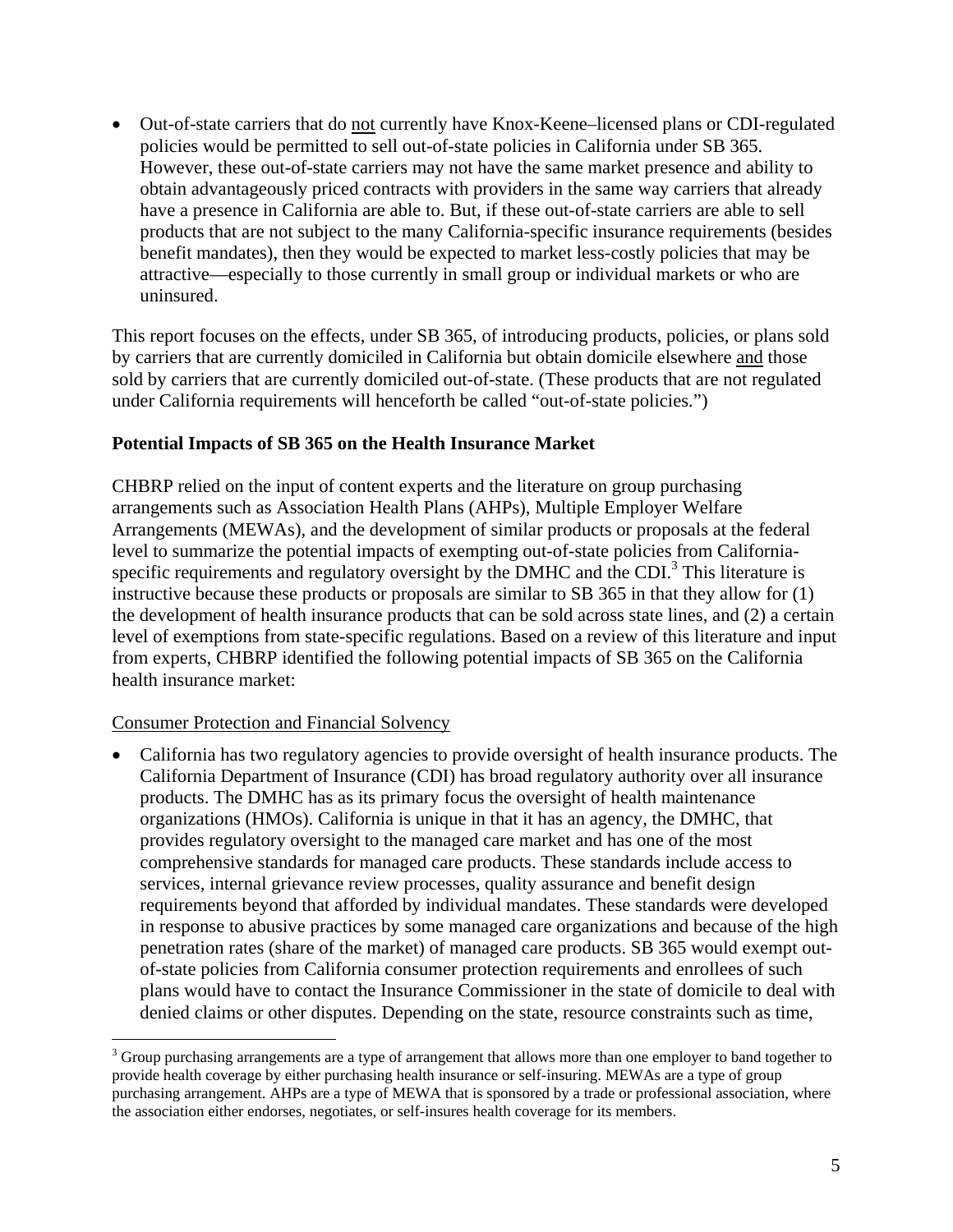number of employees, and budget may prevent regulators from providing assistance to outof-state consumers and may prevent regulators from enforcing policies. In addition, some states' departments of insurance have taken the position that it is not in their jurisdiction to assist consumers who are out-of-state.

- SB 365 would exempt out-of-state policies from California-specific requirements on financial reporting and solvency. All states require insurance products to maintain adequate reserves to be financially solvent and be able to pay claims. However, these requirements and the capacity to monitor solvency of their carriers vary across states. In addition, funds that are set up to pay for claims if a carrier becomes insolvent may not cover out-of-state consumers or may not be adequate to pay for all eligible consumers (for example, if the carrier is domiciled in a small state with few insurers paying into the insolvency fund).
- SB 365 would exempt out-of-state policies from California-specific requirements establishing specific claims settlement standards for both health plans and their capitated providers that have been delegated claim payment responsibility.
- The effects of SB 365 on the ability of consumers to have claims paid may be minimal, given that there are federal protections in place and given that most states have further protections. On the other hand, if a claim is denied by an out-of-state carrier, the consumer will need to deal with the out-of-state carrier per their arbitration rules, and potentially the out-of-state regulatory agency if there are applicable external grievance processes in place. Historically, less stringent solvency requirements have been associated with insolvency. Between 2001 and 2003, for example, four self-insured MEWAs became insolvent with 66,000 individuals and small businesses losing coverage and about \$48 million of unpaid claims.
- Under SB 365, current California laws that require insurance policies to be licensed in state would no longer apply, thus potentially exposing consumers and groups—especially small groups—to greater risk of purchasing fraudulent polices that claim to be licensed out-ofstate. Past experience with MEWAs has shown that lack of clear regulatory oversight or inadequate oversight creates incentives for the rise of such fraudulent insurance products.

## Cost and Availability of Insurance

- Researchers projected that federal proposals to introduce group purchasing arrangements (AHP plans that were exempt from various state-level requirements) would increase coverage rates slightly. Nationally, an estimated 330,000 would become newly insured because 4.6 million individuals would enroll in these new plans while enrollment in stateregulated plans would drop by 4.3 million. When examining the projected impacts of similar federal proposals on the California market, researchers found that there was virtually no increase in insurance coverage resulting from the introduction into the market of plans exempt from state requirements. They projected a less than 1% increase in new coverage or "virtually no net change in insurance coverage resulting from the availability of this alternative insurance product."
- California-specific and national analyses found that the introduction of AHPs in the market resulted in savings in premiums for those individuals who enrolled in the AHPs and an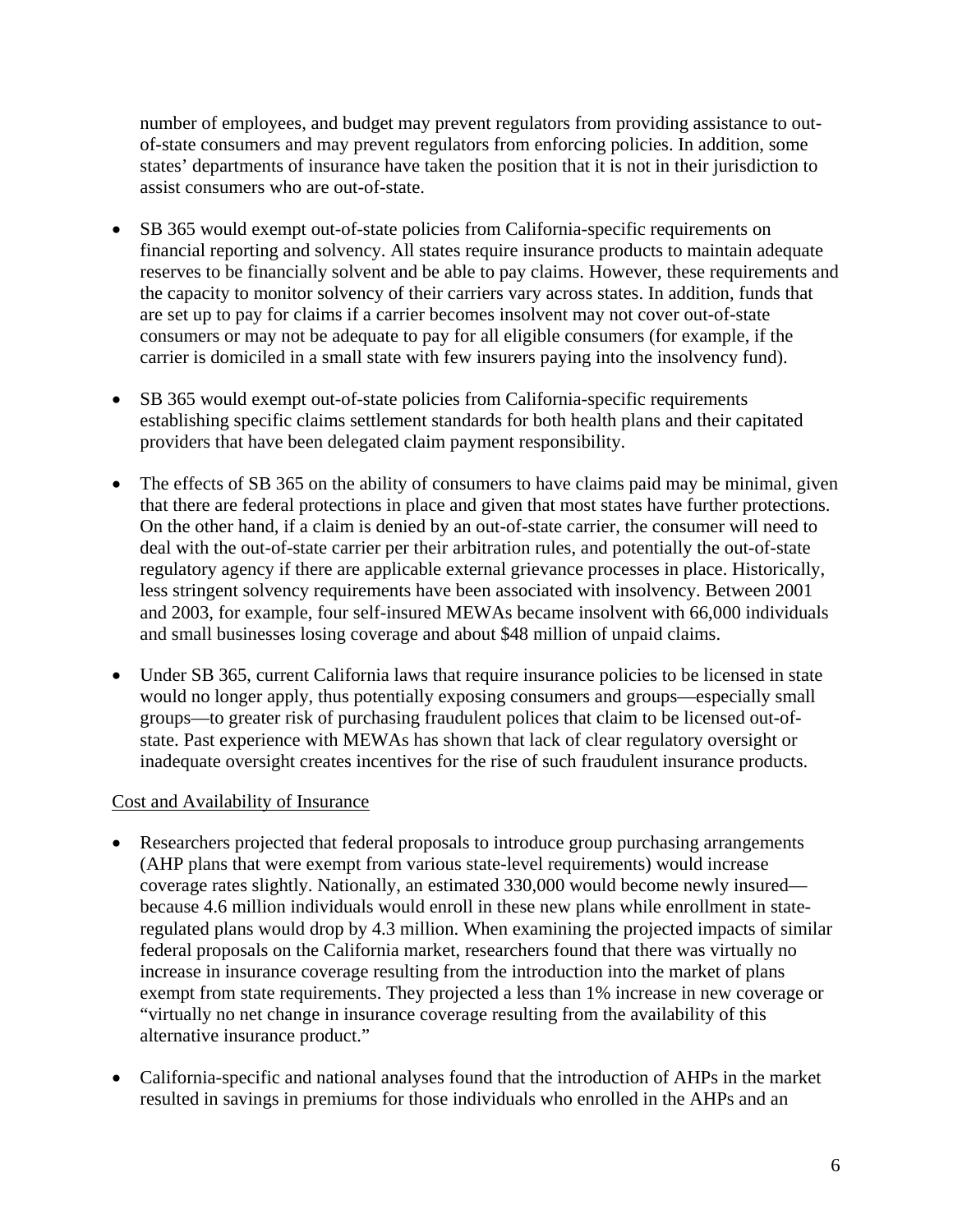increase for those policyholders who stayed in the insured, state-regulated market. According to the California-specific study, the decrease in insurance premiums for AHP policyholders ranged from 13% to 14% and the increase for the policyholders in the insured fully regulated market ranged from 2% to 5%. The savings in premiums for AHP policy holders is attributed to both regulatory relief from state regulations as well as selection of better (low-cost) risk. Conversely, increased premiums in the state-regulated market are due to adverse selection of the worse (high-cost) risk with fewer low-cost enrollees to spread the risk.

- Prior research evaluated a federal proposal that is similar to SB 365. The Health Care Choice Act of 2005 (H.R. 2355) would have allowed individuals buying health insurance in the individual market to do so from an entity licensed in another state. The Congressional Budget Office estimated about 1 million small group enrollees would lose health insurance coverage as a result. However, low-risk individuals who were uninsured would obtain low-cost, outof-state individual policies, offsetting those who lost insurance. Although the characteristics of the insured population could change, with low-risk individuals gaining insurance coverage and high-risk individuals losing coverage, the net effect with respect to the number of insured would be insubstantial.
- The development of AHPs and other proposals for the development and marketing of products exempt from state-specific requirement is projected to result in out-of-state policies attracting healthy, low-risk employees in the small group and individual market. This selection of low-cost enrollees and risk segmentation could lead to a change in the composition of the market, leaving the high-risk individuals in the state-regulated market or uninsured.
- If SB 365 were to pass, large- and mid-sized employer groups would need to evaluate what products would provide value for the premiums they expend. If fewer California-regulated products are offered in the commercial market, it is expected that over time, more large groups, and perhaps even mid-sized groups, might choose to self-insure rather than purchase an out-of-state policy. This would be likely to occur if the state-regulated products charged higher and higher premiums, due to adverse selection. Out-of-state policies might not be an attractive alternative if they did not have the kind of generous benefit packages that largegroups tend to demand.

## **Analysis of Benefit Repeals on Cost and Public Health**

California has enacted 40 benefit mandates to cover or offer coverage under the California Health and Safety Code and 34 benefit mandates to cover or offer coverage under the Insurance Code. One of the goals of SB 365 is to address the concerns regarding the cost of benefit mandates currently in law. This report addresses this question by (1) presenting an actuarial analysis of the premiums associated with a scaled-down benefit package if, for example, all carriers selling insurance policies in California were to become domiciled in Idaho (the state with the fewest benefit mandates) and drop all benefits mandated in California other than breast cancer treatment, home health care, and services required by Idaho, after the passage of SB 365; (2) summarizing the existing literature on the cost of benefit mandates; and (3) presenting the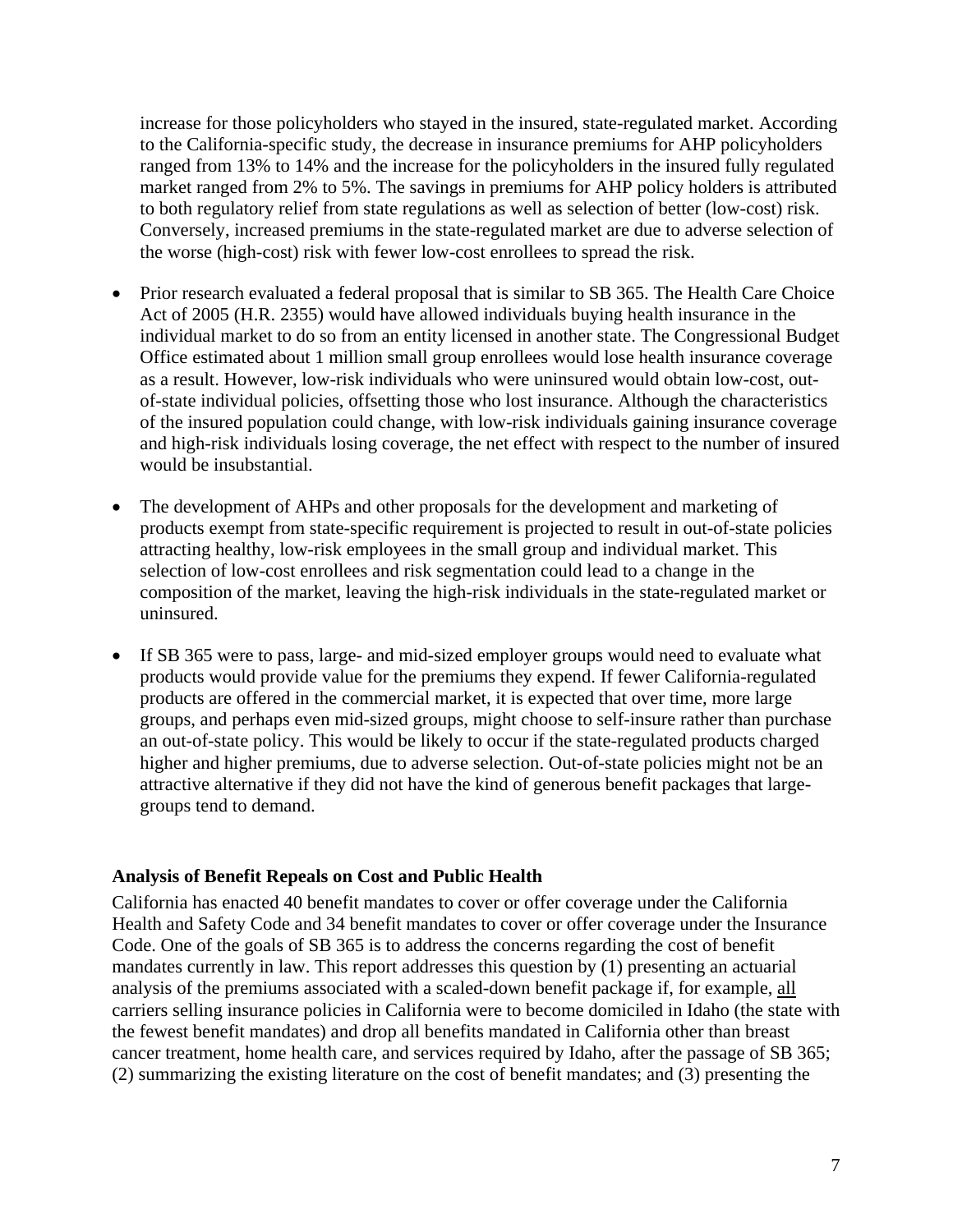potential implications for public health if some out-of-state policies with scaled-down benefits were introduced into the market. These are summarized below.

# Cost Estimates

- Under the scenario described above, where all carriers selling policies in California were to become domiciled in Idaho, covered health care expenditures (including both plan and member payments) are estimated to decrease by 10.8% for plans that are currently DMHCregulated and 4.1% for those that are currently CDI-regulated. Overall, covered health care expenditures would be expected to decline by 10.1%.
- Covered health care expenditures would decline the most for enrollees with large-group coverage (10.8%), who are currently enrolled almost exclusively in DMHC-regulated plans. It would increase the least for individuals with individually purchased insurance (6.4%), more than one-third of whom are currently enrolled in CDI-regulated plans with policies (since CDI-regulated policies are currently subject to fewer benefit mandates than DMHCregulated plans). Those with small-group coverage fall in between, with a 10.0% projected decline in covered expenditures.
- Assuming that as a percentage of covered expenditures, administrative costs, profits, and cost-sharing would remain the same, the elimination of previously covered services would be expected to decrease premiums by approximately the same percentage as covered expenditures. Risk segmentation could further reduce premiums for limited-benefit out-ofstate plans, while increasing premiums for those plans left in the state-regulated insurance market.
- The elimination of insurance coverage for services currently covered under California's benefit mandate laws may lead to a reduction in service use and an increase in out-of-pocket costs to consumers who choose to pay entirely out of pocket for services no longer covered by their health plans. The extent to which SB 365 would increase or decrease the individual's share of insurance premiums plus out-of-pocket health care costs is unknown, but would vary across consumers, depending on factors such as age, health status, gender, occupation, and whether their coverage is obtained through large groups, small groups, or individual purchase.
- CHBRP estimates that an overall 10.1% decline in premiums, among the entire privately insured population of 17,335,000 Californians, would increase the number of insured by at most 192,262. This estimate is likely to overstate the increase in the purchase of insurance coverage because the attractiveness of the limited-benefit plans due to lower premiums would be offset by their lesser desirability in terms of having fewer benefits covered. If competition based on limited-benefit plans occurs primarily in the market where CDIregulated products are currently sold (where the premium decrease is estimated to be only 4.1%) the increase in the number of insured Californians would be 8,374.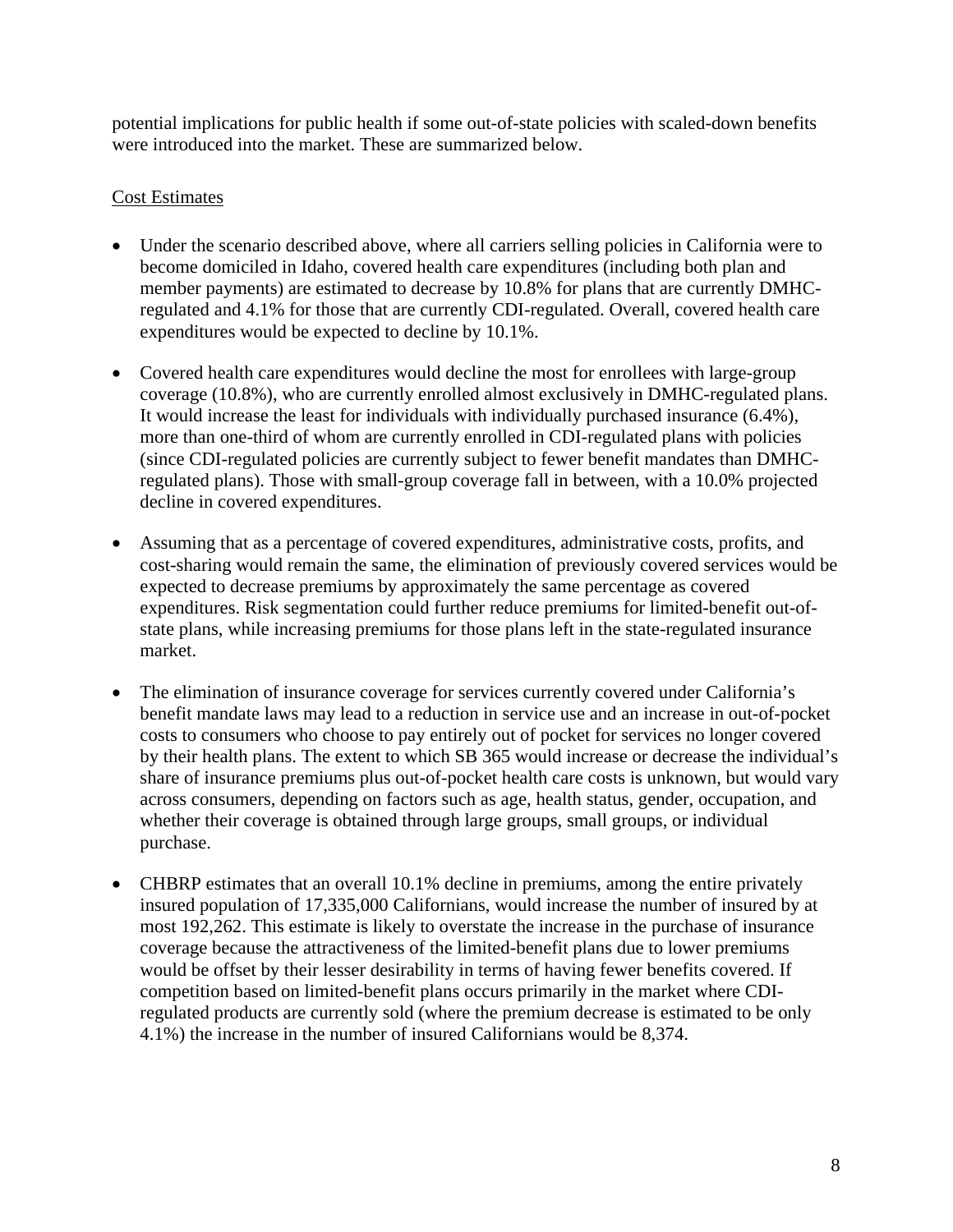## Public Health Implications

- Enrollees of out-of-state policies would no longer be guaranteed to have coverage of treatments and services specified by the California benefit mandates. While a review of the medical effectiveness of all of the treatments or services included in California mandates is not feasible for this analysis, it is important to consider the potential health implications of SB 365.
- Several mandates require coverage for health screenings and other preventive care services. Based on the recommendations by the U.S. Preventive Services Task Force (USPSTF), several of the screening and preventive services mandated in California are medically effective. If SB 365 results in a shift of enrollees from DMHC- and CDI regulated plans and policies to out-of-state carrier policies, enrollees would no longer be guaranteed to have coverage for these preventive services, which could result in increased morbidity and mortality.
- DMHC plans are required to cover maternity services; however, CDI-regulated policies can exclude coverage for maternity services. If effective prenatal services are under-utilized due to lack of coverage under out-of-state policies, it is expected to result in increased complications for women and newborns.
- Both DMHC- and CDI regulated health policies are required to cover the treatment for biologically based severe mental disorders at the same level they cover other medical conditions, otherwise known as mental health parity. There are several potential health outcomes associated with treatment for mental disorders and many treatments have been found to be effective.
- Low-costs out-of-state policies (not subject to California benefit mandates) are expected to attract healthier individuals. As a result, there would be a greater share of high-cost enrollees left in state-regulated plans. Because state-regulated plans, especially those in the small group and individual market, are likely to experience premium increases, these highcost enrollees may face loss of insurance in the privately insured market.
- Racial and ethnic minorities are more likely to be uninsured compared to whites and a higher proportion of Latinos work for small businesses. To the extent that SB 365 reduces the number of uninsured, minorities could experience improvements in their health insurance status. Coverage under out-of-state policies would likely attract low-risk enrollees rather than those uninsured with chronic or high-risk conditions.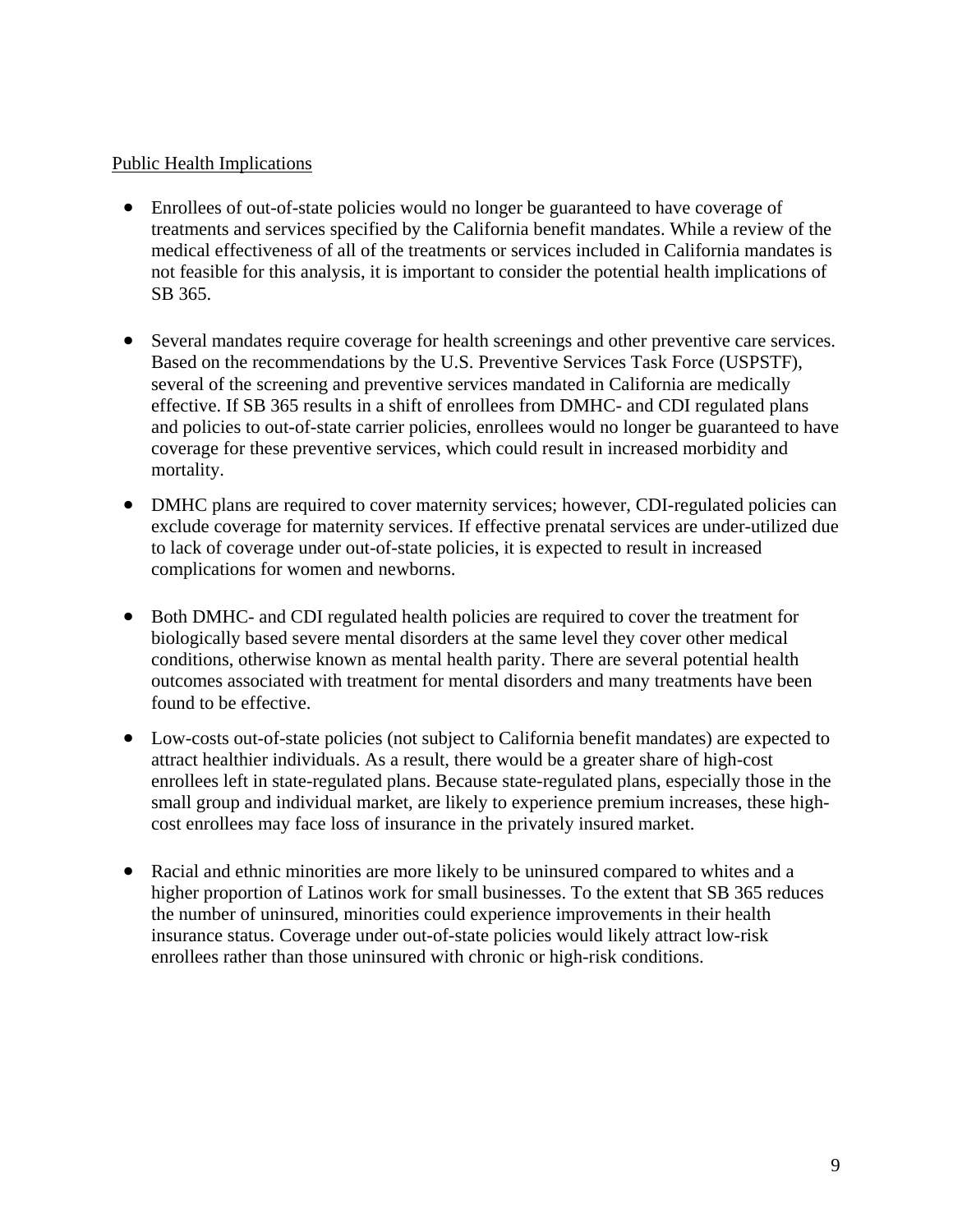# **INTRODUCTION**

Senate Bill 365 would allow a carrier domiciled in another state to offer, sell, or renew a health plan or insurance policy in California without holding a license issued by the California Department of Managed Health Care (DMHC) or without a certificate of authority issued by the Insurance Commissioner.

The carrier's plan or policy would be exempt from all Knox-Keene<sup>4</sup> licensing requirements and requirements under the California Insurance Code, as long as the plan or policy is lawfully authorized and complies with the domiciliary state's requirements.

The intent of SB 365 is to allow for the development, marketing, and purchasing of health insurance products licensed outside of California, thereby sparking innovation and competition among carriers, driving down the cost of available products, and expanding coverage to those who are currently uninsured—especially for those in the small group or individual markets.

Proponents of similar bills at the federal levels state that allowing for the development of plans exempt from state mandates would encourage the market to develop lower-priced products, giving employers and individuals more health plan choices, and forcing state-regulated plans to compete with lower priced policies. Proponents state that allowing such competition will prevent one or two insurers from controlling a large portion of the market. Supporters of H.R. 2355, for example, (a federal bill allowing those in the individual insurance market to buy policies across state lines) stated that the provisions of the bill would "ensure that individuals are able to purchase affordable health insurance policies by creating a nationwide market" (PRI, 2006). In addition the bill would "broaden and intensify competition among health plans and medical providers" and spark a "serious review" of existing regulations (Moffit, 2006). Proponents also state that the current regulatory framework of charging the younger and healthier more to subsidize the sick raises issues of equity and fairness in payment structures. Benefit mandates, in particular, proponents argue, force those who would not necessarily want or need a benefit to buy it even when they would rather purchase a less-expensive limited benefit plan (Westerfield, 2003).

The bill seeks to meet these various policy objectives by allowing these out-of-state carriers' products to:

• No longer be subject to California health benefit mandates.

1

• No longer be subject to California premium requirements, patient protection requirements, fiduciary and financial requirements, and provider access mandates.

CHBRP has been asked to analyze SB 365 because it would effectively repeal or relax a set of health benefit mandate requirements in current law. However, because benefit mandates are only one of several sets of state laws that would be affected by SB 365, this report discusses the potential implications of exempting out-of-state carriers from all California licensure requirements.

<sup>&</sup>lt;sup>4</sup> Health maintenance organizations in California are licensed under the Knox-Keene Health Care Services Plan Act, which is part of the California Health and Safety Code.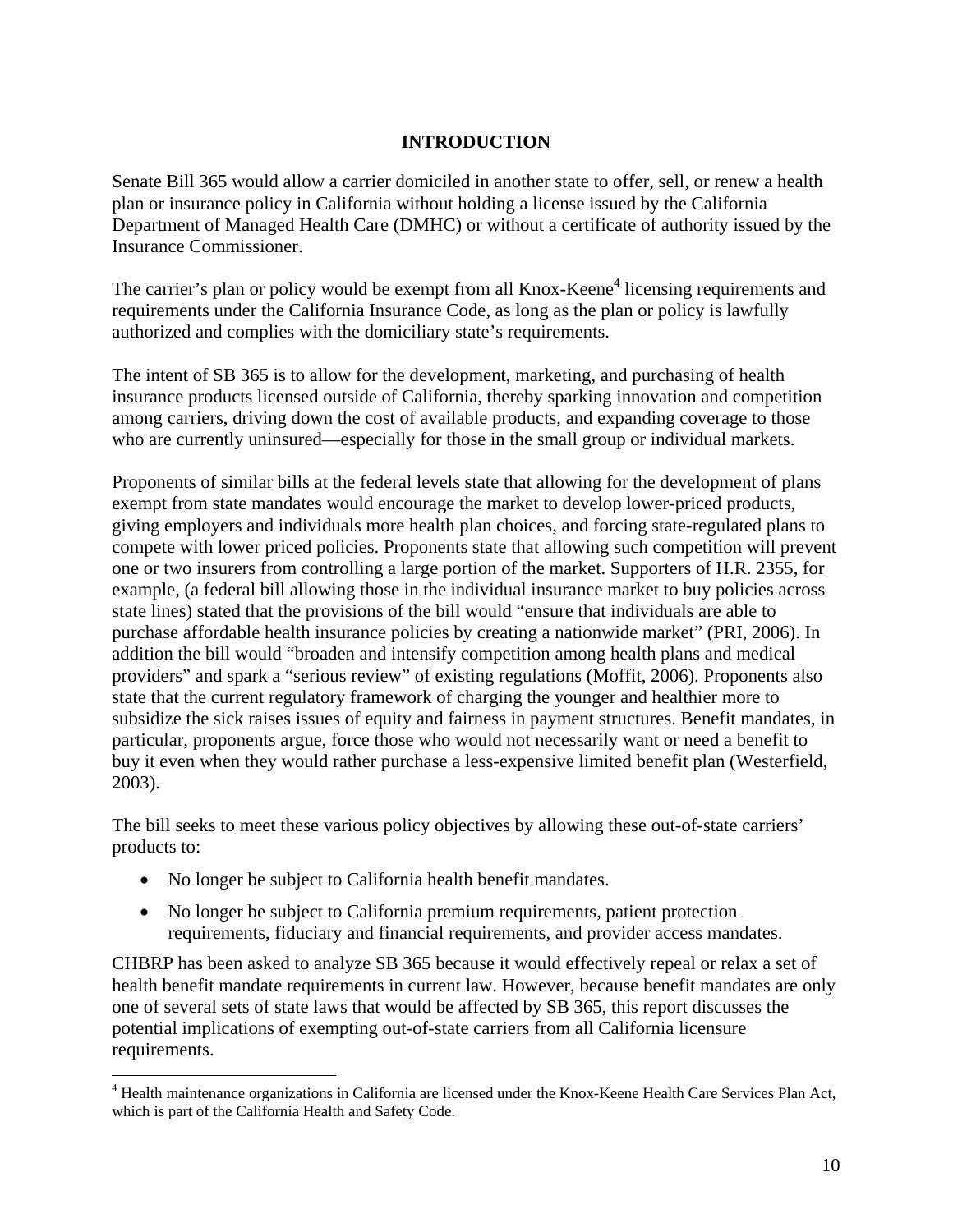This report varies from previous CHBRP analyses of a specific benefit mandate or repeal, given that SB 365 is broader in scope and would effectively repeal all California-specific health insurance requirements, oversight, and regulatory authority of the DMHC and the California Department of Insurance (CDI). Because the benefit mandate requirements and their impacts on the California health insurance market are highly intermingled and interdependent with the other health insurance requirements, this report would be remiss in not pointing out those relevant issues for policymakers. In addition, given the scope of SB 365 and the highly compressed timeframe for analysis, this report does not address the medical effectiveness, costs, or public health impacts associated with each of the 42 benefit mandates that are currently required under California law.<sup>5</sup>

## **Background and Discussion on Carriers' Domicile**

 $\overline{a}$ 

To be "domiciled" in state means that the insurance company must be headquartered in that state. Currently about two-thirds of privately insured Californians have health insurance through a state-regulated health plans or insurance policies offered by an entity domiciled in California ("in-state carrier"). About one-third of California insured are covered by a carrier domiciled in another state ("out-of-state carrier"). Four of the seven major carriers are currently domiciled outside California. See Table 1 for a summary of where these carriers are currently domiciled and the corresponding share of the California market.

 $5$  There are 40 benefit mandates to cover or offer coverage under the California Health and Safety Code. There are 34 benefit mandates to cover or offer coverage under the Insurance Code. There are 42 total unique benefit mandates to cover or offer coverage under the Health and Safety or Insurance Code. Under the Health and Safety Code is an expansive benefit mandate to cover "basic health care services," which include a wide range of preventive and medically necessary diagnostic and treatment services provided in the inpatient, outpatient, physician offices and post-acute care settings. Note that these counts include benefit mandate only—not mandates on access to providers or eligibility mandates. (See Appendix C for a list of these mandates.)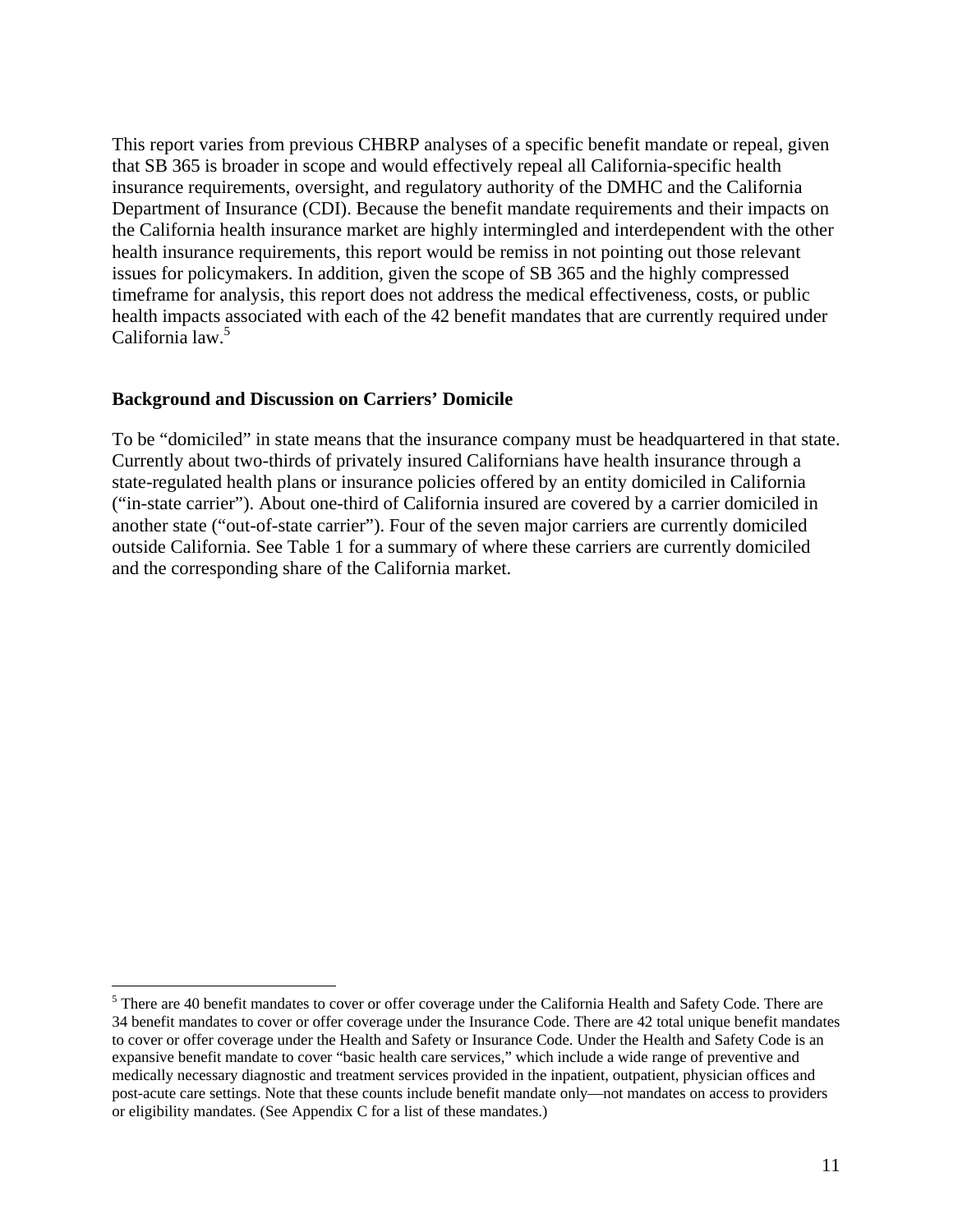| <b>Insurer/CA Affiliate</b>   | <b>Domicile</b><br>(headquarters) of | <b>States Insurer Operates</b>  | <b>Market</b><br><b>Share</b> | <b>Market</b><br><b>Share</b> |
|-------------------------------|--------------------------------------|---------------------------------|-------------------------------|-------------------------------|
|                               | <b>Insurer</b>                       |                                 | (CDI)                         | (DMHC)                        |
| Kaiser Permanente/Kaiser      | Oakland, CA                          | <b>Kaiser Foundation Health</b> | 0%                            | 29.6%                         |
| <b>Foundation Health Plan</b> |                                      | Plan licensed in 9 states,      |                               |                               |
|                               |                                      | including California and        |                               |                               |
|                               |                                      | the District of Columbia        |                               |                               |
| Blue Shield of                | San Francisco, CA                    | Licensed in California          | 1.8%                          | 12.3%                         |
| California/Blue Shield of     |                                      |                                 |                               |                               |
| California & Blue Shield of   |                                      |                                 |                               |                               |
| California Life and Health    |                                      |                                 |                               |                               |
| Insurance                     |                                      |                                 |                               |                               |
| Wellpoint, Inc./Blue Cross    | Indianapolis, IN                     | <b>Blue Cross and Blue</b>      | 21.2%                         | 20.6%                         |
| of California & Blue Cross    |                                      | Shield licensed in 14           |                               |                               |
| Life and Health Insurance     |                                      | states, including               |                               |                               |
| Company                       |                                      | California                      |                               |                               |
| Heath Net/Health Net of       | Woodland Hills, CA                   | Licensed in 27 states,          | 5.7%                          | 9.3%                          |
| California & Health Net Life  |                                      | including California, and       |                               |                               |
| Ins. Co.                      |                                      | the District of Columbia        |                               |                               |
| <b>United Health</b>          | Minnetonka, MN                       | Licensed to sell products       | 9.3%                          | 7.5%                          |
| Group/PacifiCare of           |                                      | in all 50 states and the        |                               |                               |
| California & PacifiCare Life  |                                      | District of Columbia            |                               |                               |
| and Health Insurance          |                                      |                                 |                               |                               |
| Company & United              |                                      |                                 |                               |                               |
| <b>HealthCare Insurance</b>   |                                      |                                 |                               |                               |
| Company                       |                                      |                                 |                               |                               |
| Aetna/Aetna Health of         | Hartford, CT                         | Licensed to sell products       | 6.6%                          | 1.3%                          |
| California & Aetna Life       |                                      | in 50 states, and the           |                               |                               |
| Insurance Co.                 |                                      | District of Columbia            |                               |                               |
| CIGNA/Cigna Healthcare of     | Philadelphia, PA                     | Licensed to sell products       | 4.5%                          | 1.6%                          |
| California & Connecticut      |                                      | in all 50 states and the        |                               |                               |
| General Life Insurance Co.    |                                      | District of Columbia            |                               |                               |

**Table 1.** California Market Share by Insurer and State of Domicile

*Source*: Hoovers, Inc., California Health Benefits Review Program Analysis of data from Hoovers Inc. available at www.hoovers.com; 2005 Report of Health Care Service Plans' Provider Dispute Resolution Mechanisms, DMHC. February 2006, available at

http://www.dmhc.ca.gov/aboutthedmhc/gen/reports/2005%20DRM%20Annual%20Report%20(3-1-06).pdf; and 2005 Life and Annuity Market Share Report. CDI, July 2006. available at http://www.insurance.ca.gov/0400 news/0200-studies-reports/0100-market-share/

There is uncertainty as to how carriers would react in the short and long term if SB 365 were to pass into law. Based on input from content experts and a review of the available literature on how products that are exempt from state-regulation would impact the market, SB 365 would affect carriers differently based on where they are domiciled and whether they currently offer California-regulated products.

• In-state carriers: Carriers currently domiciled in California would not be expected to stop developing, marketing, or selling all Knox-Keene–licensed (DMHC-regulated) plans or CDI-regulated policies in the short term. These carriers that have Knox-Keene licensed plans would be expected to maintain those licenses and continue to offer managed care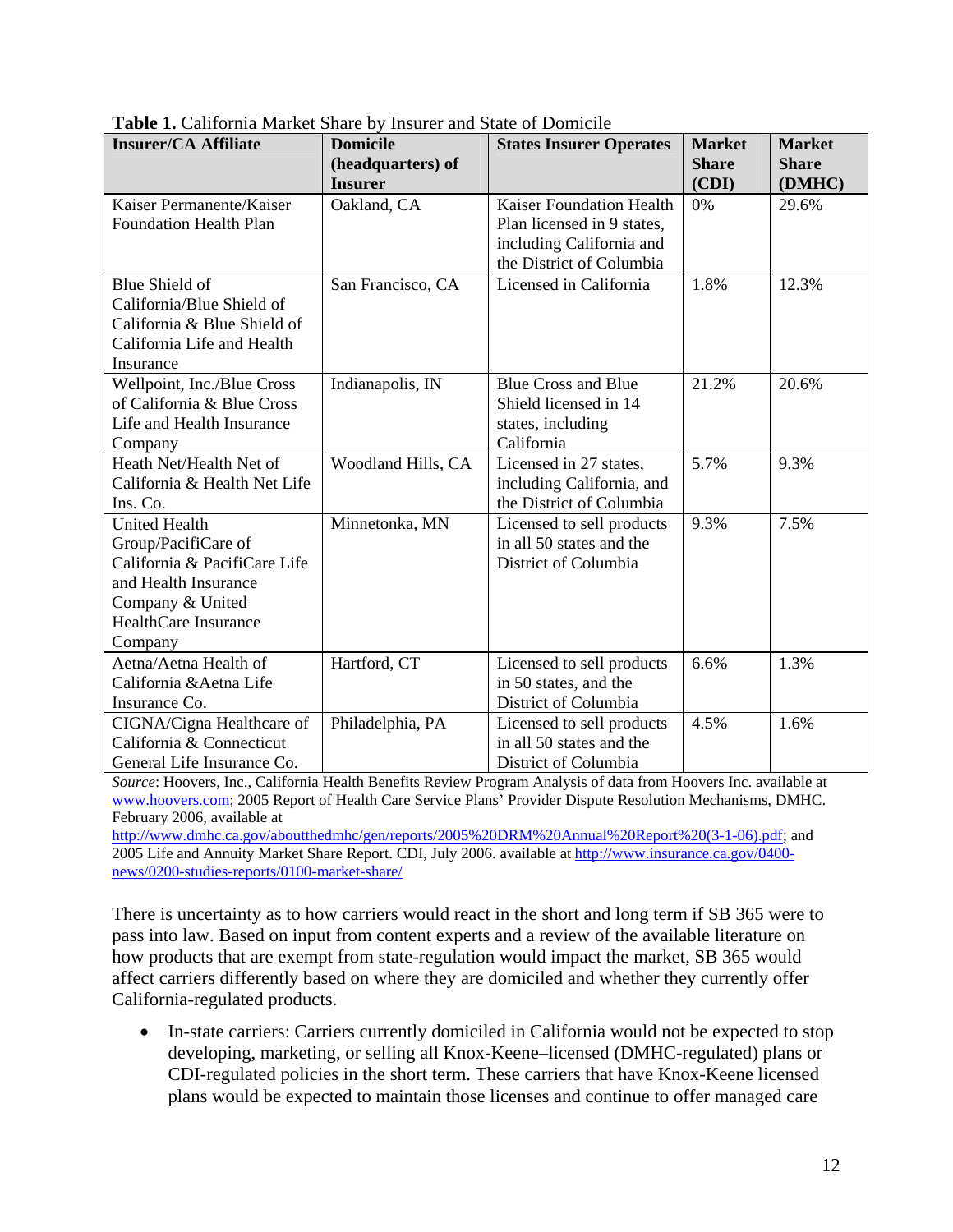products, especially to large- or mid- sized groups who may demand a state-regulated product that comes with a comprehensive set of benefits and predictable provider network. In-state carriers with DMHC-regulated products may move their headquarters to another state if they considered it advantageous to compete with other carriers that develop and sell products not subject to California regulations. In-state carriers who currently have CDI-regulated products would also maintain certificate of authority in California. CDI-regulated products are subject to less stringent requirements (such as benefit mandates) than DMHC-regulated plans and are already able to develop and sell products with lower premiums than DMHC-regulated products.

These carriers may also consider moving their headquarters out of state if they thought it advantageous to develop out-of-state licensed products to obtain any savings beyond that which might be obtained under CDI-regulated products, and to compete with other carriers. For example, the CDI-regulated market is not subject to certain benefit mandates or to benefit design requirements and have been free to develop high deductible health plans (HDHPs) without coverage for services (such as maternity care) with high coinsurance levels (e.g., above 30%). In-state carriers offering out-of-state products would operate based on the rules of the state in which these products are licensed. Assuming they would elect to sell plans licensed in states with more lax rules than California (as discussed further in this report), they could potentially market these products to healthier individuals and build benefit packages with fewer covered benefits and lower premiums.

- Out-of-state carriers currently licensed in California: Carriers that are currently domiciled outside of California but have Knox-Keene–licensed plans or CDI-regulated policies would be able to sell their out-of-state policies in the short run, immediately following the passage of SB 365. Again, these carriers would be likely to sell products in California that would be most competitive in the small employer group market and the individual market. These out-of-state policies would tend to be lower in cost than in-state products because the state of domicile allows for the development, marketing, and modification of products with minimal insurance requirements, regulatory review, or oversight. Out-ofstate carriers that currently have a presence in California—meaning they currently have contracts with providers and already have a share of enrollment—would be wellpositioned to develop, market, and sell out-of-state policies under SB 365.
- Out-of-state carriers not currently licensed in California: Carriers that are currently domiciled out-of-state and do not currently have Knox-Keene licensed plans or CDIregulated policies would be permitted to sell out-of-state policies in California, under SB 365. These out-of-state carriers may not have the same market presence and ability to obtain advantageously priced contracts with providers in the same way carriers that already have a presence in California are able to, especially for managed care products which tend to offer comprehensive benefits with defined provider networks. An out-ofstate carrier's ability to negotiate discounts for services would depend on factors such as geography, patient mix, and employer demands for certain providers within networks. For example, a hospital system may be unwilling to enter into contract with an out-ofstate carrier for services to enrollees in out-of-state licensed products because (1) the hospital system would want to ensure that the carrier is subject to California oversight, and (2) the hospital system would not want to be saddled with uncompensated care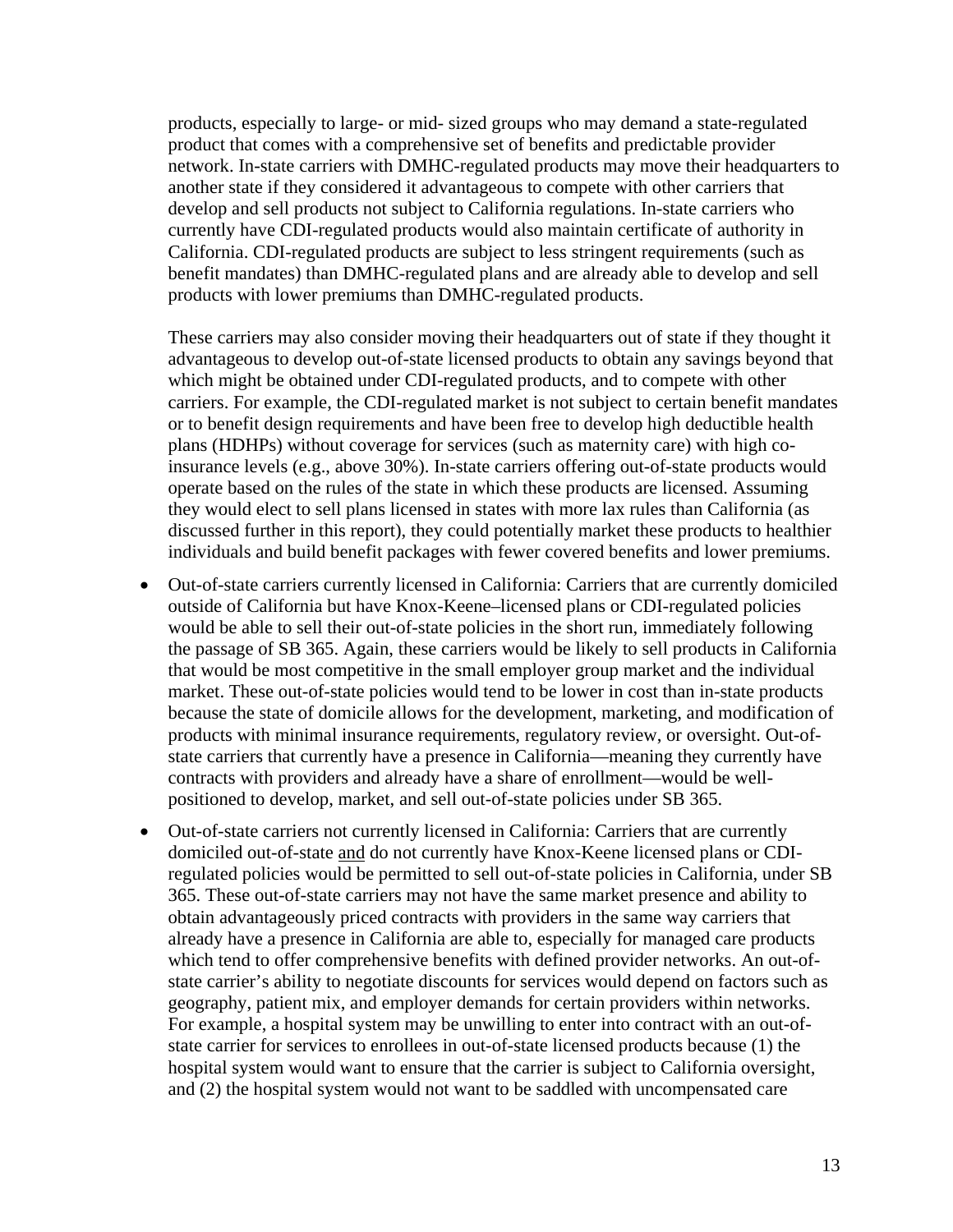burden that may result from enrollees, or the hospital being liable for uncovered services. But again, if these out-of-state carriers are able to sell products that are not subject to the many California-specific insurance requirements (besides benefit mandates), then they would be expected to market less-costly policies that may be attractive—especially to those currently in small group or individual markets or who are uninsured.

The remainder of this report focuses on the effects, under SB 365, of introducing these products, policies, or plans sold by carriers that are currently domiciled in California but obtain domicile elsewhere and those sold by carriers that are currently domiciled out-of-state. (These products that are not regulated under California requirements will henceforth be called "out-of-state policies.") This analysis seeks to examine the following questions:

- To what extent would exempting out-of-state policies from California benefit mandates affect the cost of insurance and the public health?
- To what extent would a decrease in the price of insurance increase the purchase of insurance among those who are currently uninsured?
- To what extent would exempting out-of-state policies from other California health plan and insurance policy requirements affect the health insurance market?
- What would be the effect of unregulated competition on coverage and delivery of health insurance benefits in California?

This report is organized into three sections:

 $\overline{a}$ 

• Potential Impacts of SB 365 on the Health Insurance Market: the Case of Group Purchasing Arrangements and Federal Proposals Exempting State Requirements: This first section examines the potential impacts of exempting out-of-state policies from the body of state statutes and regulations designed with the goal of ensuring that the market is fair and efficient for providers and consumers. California currently has several laws in place that require insurers and health plans to maintain certain levels of reserves to maintain financial solvency, protect consumers, provide access to certain provider types, maintain availability of coverage, and distribute risk. The intent of SB 365 is to relieve the carrier from those requirements so that they are better able to develop and market more competitive products in California, thereby reducing the cost of health insurance and potentially expanding coverage to individuals who may currently be uninsured. The *Potential Impacts of SB 365 on the Health Insurance Market section* addresses this question by including input from content experts and summarizing the literature on past experiences of group purchasing arrangements such as association health plans (AHPs) and multiple employer welfare arrangements (MEWAs), and the projected impacts of similar proposals at the federal level. The literature on AHPs and MEWAs is relevant because these types of plans have, at one point, been exempt from state requirements, or there have been proposals to exempt them from state requirements.<sup>6</sup>

 $6$  Group purchasing arrangements are a type of arrangement that allows more than one employer to band together to provide health coverage by either purchasing health insurance or self-insuring. MEWAs are a type of group purchasing arrangement. AHPs are a type of MEWA that is sponsored by a trade or professional association, where the association either endorses, negotiates, or self-insures health coverage for its members.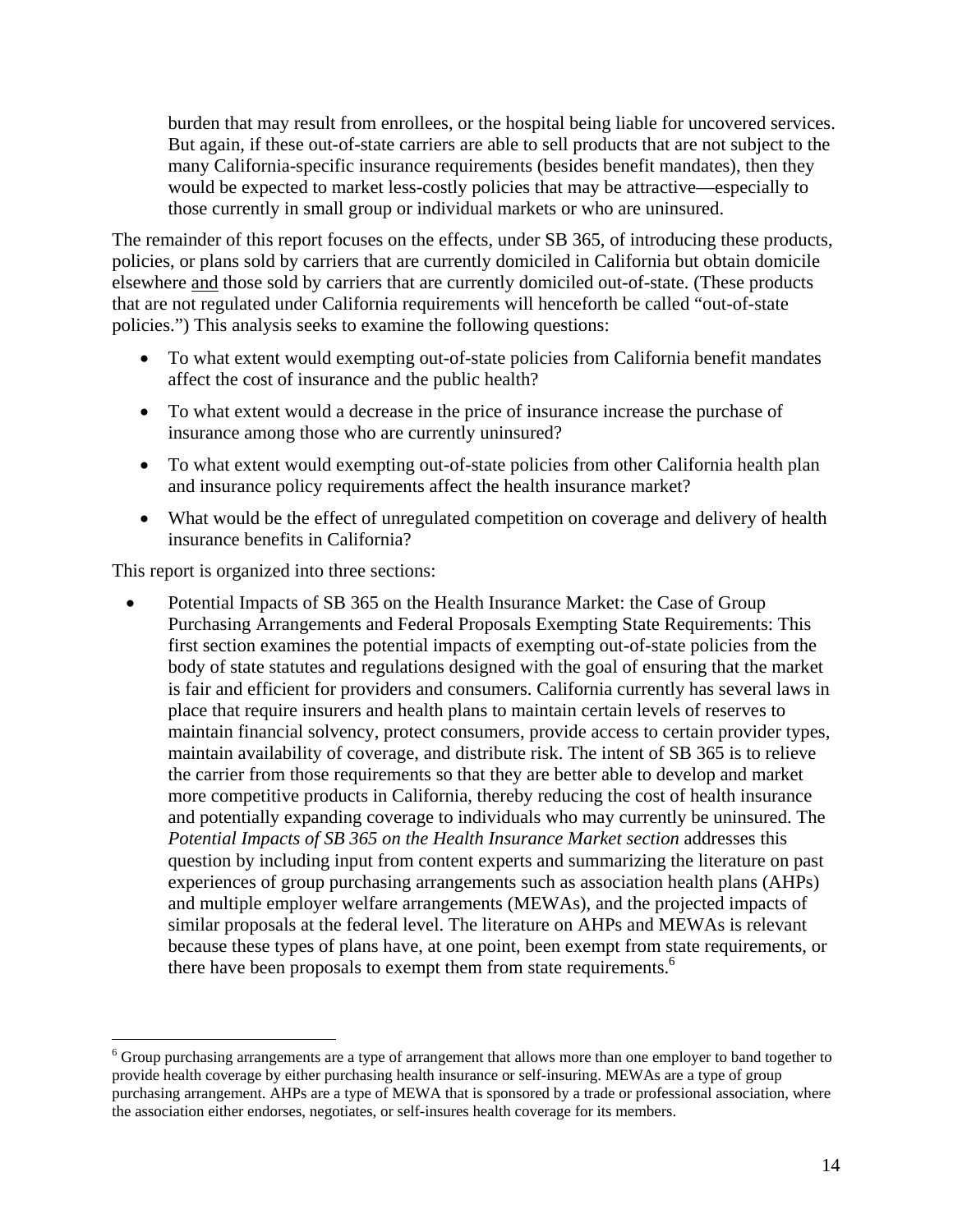- **Analysis of Benefit Repeals:** This second section looks at the potential impact of exempting out-of-state policies from California benefit mandates. California has enacted 40 benefit mandates to cover or offer coverage under the California Health and Safety Code and 34 benefit mandates to cover or offer coverage under the Insurance Code. These mandates range from requiring coverage of a specific item or service, to covering a category of services related to screening, diagnosing and treating a set of conditions. The intent of SB 365 is to address the concerns regarding the cost of benefit mandates currently in law. The *Analysis of Benefit Repeals* section of this report addresses this question by (1) presenting an actuarial analysis of the premiums associated with a scaleddown benefit package if, for example, all carriers selling insurance policies in California were to become domiciled in Idaho (the state with the fewest benefit mandates) and drop all benefits mandated in California other than breast cancer treatment, home health care, and services required by Idaho, after the passage of SB 365; (2) summarizing the existing literature on the cost of benefit mandates; and (3) presenting the potential implications for public health if some out-of-state policies with scaled-down benefits were introduced into the market. Idaho is used as a reference point because with only five benefit mandates in place, it has the fewest benefit mandates of any state in the union. Therefore, the scenario in which carriers domicile in Idaho yields the greatest possible estimate of the savings related to benefit mandates that could be achieved through passage of the bill.
	- **Other Considerations Related to the Potential Impacts of SB 365:** In this final section, CHBRP will raise some additional policy considerations if SB 365 were to go into effect; for example, the implications of in-state carriers moving their headquarters out of state.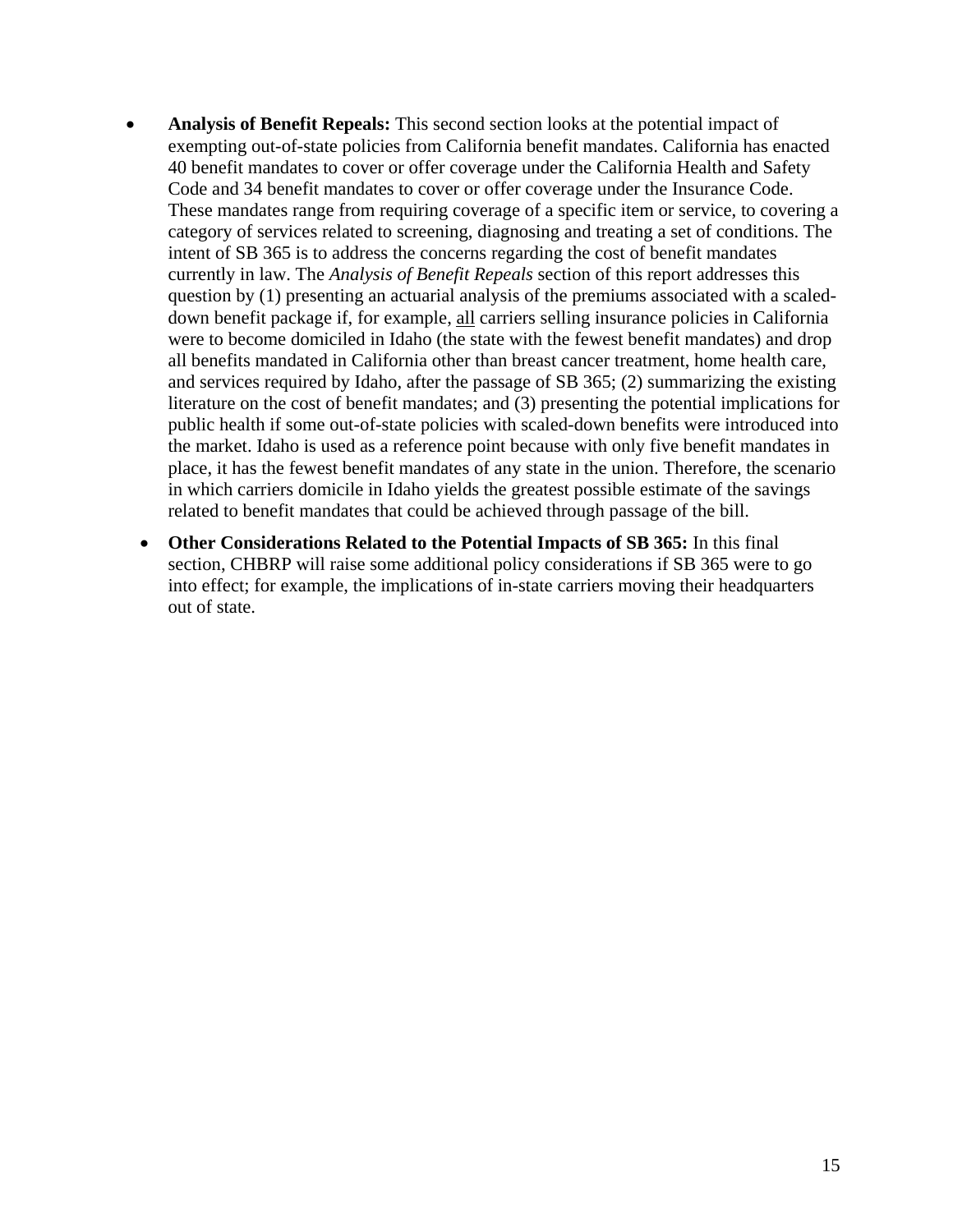## **POTENTIAL IMPACTS OF SB 365 ON THE HEALTH INSURANCE MARKET: THE CASE OF GROUP PURCHASING ARRANGEMENTS AND FEDERAL PROPOSALS EXEMPTING STATE REQUIREMENTS**

California has several laws in place that relate to availability of coverage, consumer protections, access to providers, financial solvency, and risk distribution. This section will summarize these requirements and qualitatively discuss the potential impacts of removing or relaxing these requirements, using the literature on group purchasing arrangements such as AHPs, MEWAs, and similar proposals at the federal level. This literature is instructive because these products or proposals are similar to SB 365 in that they allow for (1) the development of health insurance products that can be sold across state lines, and (2) a certain level of exemptions from statespecific regulations. This section will also discuss the potential implications of removing health insurance oversight and enforcement authority from California to outside of the state.

## **Consumer Protections & Financial Solvency**

During initial licensure and ongoing operations, California regulatory agencies monitor and take corrective action to ensure plans and insurers comply with their requirements related to consumer protections and financial solvency. Exempting insurers from requirements to obtain a Knox-Keene license from the DMHC or a certificate of authority from the Insurance Commissioner would limit the authority of the state in oversight of consumer protection and financial solvency.

The majority of California's health plans are regulated by either the DMHC or CDI. The DMHC regulates HMOs and certain preferred provider organizations (PPOs) (i.e., Blue Cross of California or Blue Shield of California) subject to the Knox-Keene Health Care Service Plan Act of 1975, as amended. Health plans apply for and obtain a Knox-Keene license prior to operating in California.

In applying for licensure, a DMHC-regulated health care service plan must submit for review and approval all of the types of plan contracts (policies) it will offer, standard provider contracts and payment methods, proposed advertising and marketing materials, audited financial statements, administrative structure, projections of financial viability, actuarial analyses, and specific proposed service areas.

The CDI regulates point-of-service health plans and certain PPO plans underwritten by disability insurers who sell health insurance products. Disability insurers obtain a certificate of authority from the Insurance Commissioner for the specific line(s) of business they intend to offer prior to conducting insurance business in this state.

The CDI certificate of authority review process involves a detailed operational and financial review. The application process includes review of the company's financial stability, available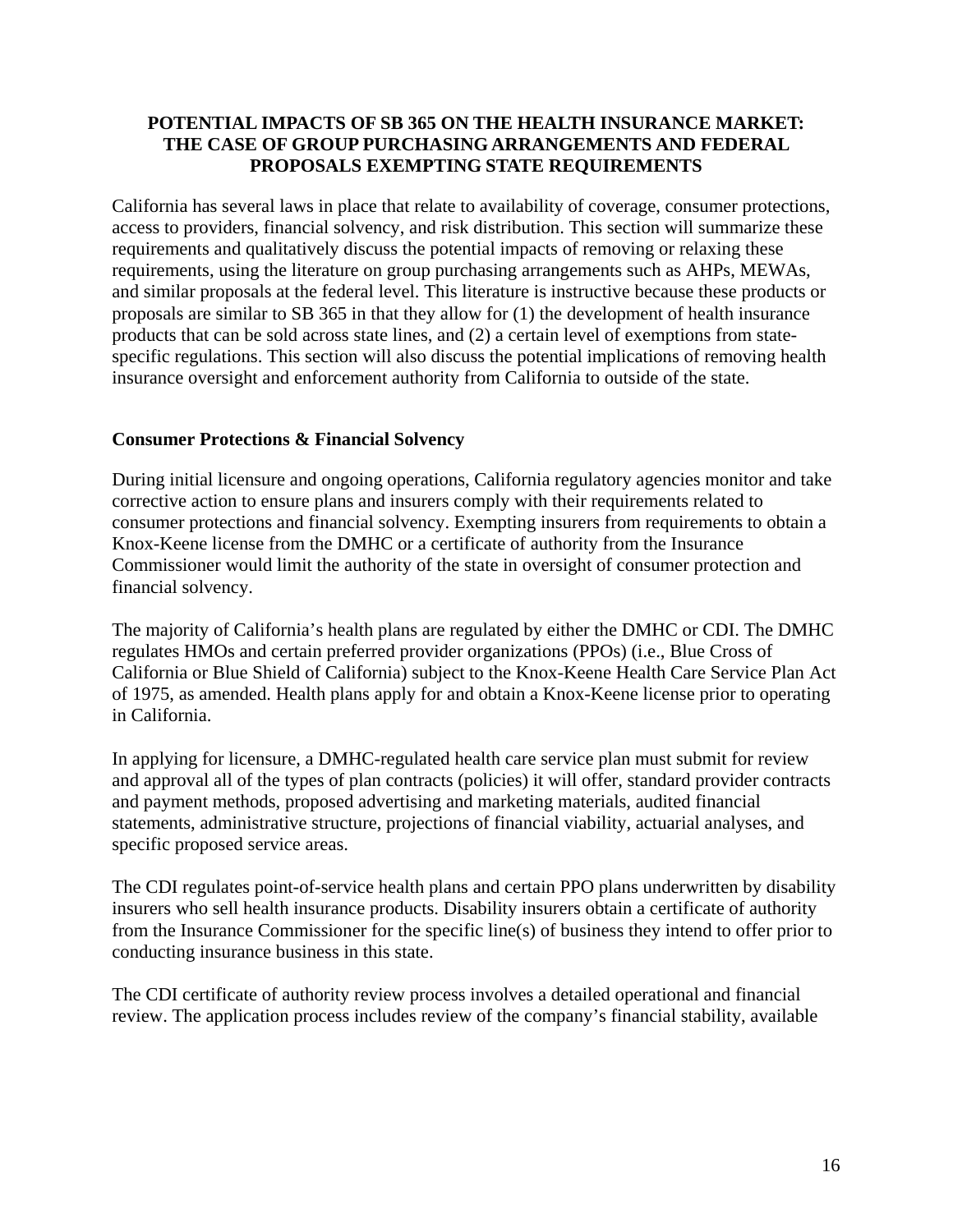capital and assets, competency and integrity of ownership and management, claims payment procedures, actuarial certifications, and financial projections.<sup>7</sup>

Neither the DMHC nor the CDI regulate self-insured employer-sponsored plans. All employersponsored health plans fall under the jurisdiction of Employee Retirement Income Security Act (ERISA). ERISA is a federal law that is enforced by the U.S. Department of Labor, Employee Benefits Security Administration (DOL-EBSA). Under ERISA, employer-sponsored plans are subject to minimum standards related to reporting and disclosure, claims processing, and fiduciary duty (Butler and Polzer, 2002). In addition, most states have further consumer protection requirements on employer-sponsored plans that are not self-insured, while self-insured employer-sponsored plans are exempt from most state requirements.<sup>8</sup>

## California's Consumer Protection Requirements

California currently has a number of patient and consumer protection requirements. Some of these requirements include disclosures, access to services, internal and external grievance review processes, quality assurance, benefit design requirements, and fair claims handling. Per SB 913 (2002), both regulatory agencies were directed to coordinate their processes to ensure that consumers were not adversely impacted by California's unique split regulatory authority.

- **Consumer disclosure and marketing requirements:** Both the DMHC and the CDI require plans and carriers to disclose information regarding the benefits, services, and terms of the plan contract to provide enrollees with a full and fair disclosure of the provisions of the plan in readily understood language and a clearly organized manner.<sup>9</sup>
- **Access to services:** DMHC monitors and reviews specific guidelines for availability and accessibility of providers (i.e., one primary care physician for every 2,000 enrollees, primary care provider within 30 minutes or 15 miles of residence or work).<sup>10</sup> Plans are required to receive prior approval of networks in each geographic region. The CDI has accessibility regulations for exclusive provider organizations  $(EPO)$ .<sup>11</sup>
- **Coverage for categories of enrollees that could be discriminated against:** California has certain laws forbidding health insurers from denying coverage to certain types of enrollees. Plans and insurers cannot deny coverage to persons who are physically or

http://www.insurance.ca.gov/0100-consumers/0060-information-guides/0050-health/health-insurance.cfm#hippa).

<sup>&</sup>lt;sup>7</sup> Insurance Code § 717. CDI requirements to apply for certification of authority are available at: www.insurance.ca.gov/0250-insurers/0300-insurers/0100-applications/certificate-of-authority/cert-of-authorityinstructions/ca-specific-instruc.cfm.<br><sup>8</sup> A self-insured plan is a health plan in which a group—usually a large employer, labor union, or group of

employers—assumes financial responsibility for the health care expenses of its enrollees rather than purchasing health insurance through an insurance company. However, such a group may contract with an insurance or other company (as a third-party administrator) for claims processing and other administrative services and may purchase stop-loss to limit its liability for medical claims (sometimes incorrectly called "reinsurance"). The DOL does not regulate self-insured health plans that are sponsored through school districts, other municipalities, and churches. The CDI does not regulate self-insured health plans. Consumers who are a member of this type of plan may seek a legal remedy through a court of law. (CDI's lack of jurisdiction over these products is described at:

 $9$  Health and Safety Code §1363(a); Insurance Code §§10603 and 10604.

<sup>&</sup>lt;sup>10</sup> California Code of Regulations, Title 28, Section 1300.51.

<sup>&</sup>lt;sup>11</sup> Health and Safety Code § 1351(k) and 1367(e); Insurance Code § 10133.5. EPOs are similar to HMOs except they are regulated by the CDI. EPOs require use of their network providers for coverage of services.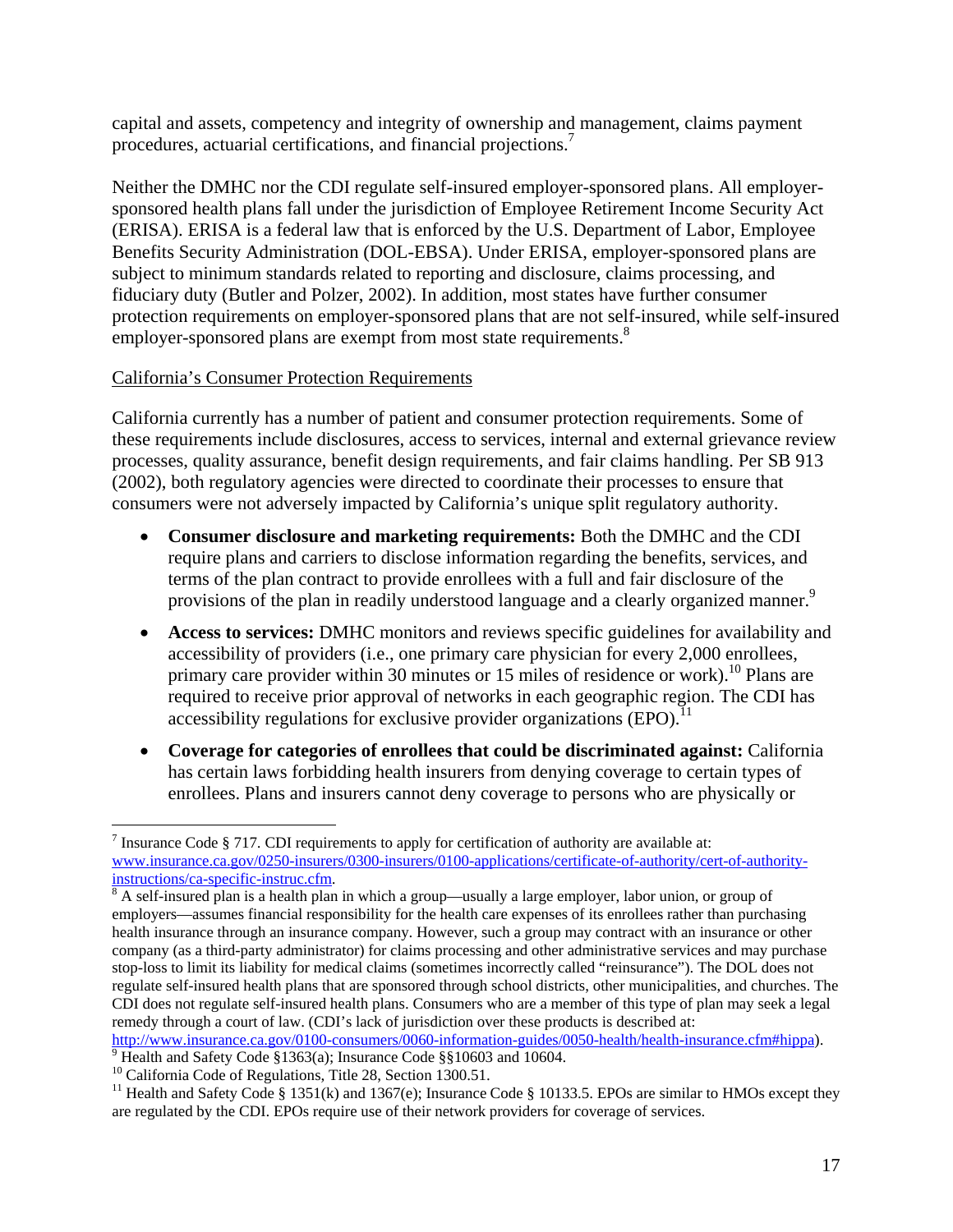mentally impaired. Additionally, DMHC-regulated plans cannot deny coverage for individuals who are blind or partially blind.

- **Internal grievance review processes:** DMHC-regulated plans are required to maintain an internal plan grievance system to respond to consumer complaints. The DMHC reviews a plan's internal grievance and complaint-handling procedures, including type, frequency, and resolution of complaints during on-site survey.12 In addition, the DMHC operates the "HMO Help Center," a toll-free consumer complaint hotline, 24 hours a day, 7 days per week. An after-hours answering service can page DMHC health professionals. The CDI does not require insurers to maintain an internal grievance or complaint system. The CDI operates a consumer complaint line for all lines of insurance (e.g., life or auto) weekdays during business hours.
- **External grievance review processes:** Effective January 2001, both departments were legislatively mandated to administer an Independent Medical Review (IMR) program for external independent medical review of plan coverage decisions.<sup>13</sup> The IMR program allows enrollees to appeal denied claims and seek expedited review of denials for particular service (e.g., access to specialty care or a procedure). This process occurs after any internal reviews within the plan have been exhausted. This legislation was motivated by people who felt that HMOs might be approving or denying treatment due to concerns about cost to insurers rather than based on medical appropriateness (IMQ, 2002).
- **Quality assurance:** The DMHC reviews internal procedures of plans to review quality of medical care and performance of providers. The DMHC also conducts onsite medical surveys at least once every three years. Both the DMHC and the CDI have standards for utilization review and disclosure requirements.<sup>14</sup>
- **Covered benefits and benefit design:** A number of benefits are mandated for DMHCand CDI-regulated plans, as will be discussed in further detail in *Analysis of Benefit Repeals* section. It is important to note that, under regulations promulgated and enforced by the DMHC, health plans are ultimately required to provide "medically necessary" services. Medical necessity is to be determined according to "the specific medical needs of the enrollee and any of the following: (1) peer-reviewed scientific and medical evidence regarding the effectiveness of the disputed service; (2) nationally recognized professional standards; (3) expert opinion; (4) generally accepted standards of medical practice; and (5) treatments that are likely to provide a benefit to a patient for conditions for which other treatments are not clinically efficacious."15 The DMHC also reviews proposed cost-sharing arrangements under various product lines and may require changes to ensure contracts are "fair, reasonable and consistent with the objectives of the chapter." Benefits cannot be subject to "exclusion, exception, reduction, deductible, or copayment that renders the benefit illusory." 16 For example, for outpatient prescription drug benefits, the DMHC limits cost sharing to 20%. CDI-regulated plans have no such

<sup>12</sup> Health and Safety Code §§ 1351(I), 1368, 1370.2, 1380(F).

<sup>&</sup>lt;sup>13</sup> Health and Safety Code §§ 1374.30; 1370.4; Insurance Code § 10145.3.

<sup>&</sup>lt;sup>14</sup> Health and Safety Code §§ 1370, 1380, 1380.1; Insurance Code §§ 101339(d) and 10123.1135.

<sup>&</sup>lt;sup>15</sup> Health and Safety Code §1370.4(c)(3).

<sup>16 § 1367</sup> CCR Title 28 § 1300.67.4.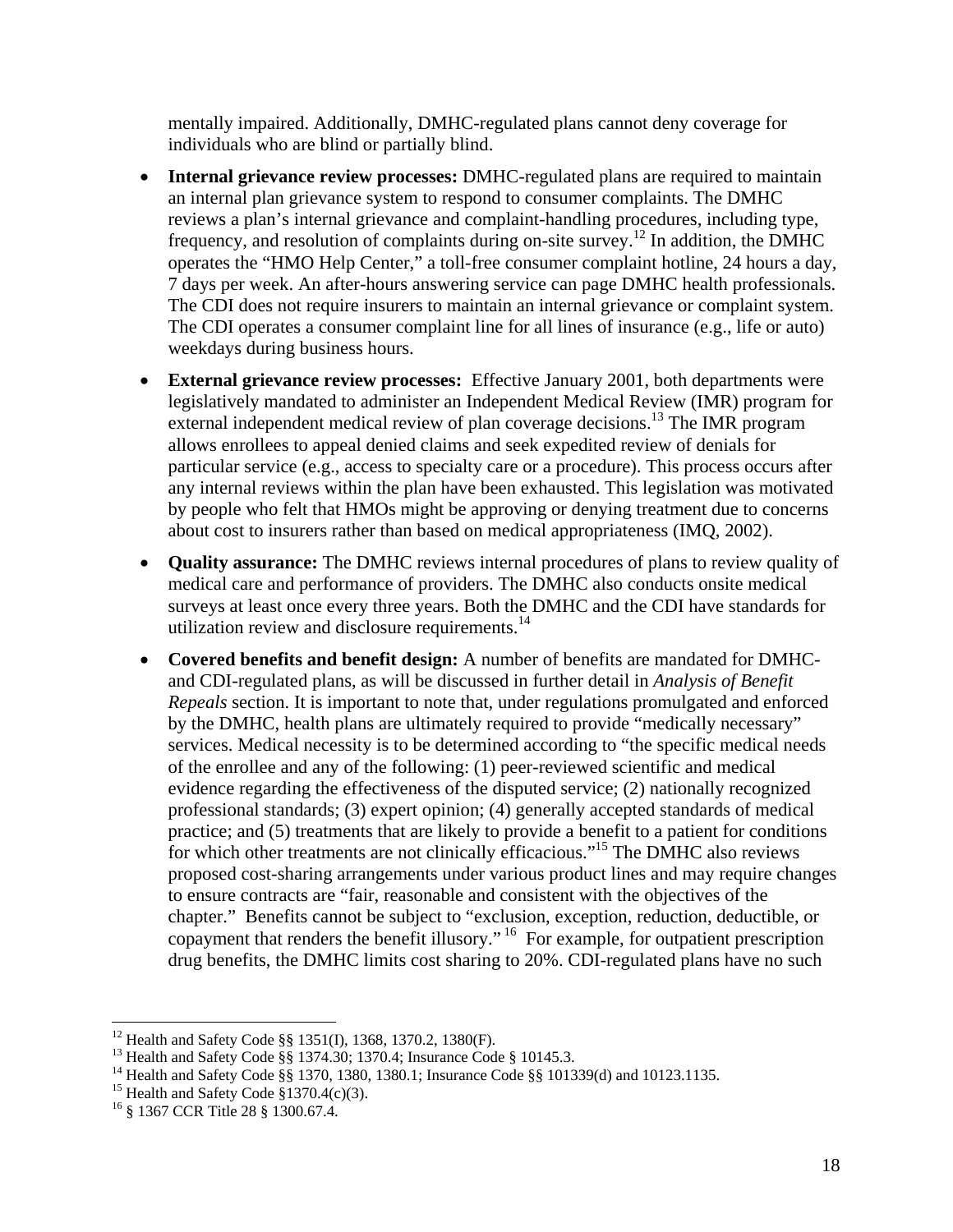related requirements except that health insurers must cover benefits mandated under the Insurance Code.

• **Fair claims handling: The** DMHC monitors its plans for prompt payment of provider claims. The DMHC has also developed a definition of unfair payment patterns and a system of responding to them (AB 1455, Statutes of 2000). The Insurance Commissioner has broad authority to enforce the Insurance Code.<sup>17</sup> As part of their market conduct examinations discussed below, CDI regulators can assess and address the market practices of insurers, including claims handling.<sup>18</sup>

## California's Financial Solvency Requirements

Regulatory agencies take a number of steps to protect consumers and health care providers from disruptions caused by insolvencies. The DMHC requires regular financial filings and conducts on-site financial reviews.19 To ensure that business is conducted in an honest, open, and fair manner, the CDI conducts onsite review and regulatory examination of claims, financial records, and rating and underwriting practices of all licensed insurers. These are called market conduct examinations.<sup>20</sup>

To ensure that HMOs have sufficient levels of capital, the DMHC requires that each plan meet tangible net equity requirements. PPOs and point-of-service plans licensed by the DMHC are subject to higher tangible net equity standards due to the increased risk of offering out-ofnetwork services (Butler and Polzer, 2002).CDI-regulated insurers must maintain the greater of either risk-based capital standard or a minimum capital and surplus requirement (Butler and Polzer, 2002). Disability insurers are required to maintain reserve levels at the greater of either (1) a minimum of \$5 million or (2) 200% of the Risk-Based Capital standards developed by the National Association of Insurance Commissioners (Roth and Kelch, 2001).

If a health plan becomes insolvent, the DMHC may allocate its enrollees to other plans in the area with sufficient capacity and financial resources. Plans must provide care for transferred members. $^{21}$  For carriers that present solvency problems, the CDI can take various options, including asking or ordering an insurer to reduce writing new business, reduce operating costs, seek financial support, or consider the use of reinsurance. As a last resort, the CDI will consider taking regulatory control of an insolvent insurer's operations (Butler, 2002). In addition, the Insurance Code requires all life and disability insurers to participate in the Life and Health Insurance Guarantee Association, which will assess members to pay the losses (expenses) of people insured by the insolvent insurer.<sup>22</sup>

<sup>&</sup>lt;sup>17</sup> Insurance Code § 12919-12938.

<sup>&</sup>lt;sup>18</sup> The range of activities that a commissioner may initiate to assess and address the market practices of insurers include underwriting and rating, marketing and sales, complaint handling operations/management, advertising materials, licensing, policyholder services, claims handling, and policy forms and filing.

<sup>19</sup> Health and Safety Code §§ 1376, 1381,1382.

<sup>20</sup> www.insurance.ca.gov/0500-about-us/0100-cdi-introduction

<sup>&</sup>lt;sup>21</sup> Health and Safety Code § 1394.7.

<sup>22</sup> Insurance Code § 1067-1067.18.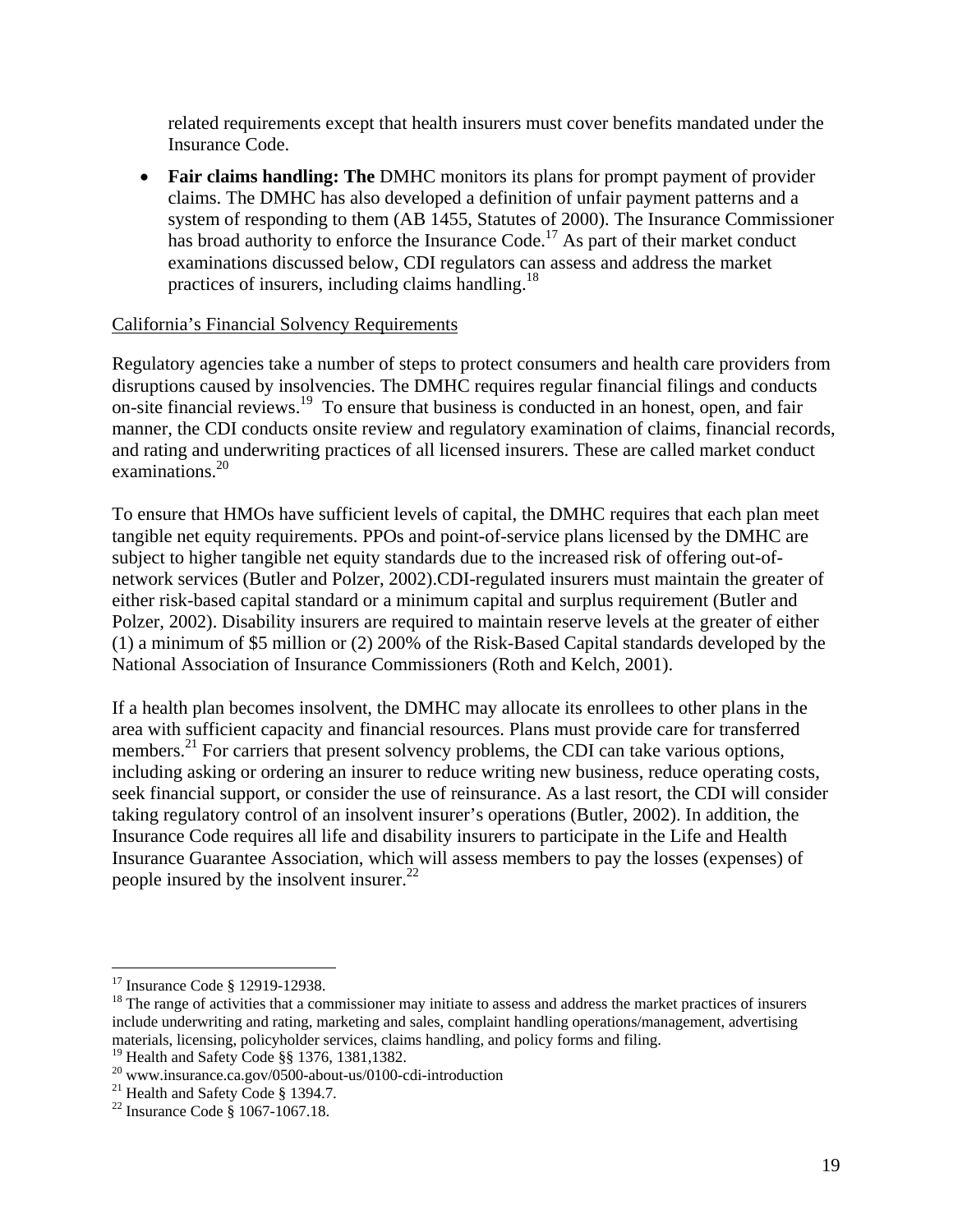California has specific requirements prohibiting health plans from engaging in unfair payment practices to providers. Prohibited practices include the failure to process complete and accurate claims, reducing or denying complete and accurate claims, failing to make timely payments for claims, and failing to automatically include interest (AB 1455, SB 1177; 2000).<sup>23</sup> These enacted legislation required health plans to maintain a dispute resolution mechanism for resolving provider claims payment disputes. In 2003, the DMHC promulgated regulations, known as the Claims Settlement Practice and Dispute Resolution Mechanism Regulations, to establish specific standards and safeguards for the timely and accurate payment of claims, and for the establishment of a fast, fair, and cost-effective dispute resolution process (DMHC, 2006).

## Potential Impact of Exempting Out-of-State Policies from California's Consumer Protections and Financial Solvency Requirements

SB 365 would exempt out-of-state policies from California consumer protection requirements, and enrollees of such plans would have to contact the domicile state's Insurance Commissioner to deal with denied claims or other disputes. If disputes were to escalate, enrollees would have to seek resolution in an out-of-state court. Depending on the state, resource constraints—such as time, number of employees, and budget—may prevent regulators from providing assistance to out-of-state consumers and may prevent regulators from enforcing policies (Kofman et al., 2006). Given the size and population of California, its regulatory agencies' capacity is far greater than those of other states in terms of personnel, budget, and resources. For example, the Departments of Insurance in South Dakota and Wyoming have budgets of \$1.7 million and \$1.9 million, respectively, compared with the CDI's \$193 million. In addition, the insurance departments in some states have taken the position that it is not in their jurisdiction to assist consumers who are out-of-state. Marketing practices are an example: out-of-state policies, depending on where they are domiciled, may be prohibited from solely marketing to a younger and healthier population, but again, enforcing such activities across state lines would be resource intensive.

SB 365 would exempt out-of-state policies from California-specific requirements regarding financial reporting and solvency. All states require insurance products to maintain adequate reserves to be financially solvent and able to pay claims. However, these requirements and the capacity to monitor solvency of their carriers vary across states. In addition, funds that are set up to pay for claims if a carrier becomes insolvent may not cover out-of-state consumers or may not be adequate to pay for all eligible consumers (for example if the carrier is domiciled in a small state with few insurers paying into the insolvency fund). If a claim is denied by an out-of-state carrier, the consumer will need to work with the out-of-state carrier, per their arbitration rules, and potentially the out-of-state regulatory agency if there are applicable external grievance processes in place.

SB 365 would exempt out-of-state policies from California-specific requirements prohibiting health plans from engaging in unfair payment practices to providers. Again, while all states require insurance products to pay claims in a timely fashion, it is unclear whether other states have similar protections.

 $\overline{a}$ 23 Health and Safety Code §§ 1371.36-1371.39.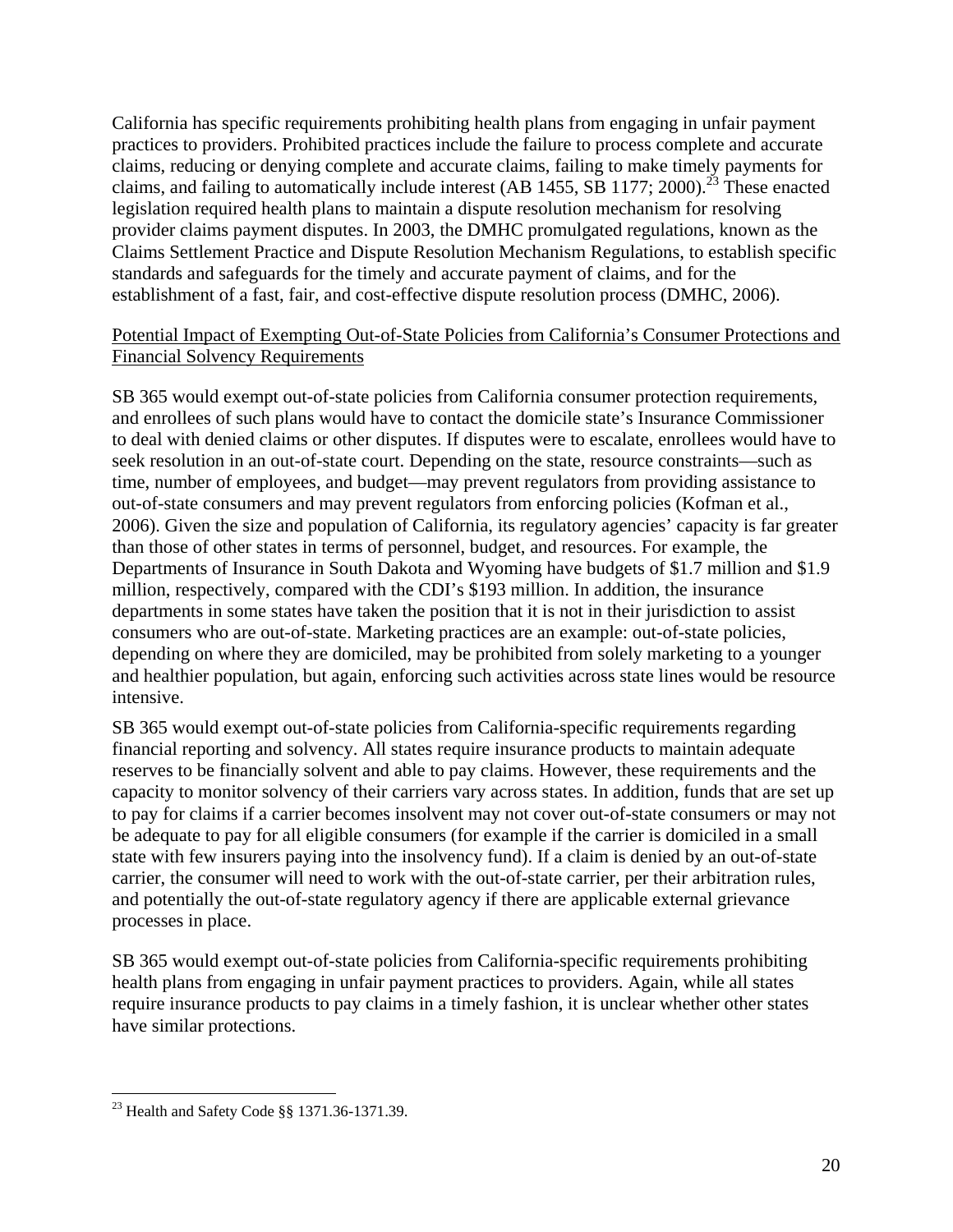For products that are self-insured, the DOL is the regulatory agency with oversight authority and, under ERISA, there are no federal solvency rules. However, 28 states, including California under the CDI, also have licensing requirements for self-insured MEWAs. Under these state rules, MEWAs that self-insure are subject to lower levels of solvency requirements than for insured products, and depending on their size and risk pool, are at higher risk of becoming insolvent. In 2001-2003, four self-insured MEWAs became insolvent, with 66,000 individuals and small business losing coverage and about \$48 million of unpaid claims (Kofman et al., 2006).

Past experience with MEWAs has shown that lack of clear regulatory oversight or inadequate oversight creates incentives for the rise of fraudulent insurance products (GAO, 1992; GAO, 2004; Kofman et al., 2003b). In the mid-1980s the rise of such insurance scams led Congress to amend ERISA to clarify that states had the authority to regulate MEWAs that self-insure or purchase insured products (GAO, 1992). (As mentioned, 28 states have used the authority to establish licensing requirements for self-insured products.) However, as recently as 2003, the Government Accountability Office (then known as the General Accounting Office [GAO]) found that about 144 fraudulent entities, not authorized to sell insurance, were mostly posing as plans exempt from state regulations under ERISA. All together, these entities included coverage for about 15,000 employers and 200,000 policyholders—leaving about \$252 million in unpaid medical claims (GAO, 2004). As of January, 2007, the DOL had 107 civil and 47 criminal cases, related to MEWA enforcement, open for investigation. The DOL states that often these group purchasing arrangements "are nothing more than shams to avoid state insurance regulations" (DOL, 2007). Under SB 365, the current California laws that require insurance policies to be licensed in state would no longer apply, thus potentially exposing consumers and groups especially small groups—to greater risk of purchasing fraudulent polices that claim to be licensed out-of-state.

## **Cost and Availability of Health Insurance**

SB 365 would allow out-of-state policies to be exempt from California-specific requirements related to the cost and availability of health insurance. These requirements have been designed to allow purchasers of health care to spread the risk of health insurance-related costs to allow access to health insurance for those who might otherwise face high and potentially unaffordable premiums. In the small group market, these requirements were enacted in 1992 (AB 1672, Margolin, Chapter 1128, Statutes of 1992). When AB 1672 was first enacted, one of its goals was to curtail the insurance industry practice of segmenting risk—that is, providing lower rates to consumers and groups perceived as low-risk (low-cost, usually younger and healthier), while not covering, or charging higher rates to groups perceived as high-risk. This legislation changed insurance underwriting rules and encouraged greater price competition and more uniform benefits among insurers selling to groups of three to fifty persons. The strict underwriting and price limits were designed to provide affordable insurance to persons in high-risk occupations and to prevent "exorbitant" premium increases or termination of coverage due to serious illness (Oliver, 1994). The key provisions included (1) outlawing medical underwriting based on occupation, health status, or previous claims experience (allowing only adjustments for age, family size, and geographic area; (2) limiting denial of coverage for preexisting condition to one six-month period; (3) establishing narrow "rate bands" so that an insurer must offer to any group a premium that is within 20% of its average premium for that plan; and (4) requiring insurers to guarantee issuance and renewal of all plans (Oliver, 1994).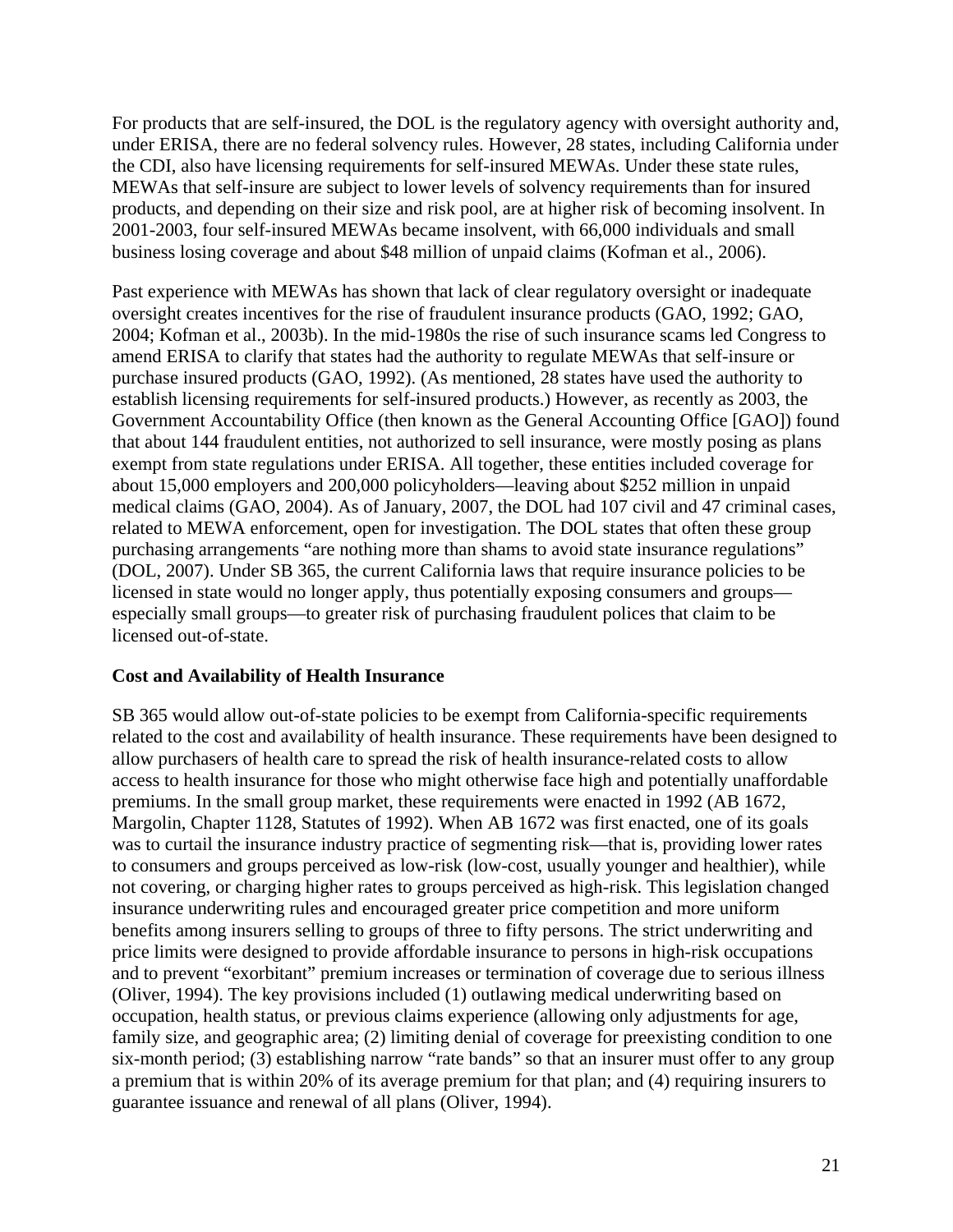### Current Coverage and Availability Requirements

In the small group market, requirements with respect to the cost and availability of health insurance include premium setting, guaranteed issue, guaranteed renewal, and limits on coverage based on pre-existing conditions and continuation of coverage (Kelch, 2005). In the individual market, these requirements are related to guaranteed renewal and limiting coverage based on preexisting conditions (Roth, 2003). Under SB 365, out-of-state policies would remain subject to federal Health Insurance Portability and Accountability Act (HIPAA) requirements (discussed below) or those of their domiciled state if the state set additional requirements beyond federal floors.

• **Premium setting:** Premium setting requirements place limits on how much carriers may vary rates based on the health status of employees or any other risk factors. The intent of these requirements is to prevent carriers from imposing high, and potentially unaffordable, rates on higher-risk groups, thereby pricing them out of the market. Federal requirements under HIPAA prohibit group health plans (coverage sponsored by employers) from charging different premiums to workers and their dependents based on health-status related factors. Employers may have different premiums based on other factors such as location and employment status (i.e., full-time or part-time). These HIPAA standards, however, do not address the premium rates that insurers set for an employer group. Therefore, although employers cannot charge sick employees higher rates than healthy ones, insurers can charge the employer group with sicker workers a higher rate than an employer group with healthy workers. Most states have adopted premium restrictions, limiting the differences in rates that insurers charge small businesses (2 to 50 employees). Few states apply such restrictions in the individual markets.

Generally, there are two types of premium-setting requirements: community/adjusted community rating and rate bands. Community rating means that insurers must set prices for a policy based on the collective claims experience of everyone with such a policy in the state. In other words, regardless of one's age, gender, occupation, health needs (past and current), claims history, or employer group size, everyone pays the same rate. Insurers would not be allowed to vary rates based on the health status or prior claims experience of a business or individual. California does not require community rating. In the small group market, for example, most states, including California, allow for rate bands with limits on how much premiums can range for sicker people compared to healthy ones buying that policy. These restrictions also include renewal rates (BCBSA 2007; Kofman and Pollitz 2006). California's rate bands are "tighter" than in other states, however. This means that the variation among sick and healthy is smaller in California than in states allowing insurers to vary rates based on health factors. In California, an insurer must offer a small group a premium that varies no more than 10% above or below the standard rate (Roth, 2003). In the individual market, there is no similar limit on premium variations. California law, however, requires that rate increases are not discriminatory and prohibits carriers from setting different rates based on race, religion, ancestry, genetic characteristics, or sexual orientation. CDI-regulated carriers are also required to apply rate increases consistently to individuals in a specific "class" of insured people, such as those sharing the same age, family size, geographic region, or health status (Kelch, 2005).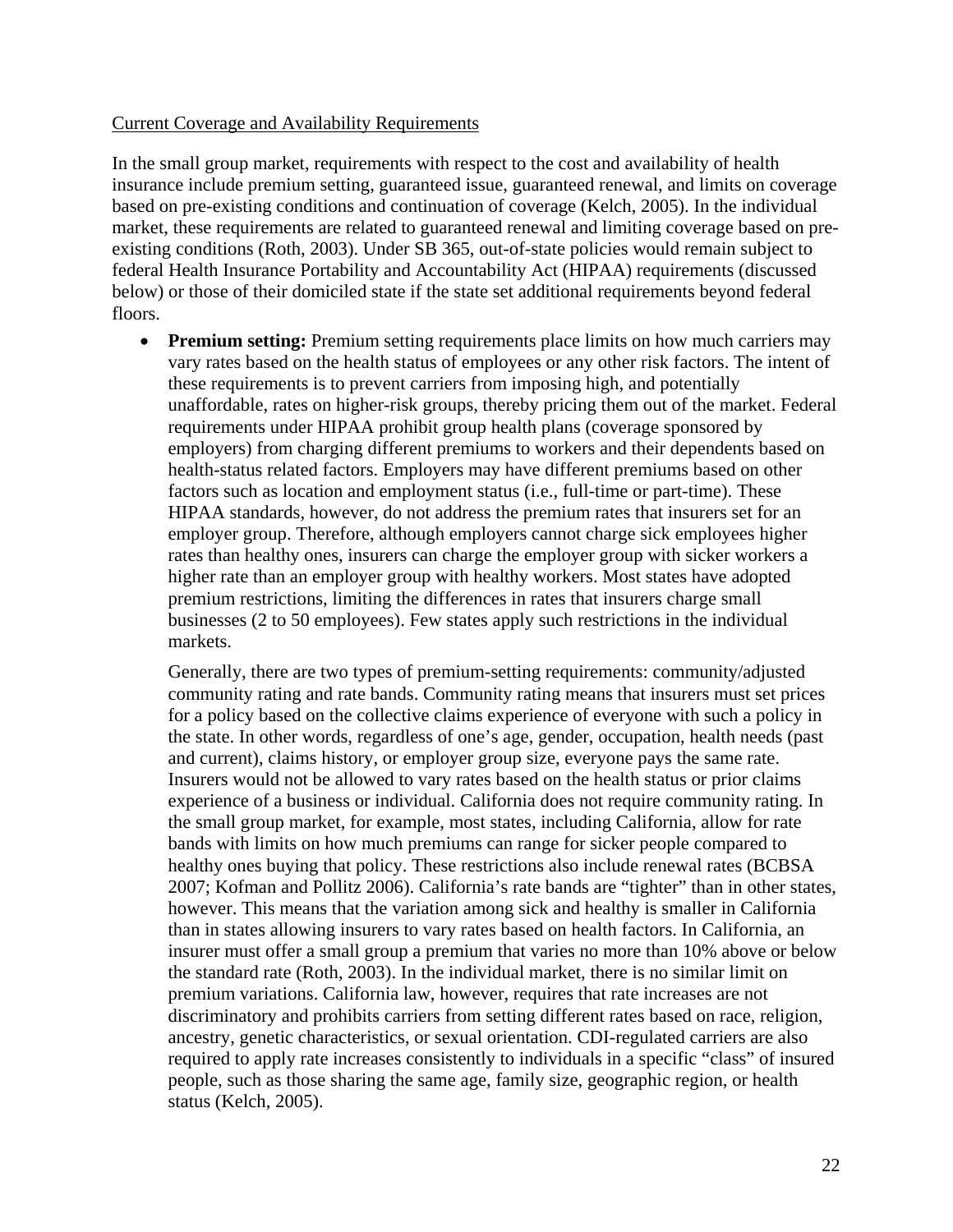• **Guaranteed issue (and nondiscrimination):** Guaranteed issue is the right to buy coverage (regardless of industry, health status, age of employees, or any other risk factors). Guaranteed issue laws prohibit insurers from denying coverage to applicants based on health status related factors. For example, under guaranteed issue requirements health insurance carriers could not reject small groups applying for coverage because one employee has a costly, chronic medical condition.

Prior to HIPAA, most states required insurers to sell two products on a guaranteed issue basis. HIPAA expanded this to all small group products. HIPAA's non-discrimination protections apply to all size employers. These protections ensure that an employee or dependent is not denied access to the group health plan on the basis of a health status related factor, such as claims or current medical needs. It also ensures that people within an employer group are not charged different rates on the basis of health status related factors. HIPAA also regulates insurers' ability to limit coverage for a condition predating plan enrollment (pre-existing conditions).

For access to the individual market, HIPAA provides limited protections that apply only to people leaving job-based coverage and meeting specific qualifications. For people who do not qualify as HIPAA-eligible, federal law does not provide a right to purchase an individual health insurance policy.

California, like most states, does not have guaranteed issue requirements in the individual market for initial coverage—carriers may deny coverage based on an individual's health condition (past or present), health status, or any other risk factors. However, once a carrier offers to cover a person, that carrier is prohibited from excluding coverage for a pre-existing condition<sup>24</sup> for more than 12 months. If the subscriber changes carriers, the new carrier is required to credit the time of that coverage toward any pre-existing condition exclusion (Pollitz et al., 2006).

• Guaranteed renewal: Guaranteed renewal is the right to renew coverage (regardless of changes in employee health status or use of services, or any other risk factors). Without such requirements, carriers could drop a group when one or more employees experience a high-cost medical condition. Guarantee renewal laws prohibit insurers from canceling coverage on the basis of medical claims or diagnosis of an illness. HIPAA established rules that require all group and individual health insurance policies to be guaranteed renewable.

California law also requires health insurance plans marketing to individuals that stop selling coverage or stop enrolling new individuals in a particular product to either offer another product with comparable benefits, services, and terms with no additional underwriting or pool the risk for any discontinued products with other, similar products (Kelch, 2005). This requirement aims to protect individuals who cannot switch to other carriers or other products because of their risk profile. Without any legal protection, those enrolled in a "closed block" of business could end up being clustered in old or

1

 $24$  A pre-existing condition is any illness or health condition for which an insured has received medical advice or treatment during the six months prior to obtaining health insurance (Insurance Code § 10198.7).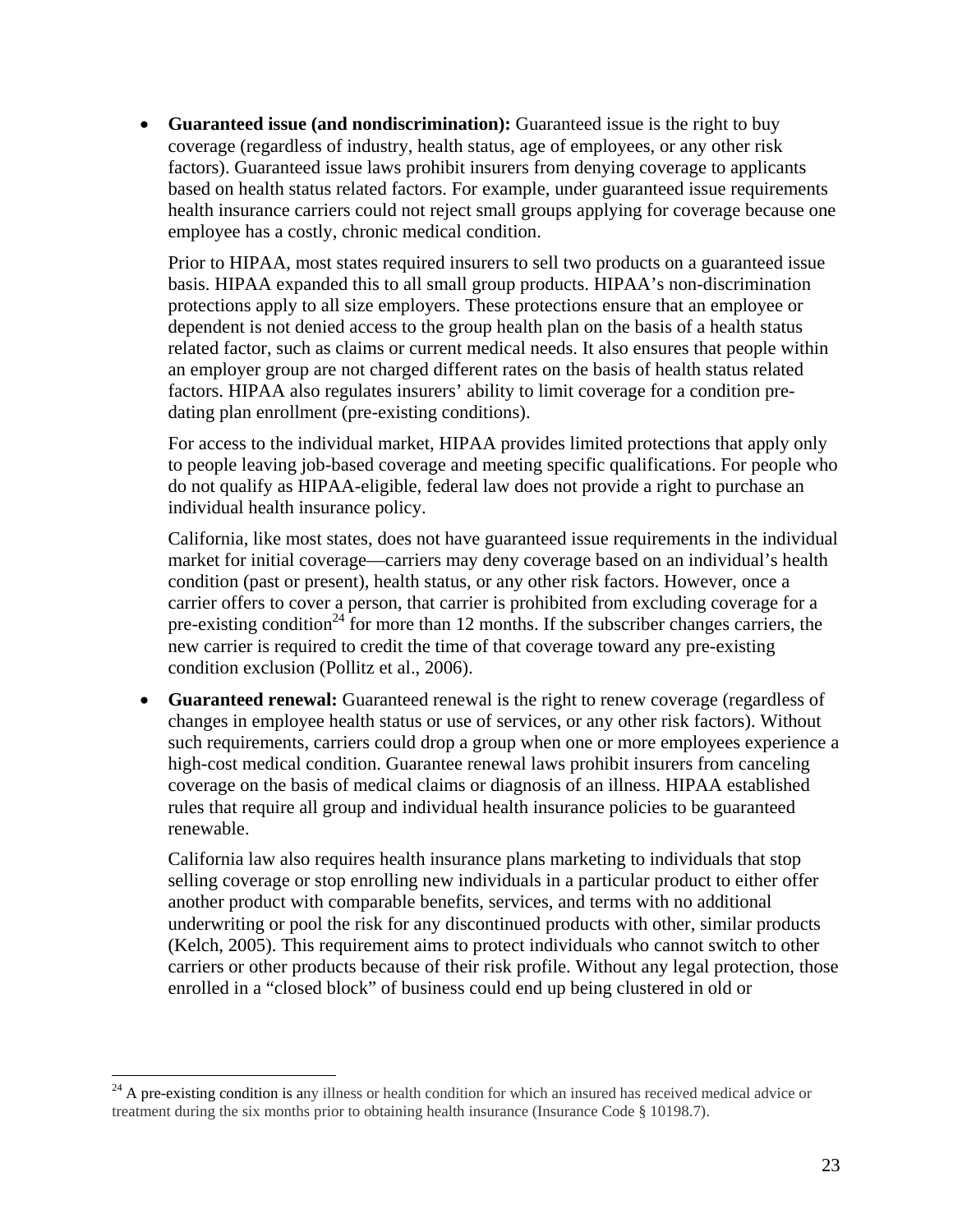discontinued products at more expensive rates (Kelch, 2005; Academy of Actuaries,  $2004$ )<sup>25</sup>

• **Continuation of coverage laws:** These laws are designed to protect individuals transitioning from group to individual coverage and gaps in coverage when they are changing jobs. Federal requirements under the Consolidated Omnibus Budget Reconciliation Act (COBRA) requires groups with 20 or more employees to continue health insurance for employees and their dependents following death of a spouse, loss of a job, reduction in hours worked, or divorce. Under "Cal-COBRA," California expanded COBRA to include firms with 2 to 19 employees. California adopted HIPAA requirements for carriers to offer their two most popular products to individuals who are not eligible for COBRA or who have already exhausted their COBRA coverage. Under California law, people who exhaust their COBRA coverage or lose group coverage can purchase "conversion" coverage through the group's carrier. The group's carrier cannot refuse to cover these individuals because of health status or subject them to pre-existing condition exclusions. California law also limits the premiums that can be charged for this type coverage (Butler and Polzer, 2002).

## Potential Impact of Exemption from California's Coverage and Availability Requirements

CHBRP reviewed evidence on group purchasing pools to gauge potential impact of SB 365. The literature on group purchasing arrangements such as AHPs and MEWAs is relevant because these type of plans have, at one point, been exempt from state requirements or there have been proposals to exempt them from state requirements.

Group purchasing arrangements are a type of arrangement that allows more than one employer to band together to provide health coverage by either purchasing health insurance or self-insuring. MEWAs are a type of group purchasing arrangement. AHPs are a type of MEWA that is sponsored by a trade or professional association—where the association either endorses or negotiates coverage or provides self-insured health coverage for its members (Kofman, 2006). Analyses of proposals at the federal level that allow for the development of AHPs tend to focus on the small group market. This is because those legislative proposals are intended to lower the cost of health insurance for small groups—who operate on smaller margins relative to large groups—and thereby expand coverage for those employees of small groups who are uninsured.

## *Impacts on coverage levels*

1

There have been four quantitative models used for projecting the impacts of AHPs: (1) developed by the analysts at the Congressional Budget Office (CBO); (2) developed by researchers at the Urban Institute, called the Health Insurance Reform Simulation Model (HIRSM); (3) developed by actuaries at Mercer Oliver Wyman; and (4) developed by consultants at The Lewin Group, called the Health Benefits Simulation Model.

 $25$  It is a commonly observed practice of the current individual health insurance market that an insurer will periodically "close" a block of business (meaning they will no longer issue new business in that pool of policies). There can be many reasons for closing a block of business. Regardless of the reason, that block will typically experience claim costs rising more rapidly than would a block that was still open. More information on the closed block problem is available at www.actuary.org/pdf/health/rate\_may04.pdf.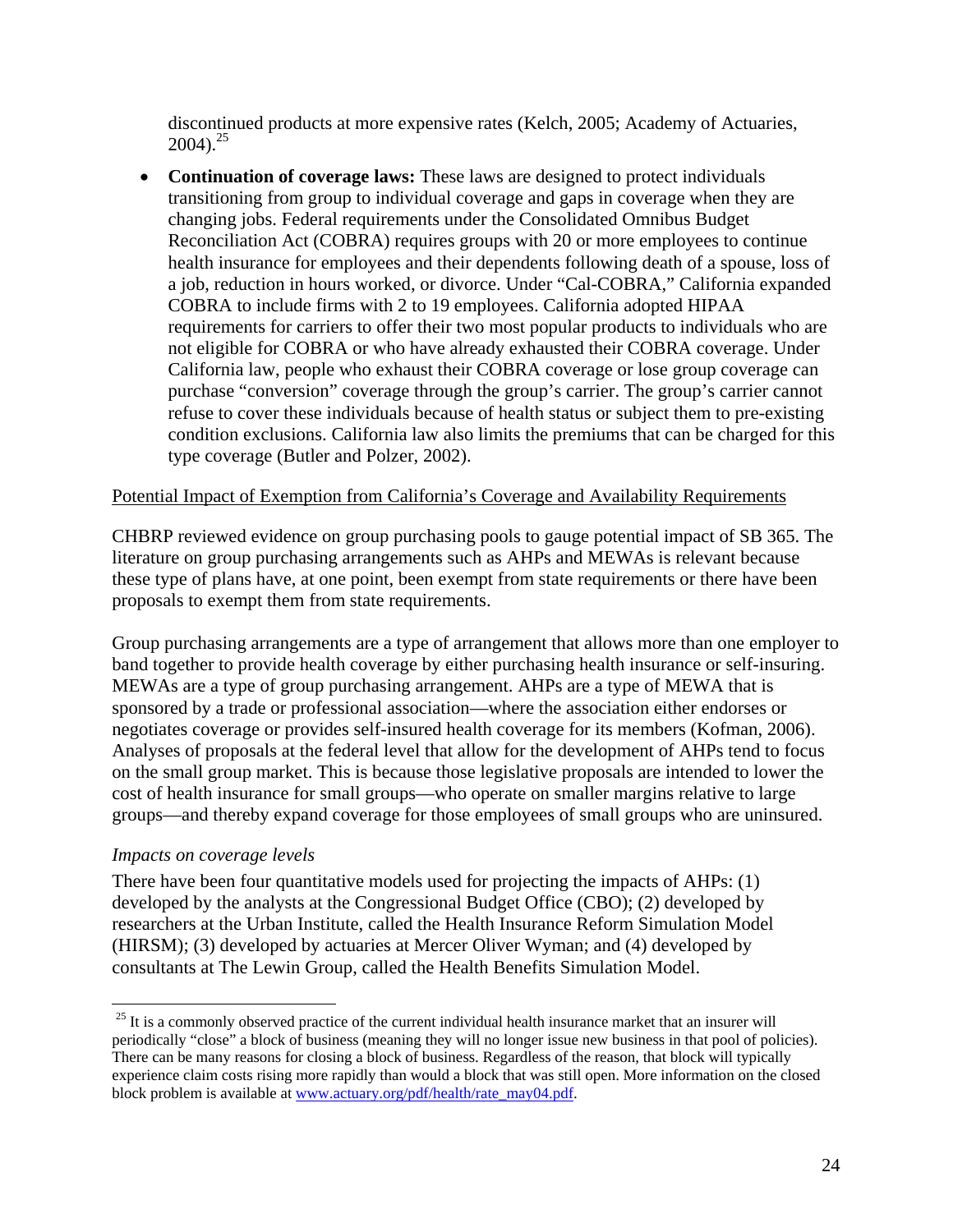The CBO model was used to examine the effects of the introduction of AHPs on the insurance market and specifically examined proposals that establish federally certified AHPs and HealthMarts that would not be subject to state insurance regulations (Baumgardner and Hagen, 2001).<sup>26</sup> Researchers found that the introduction of AHPs and HealthMarts would lead to a slight increase in health insurance coverage nationally. They estimated that an additional 330,000 would become newly insured as the net result of 4.6 million individuals who would enroll in those new plans partially offset by a decline in the enrollment in state-regulated plans of 4.3 million individuals.

Blumberg and Shen (2004) used the HIRSM model to estimate the impact of various AHP proposals on the California market. Characteristics of AHP provisions, such as those proposed under U.S. House of Representative bill H.R. 660 (2003) or under the U.S Senate bill S. 545 (2003), were used in the analysis. These AHPs would have been certified by the U.S. Department of Labor (DOL) and, in general, would have been exempt from state benefit mandates or rules on availability of coverage (e.g., guaranteed renewal). Researchers found that there was a less than 1% increase in new coverage or "virtually no net change in insurance coverage resulting from the availability of this alternative insurance product" (Blumberg and Shen, 2004).

The Mercer evaluation of the federal Health Insurance Marketplace Modernization and Affordability Act of 2006 (S. 1955), conducted for the National Small Business Association (NSBA), projected that the introduction of small business health plans (SBHPs) in the market would result in a net increase of 2 million insured in small group market. However, they assumed that specific state requirements and new federal standards would be in place.<sup>27,28</sup> A previous analysis conducted by Mercer of H.R. 660 and S. 545, also conducted for the NSBA, found that elimination of rate setting requirements under those AHP proposals would actually generate a net increase in the number of uninsured in the small group market, since some groups would have to drop coverage as soon as an employee became sick (and considered high-risk) and their corresponding premiums increased (Fritchen and Bender, 2003).

The Lewin Group's analysis of S. 1955, conducted for the Coalition to Protect Access to Affordable Health Insurance, specifically analyzed the affects of the bill on states with community rating requirements. Since California does not have community rating requirement, the results are not relevant to this report (Lewin Group, 2006).

<sup>&</sup>lt;sup>26</sup> Other CBO cost estimates on AHP, HealthMarts and related proposals include CBO, 2000; CBO, 2003; and CBO, 2006. Baumgardner and Hagen (2001) article is summarized here because it includes the most detail regarding the CBO model and discussion on cost and coverage impacts.

 $27$  Specifically, Mercer assumed that (1) state regulations would remain in place since SBHPs were assumed to be fully insured plans, (2) all SBHPs would be subject to the same premium setting requirements as proscribed under S. 1955 and (3) state-regulated policies would be able to adopt the same federal premiums setting requirements that would apply to the SBHPs. Thus the Mercer evaluation essentially evaluated the effects of eliminating benefit mandates.

 $^{28}$  Bender K, Fritchen B. Personal communication with Mr. Todd McCracken of the National Small Business Association regarding the Health Insurance Marketplace Modernization and Affordability Act of 2006, dated March 7, 2006.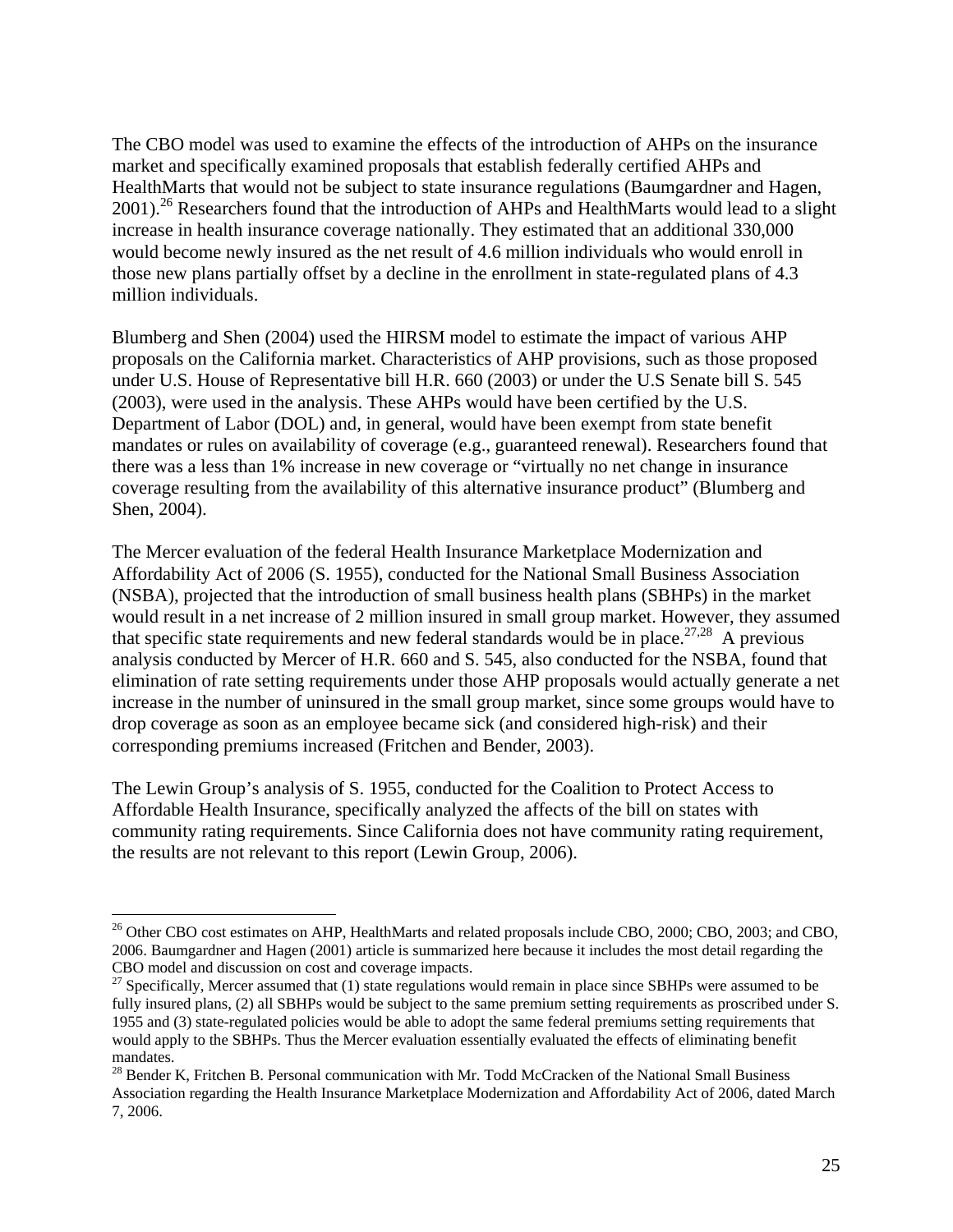### *Impacts on premiums and risk segmentation*

The analyses using the CBO and HIRSM models found that the introduction of AHPs in the market resulted in savings in premiums for those individuals who entered the AHPs and an increase for those policyholders who stayed in the insured, fully regulated market. Blumberg and Shen (2004) found a decrease of 14% of insurance premiums for the AHP policyholders and an increase of 5% for the policyholders in the insured fully regulated market. Baumgardner and Hagen (2001) found a 2% increase for those remaining in the insured, fully regulated market, and a 13% difference between the premiums offered to AHP policyholders versus those in the insured market. The savings in premiums for AHP policyholders is attributed to both regulatory relief from state regulations as well as selection of better (low-cost) risk. Conversely, increased premiums in the state-regulated market are due to adverse selection of the worse (high-cost) risk with fewer low-cost enrollees to spread the risk. The Mercer evaluation of H.R. 660 and S. 545 concurred founding that small group AHPs would reap a 10% decrease in premiums but those decreases primarily resulted from risk selection. By contrast, small group plans in the stateregulated market would face a 23% increase in premiums (Fritchen and Bender, 2003).

The Health Care Choice Act of 2005 (H.R. 2355) was a federal proposal similar to SB 365—it would have allowed individuals buying insurance in the individual market to do so from an entity licensed in another state. The out-of-state individual health policy would have been exempt from laws and regulations of the enrollee's residence state that are related to consumer protections, mandated benefits, and other requirements related to guaranteed issue, renewal, and limits on covering pre-existing conditions.<sup>29</sup> CBO estimates showed that the price of individual policies in the resident state would increase as a result of H.R. 2355, since higher-risk individuals would not be offered insurance from out-of-state policies. CBO also projected that small group markets in resident states would have incentives to stop offering coverage since more affordable out-of-state products would be available to their low-risk employees in the individual market and the remaining high-risk employees would be too costly to insure. This dynamic, the CBO estimated, would lead to about 1 million small group enrollees losing health insurance coverage. However, low-risk individuals who were uninsured would obtain low-cost, out-of-state individual policies, offsetting those who lost insurance. Although the characteristics of the insured population could change, with low-risk individuals gaining insurance coverage and highrisk individuals losing coverage, the net effect with respect to the number of insured would be insubstantial (CBO, 2005). Kofman and Pollitz (2006) found that H.R. 2355 could leave carriers in the states with guaranteed issue requirements with only the sick enrollees who would need access to comprehensive coverage. Although California does not have guaranteed issue requirements in the individual market, state-regulated policies that are required to provide comprehensive health coverage under Knox-Keene requirements would face adverse selection, driving up the cost of coverage for those left in those individual policies.

## *Impacts on market stability*

 $\overline{a}$ 

If SB 365 were to pass, large- and mid-sized employer groups would need to evaluate what products would provide them value for the premiums they expend. California is unusual in that a smaller proportion of private sector employer-sponsored health plans choose to self-insure. Instead, most employer-sponsored plans purchase insured plans that are subject to state

 $^{29}$  H.R. 2355 would have required minimal capital and surplus levels to ensure solvency.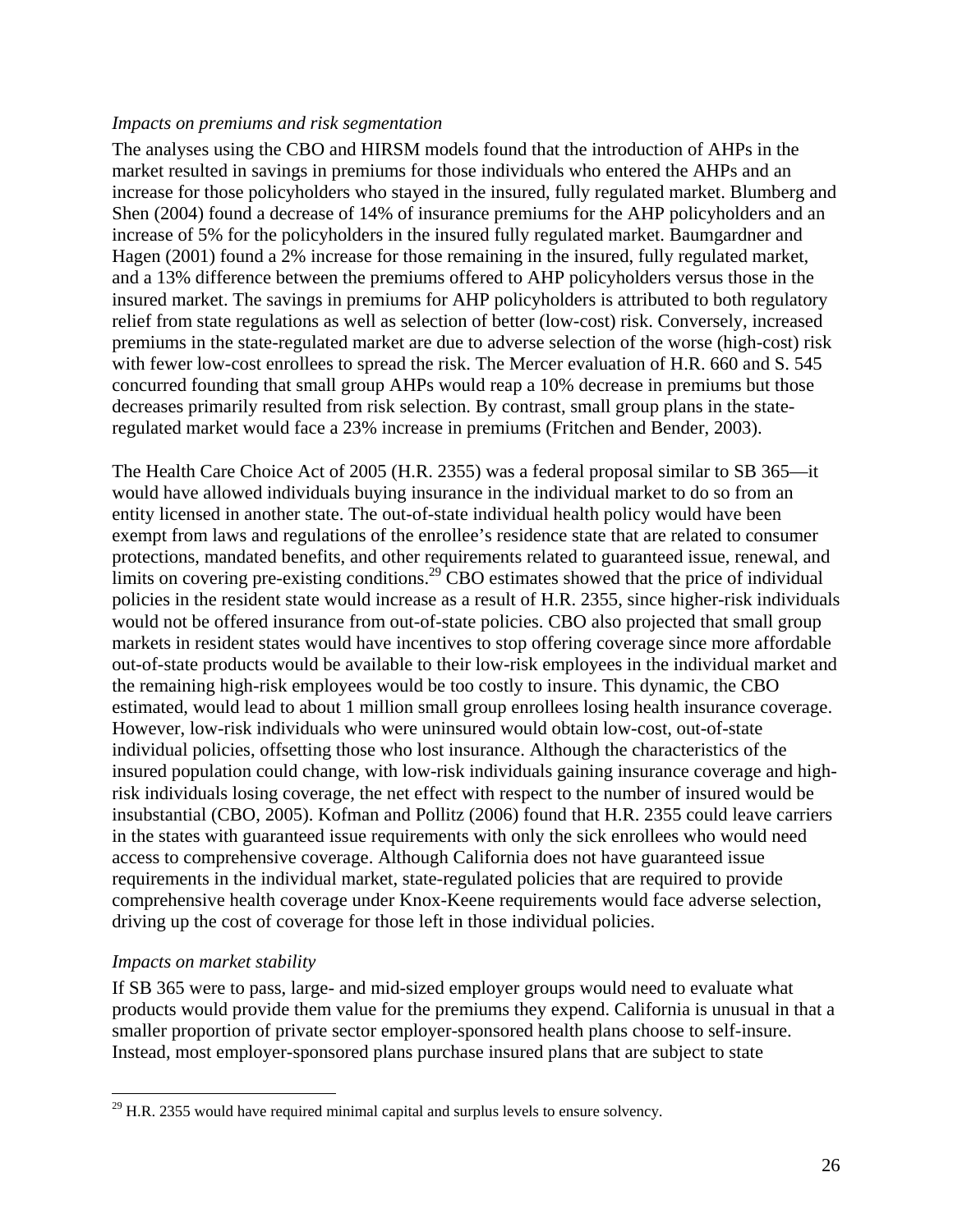requirements (31% of employees in California are in self-insured plans versus 55% of employees nationally [CHCF/HSC, 2006]). Employers choose to do so, in part, because managed care penetration in California had kept the cost of purchasing comprehensive health care coverage relatively low (Butler and Polzer, 2002). If fewer California-regulated products are offered in the commercial market, it is expected that over time, more large groups, and perhaps even mid-sized groups, might choose to self-insure rather than purchase an out-of-state policy. This would be likely to occur if the state-regulated purchased products charged higher and higher premiums, due to adverse selection. Out-of-state policies might not be an attractive alternative if they did not have the kind of generous benefit packages that large-groups tend to demand (Jensen and Morrisey, 1999a). It is likely that large, multi-state employers that already offer a self-insured product to employees of another state would do so for employees in California, rather than purchase an insured out-of-state product for California residents.

As previously discussed, insurance requirements in the small group market were intended to spread risk and ensure availability of coverage for otherwise uninsurable populations. AHP and other proposals for the development and marketing of products exempt from state-specific requirement are likely to result in out-of-state policies attracting healthy, low-risk employers and individuals. This favorable selection and risk segmentation could lead to change in the composition of the market. For example, in the small group market, those with younger and healthier employees may choose more affordable out-of-state products while other small groups may drop coverage altogether (Kofman and Polzer, 2004; Blumberg and Shen, 2004; Kofman and Pollitz, 2006). Small groups may face dramatic variations in premiums when Californiaspecific rate protections do not apply. The California Department of Insurance (CDI) calculated projected premium impacts if S. 1955 were to pass and found that small group employees of the same firm could face premium differentials of 67% (versus 22% in current CA law) based on less stringent rate band requirements (CDI, 2006). Under SB 365, out-of-state policies licensed in the District of Columbia, Virginia, Pennsylvania, or Hawaii would have no rate band requirements. Thus, those premium differentials could be higher than estimated by the CDI. (BCBSA, 2007; Kofman and Pollitz, 2006).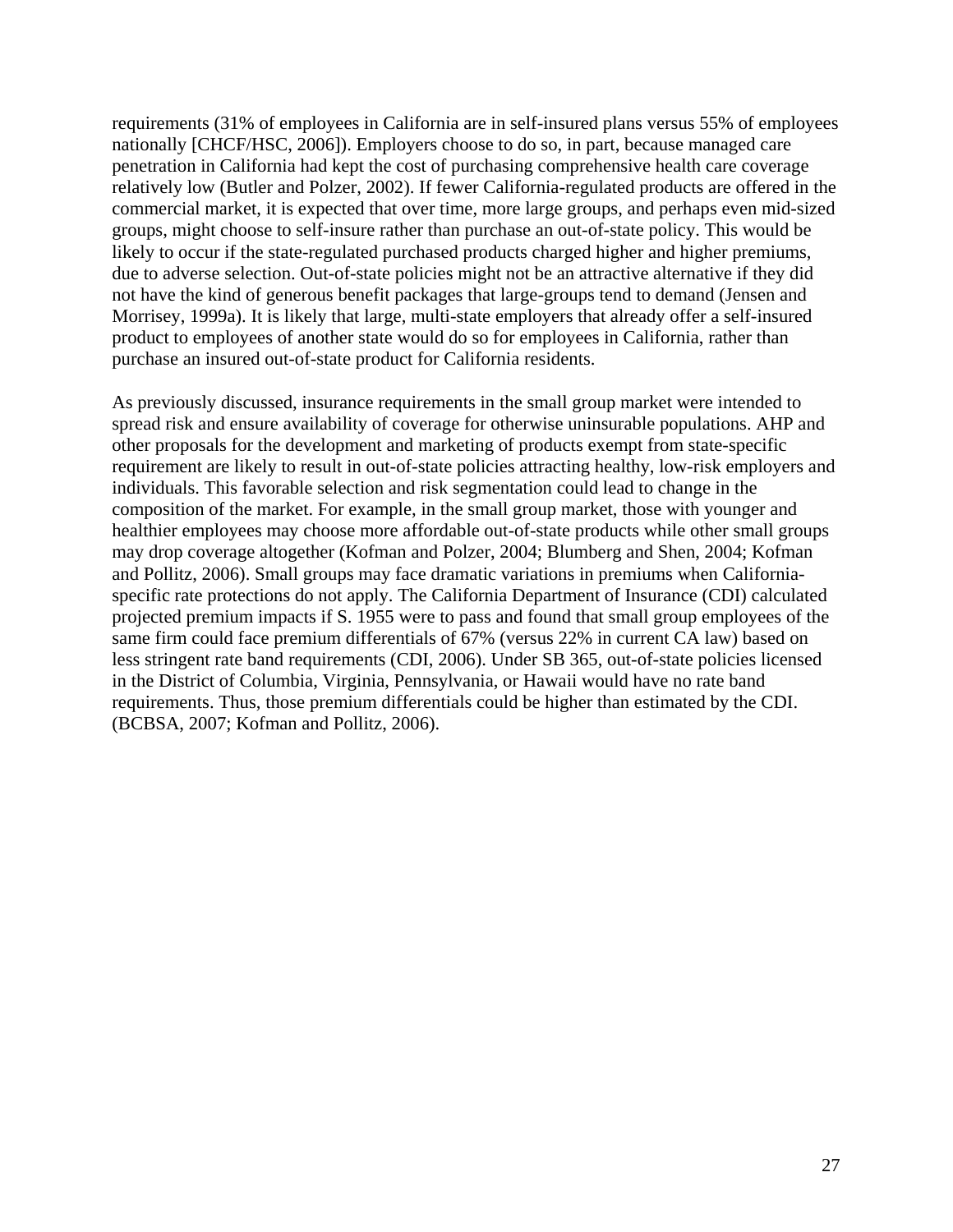#### **ANALYSIS OF BENEFIT REPEALS: AN EXAMPLE OF IDAHO**

California has many benefit mandates in place—40 benefit mandates to cover or offer coverage under the California Health and Safety Code and 34 benefit mandates to cover or offer coverage under the Insurance Code.<sup>30</sup> These mandates range from requiring coverage of a specific item or service, to covering a category of services related to screening, diagnosing and treatment of a set of conditions. One of the goals of SB 365 is to address the concerns regarding the cost of benefit mandates currently in law. This section addresses this question by (1) presenting an actuarial analysis of the premiums associated with a scaled-down benefit package if, for example, all carriers selling insurance policies in California were to become domiciled in Idaho (the state with the fewest benefit mandates) and drop all benefits mandated in California other than breast cancer treatment, home health care, and services required by Idaho, after the passage of SB 365; (2) summarizing the existing literature on the cost of benefit mandates; and (3) presenting the potential implications for public health if some out-of-state policies with scaled-down benefits were introduced into the market.

#### **Potential Cost Impacts of Benefit Mandate Repeals**

 $\overline{a}$ 

This section illustrates the potential savings in covered health care expenditures that might result from the passage of SB 365 if out-of-state policies reduced benefits packages for California policyholders. The calculations are based on a hypothetical scenario in which all carriers selling insurance in California would become domiciled in Idaho.<sup>31</sup> Idaho is used as a reference point because it has five benefit mandates in place and thus the fewest benefit mandates of any state in the union. Therefore, the scenario in which carriers domicile in Idaho yields the greatest possible estimated savings related to benefit mandates that could be achieved through passage of the bill. Relaxation of other forms of regulation could lead to additional cost savings for carriers. Although we were unable to model these costs to provide a formal estimate, an actuarial analysis of a federal bill that could have similar effects (the Small Business Health Fairness Act of 2003) suggested that the relaxation of solvency requirements, participation in state guarantee funds and other state regulations would lead to an additional 2.5% savings above and beyond the savings associated with elimination of benefit mandates $^{32}$  (Fritchen and Bender, 2003).

<sup>&</sup>lt;sup>30</sup> There are 40 benefit mandates to coverage or offer coverage under the California Health and Safety Code. There are 34 benefit mandates to cover or offer coverage under the Insurance Code. There are 42 total unique benefit mandates to cover or offer coverage under the Health and Safety or Insurance Code. Under the Health and Safety Code is an expansive benefit mandate to cover 'basic health care services' which include a wide range of preventive, and medically necessary diagnostic and treatment services provided in the inpatient, outpatient, physician offices and post-acute care settings. Note that these counts include benefit mandate only—not mandates on access to providers or eligibility mandates. (See Appendix C for a list of these mandates.)

 $31$  Our use of Idaho as an example for obtaining an "upper-bound" estimate of the cost savings from eliminating benefit mandates should not be interpreted to mean that carriers would necessarily choose Idaho as their domiciliary state if SB 365 passed. As described earlier in the report, a number of other regulations (e.g., guaranteed issue and other requirements in the individual market) would be affected by the choice of domiciliary state. Some of these regulations might prove to be more important to the carrier's decision than the benefit mandates. Carriers would also have an incentive to domicile in a state with regulatory agencies that do not have the budgets to enforce requirements out-of-state.

 $32$  Bender K, Fritchen B. Personal communication with Mr. Todd McCracken of the National Small Business Association regarding the Health Insurance Marketplace Modernization and Affordability Act of 2006, dated March 7, 2006.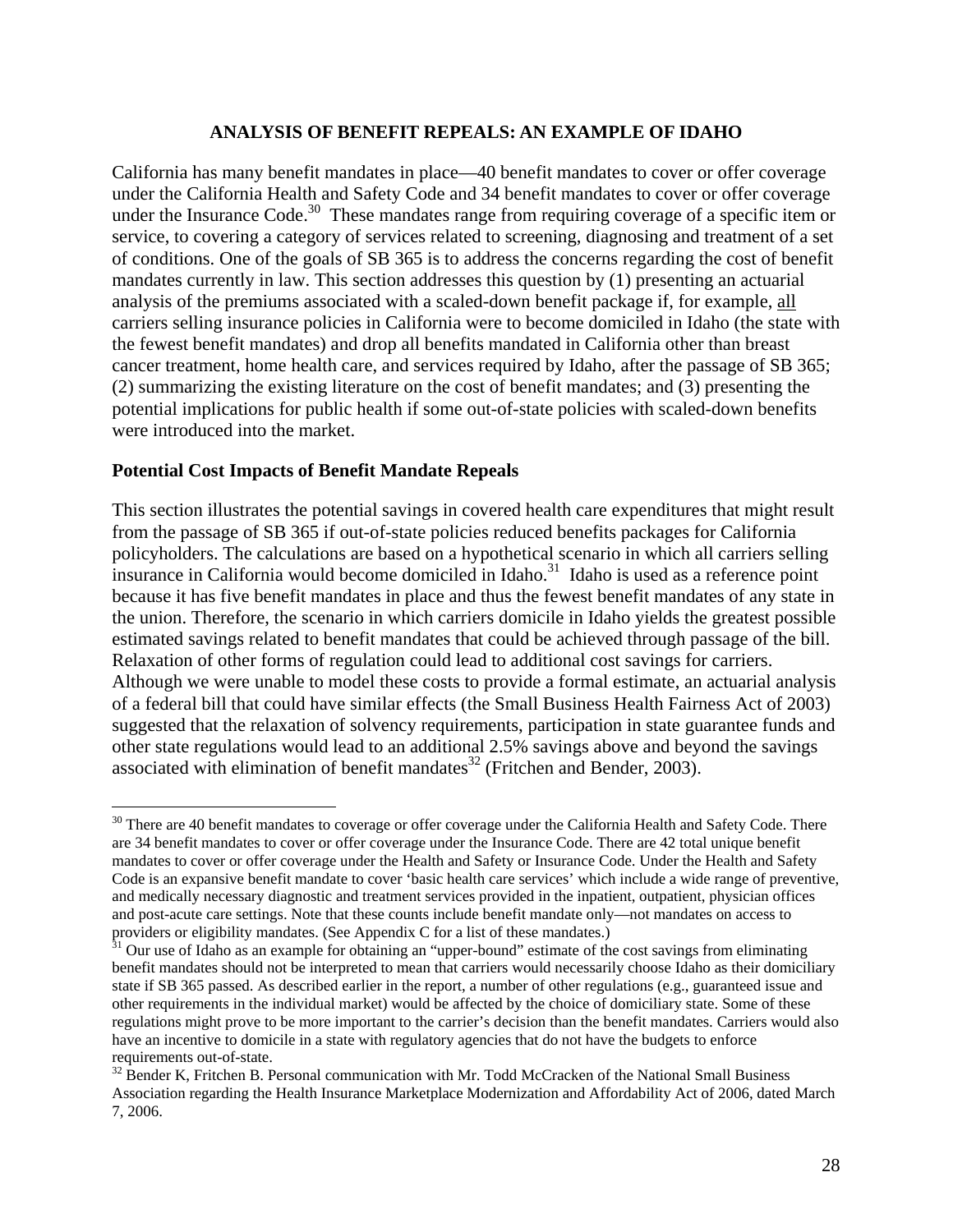The actual effects on covered expenditures and premiums would depend on a variety of factors (see Appendix D), including which of the mandated benefits are actually dropped from coverage. Under the most extreme scenario, carriers could choose to drop all of the benefits mandated in California except those also required by Idaho as a result of either Federal mandates (breast reconstruction, maternity length of stay) or state mandates (mammography screening, emergency services, cleft palate). Alternative scenarios, in which carriers dropped some but not all previously mandated benefits from coverage, are more plausible and would result in commensurately smaller reductions in premiums. For example, carriers might choose to drop coverage of biologically based mental disorders but retain prostate cancer screening benefits.

#### Impacts on Covered Expenditures and Premiums

 $\overline{a}$ 

For this analysis, CHBRP assumes that with two exceptions, all California-mandated benefits associated with non-trivial costs would be dropped unless they were also required by the federal government or the state of Idaho. The exceptions are breast cancer treatment (which is considered to be a benefit no carriers would choose to drop) and home health care (which carriers are likely to continue covering as an alternative to skilled nursing care<sup>33</sup>). Under this hypothetical scenario, CHBRP has estimated that covered health care expenditures (including both health plan and member payments) would decrease by 10.8% for DMHC-regulated plans, 4.1% for CDI-regulated plans, and 10.1% overall. The majority of mandated benefits contributed very little to the savings on an individual basis, with only a few service categories (preventive services, maternity benefits, services for biologically based mental disorders) having a substantial effect on the total. These projections represent upper bounds on the likely effects; for example, the estimated savings for DMHC-regulated plans includes maternity benefits, which in reality carriers are highly unlikely to eliminate.

The savings in covered health care expenditures for large-group, small-group, and individually purchased insurance policies varies for two reasons, apart from possible effects of risk segmentation. First, some of the current mandates do not apply to individually purchased insurance policies. Second, differences exist in the proportion of individual, small group, and large group policyholders who are enrolled in DMHC- vs. CDI-regulated plans. For these reasons, covered health care expenditures would decline the most for individuals with largegroup coverage (10.8%), who are enrolled almost exclusively in DMHC-regulated plans, and the least for individuals with individually purchased insurance (6.4%), more than one-third of whom are enrolled in CDI-regulated plans. Those with small-group coverage fall in between, with a 10.0% projected decline in covered expenditures.<sup>34</sup>

<sup>&</sup>lt;sup>33</sup> Dropping home health care benefits would lead to an additional one percentage point decline in covered expenditures for CDI-regulated products. However, this benefit is unlikely to be excluded from limited-benefit plans because it provides a cheaper alternative to nursing home care for certain patients. DMHC-regulated plans are not subject to this mandate.

 $34$  These figures were derived by estimating the proportion of covered health care expenditures attributable to each of the service categories currently covered under California benefit mandates, using an actuarial model based on a large national dataset (see Appendix D) and summing across mandates. Expenditures for services covered under more than one benefit mandate were included only once in the total (e.g., the cancer screening test mandate includes cervical and prostate cancer screening, which are covered under separate mandates as well). Mandated offerings are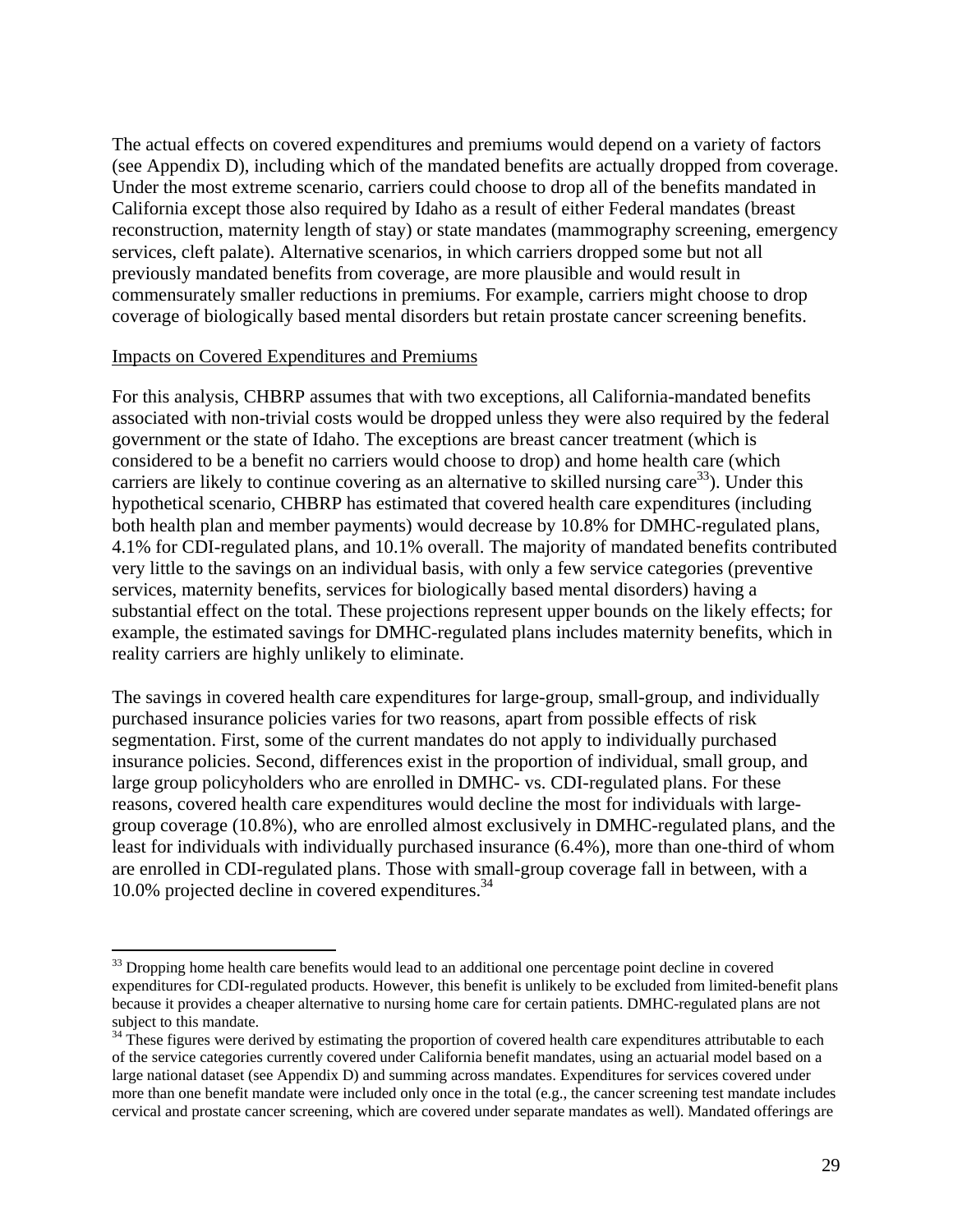#### Impact on Premiums and Utilization

The projections regarding the effects of SB 365 on premiums rely on the assumption that as a proportion of covered health care expenditures, cost-sharing, administrative costs and profits would not change significantly over the range of expenditures considered here (see Appendix D for further discussion of this issue). Based on this assumption, CHBRP estimates that the greatest possible reduction in premiums that could be expected as a result of reducing the benefit mandate requirements would be the same as for covered expenditures, that is, 10.8% in the DMHC-regulated market and 4.1% for CDI-regulated plans. These reductions would be achieved only if carriers chose to eliminate virtually all of the benefits currently mandated in California, as described above.

Small-group and individually purchased policies are of particular interest for the analysis of SB 365, given concerns about the effects of mandates on insurance offer and take-up rates in these markets. For individually purchased policies, the 4.1% estimated decrease in premiums for the CDI-regulated plans is the more relevant of the two numbers for projecting effects on the rates of insurance coverage. Given the difference in average per member per month (PMPM) premiums between DMHC-regulated vs. CDI-regulated plans (\$269 vs. \$149), it seems likely that individuals interested in purchasing limited-benefit plans are already selecting the CDI-regulated products, which generally have greater deductibles and higher cost-sharing. By the same token, uninsured individuals who might be attracted back into the insurance market through lower premiums may focus on the price of the cheaper CDI-regulated plans and be less responsive to premium changes for the DMHC-regulated plans, since even after the premium decrease, those plans would still be more expensive (i.e., \$240 vs. \$143). For small groups, DMHC- and CDIregulated policies have virtually the same premium (\$344 vs. \$343), so the DMHC-regulated limited-benefit plans would be relatively more competitive in this segment of the market.

It is important to consider the projected reductions in premiums associated with SB 365 in the context of the value of the insurance policy; although insurance would be less expensive, it would cover fewer of the services that individuals might need or want, such as cervical cancer screening, diabetes supplies, contraceptives, hospice care, and other services. In response to the loss of coverage for previously mandated benefits, individuals will generally choose to reduce or eliminate their utilization of those services. For example, based on data from the RAND Health Insurance Experiment (HIE), Newhouse and colleagues (1993) estimate that in going from 25% to 95% cost-sharing, spending would drop by 32% for acute care, 24% for chronic care and 40% for well care in a fee-for-service insurance environment.<sup>35</sup> Under SB 365, the changes in costsharing would be even greater (from 20% to 100%) but their effects on spending would be moderated by the high degree of care management in the California insurance market, so utilization decreases resulting from higher cost-sharing in limited-benefit plans would likely be smaller than those found in the HIE. To the extent that individuals cut back on unnecessary services in response to greater cost-sharing, cost savings could be achieved with little adverse impact, but to the extent that they cut back on needed services instead, then SB 365 could have a

not included in the total because of the presumption that the premiums charged by insurers for the riders that cover these services fully cover their costs, so that eliminating the riders would not affect the basic cost of coverage.

<sup>&</sup>lt;sup>35</sup> Alternative estimates based on internal Milliman data suggest that the expenditure decreases might be smaller than those suggested by the HIE, e.g., 15-20% rather than 32% for acute care.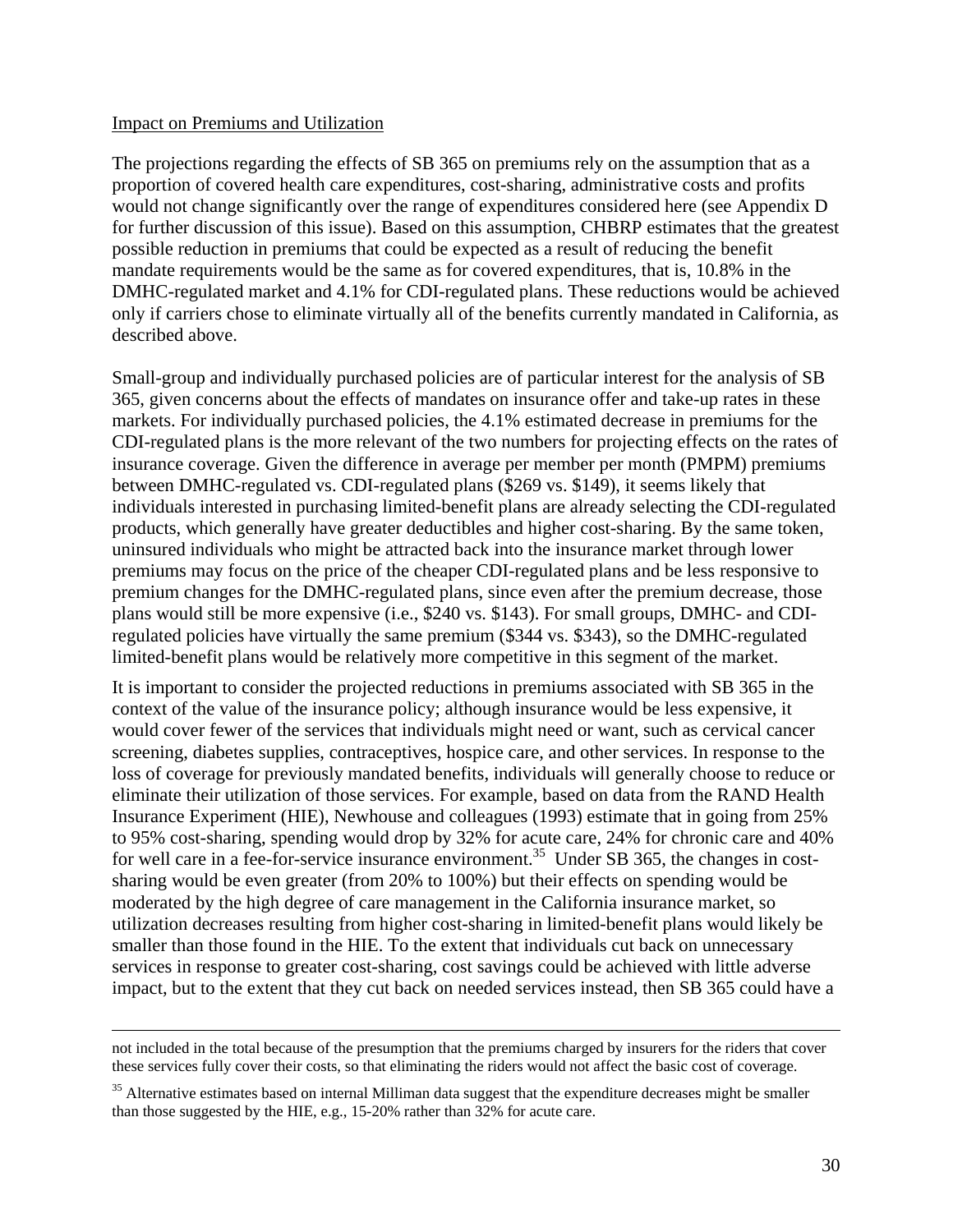detrimental effect on their health, as described further in the Public Health section. Some evidence suggests that both may occur (Shapiro et al., 1986; Wong et al., 2001).

If "cost offsets" exist, then another possible implication of reduced service use could be higher utilization of services in the long run. For example, lower rates of cancer screening exams could increase the time until cancer diagnosis and cancers diagnosed at later stages are likely to be more expensive to treat, so it is conceivable that the savings in the cost of cancer screening exams might be offset by increased treatment costs over the longer term. Similarly, some have argued that treatment of mental and substance use disorders is associated with subsequent reductions in hospitalizations, emergency room use, and other types of care, implying that a reduced rate of treatment might cost more in subsequent utilization than the savings it provides. The empirical evidence on this point is mixed, however (Holder, 1998; Bray and Zarkin, 2006; Donohue and Pincus, 2007). Given the short timeline for developing this report and the diversity of services covered by the current mandates, CHBRP was unable to review the literature to determine the evidence base for possible cost offsets associated with each of the mandates.

A portion of the services no longer covered by insurance will continue to be used by individuals paying the full cost out of pocket, although they might become more judicious purchasers of health care (e.g., by shopping around for cheaper services) as a result of bearing the full cost. For some individuals, the increase in the amount spent out of pocket might more than offset the reduction in the share of insurance premiums they pay. The extent to which the individual's costs (share of insurance premiums plus out-of-pocket spending) is increased or decreased will depend on a variety of factors, including their age and health status, and whether their policy was obtained through a large group, small group or individual purchase.

On the other hand, conventional economic wisdom (Summers, 1989) and empirical evidence (Miller, 2004) suggest that in the long run, most of the employer's share of health insurance premiums is passed back to employees in the form of lower wages<sup>36</sup>. Thus it could be argued that even if some individuals would pay more out of pocket for their health care, all employees would benefit from increased wages. This argument again raises the issue of the incidence of costs and benefits associated with SB 365, i.e., that younger, healthier individuals may become better off under its provisions, while older, sicker individuals are likely to become worse off.

The estimated effects of SB 365 on premiums do not take into account the likelihood that premiums in plans offering limited benefits would be further reduced due to selection of low-cost individuals into these plans, yet increased for high-cost individuals remaining in state-regulated plans, as discussed in the *Potential Impacts of SB 365 on the Health Insurance Market* section. Finally, the CHBRP cost model does not account for any long-term competitive effects in the marketplace. For example, in theory premiums could eventually rise again if carriers selling outof-state policies with minimal benefits were able to drive out competition in the insurance market by undercutting carriers selling more generous policies, then used their market power to increase prices and profit margins once the competitors had left the market. We consider this scenario to be extremely unlikely, however, since it would require that there be sufficiently strong barriers to

<sup>&</sup>lt;sup>36</sup> One important reason why insurance benefits are not completely offset by wage reductions is the tax subsidy for employer-based insurance (Pauly, 2002).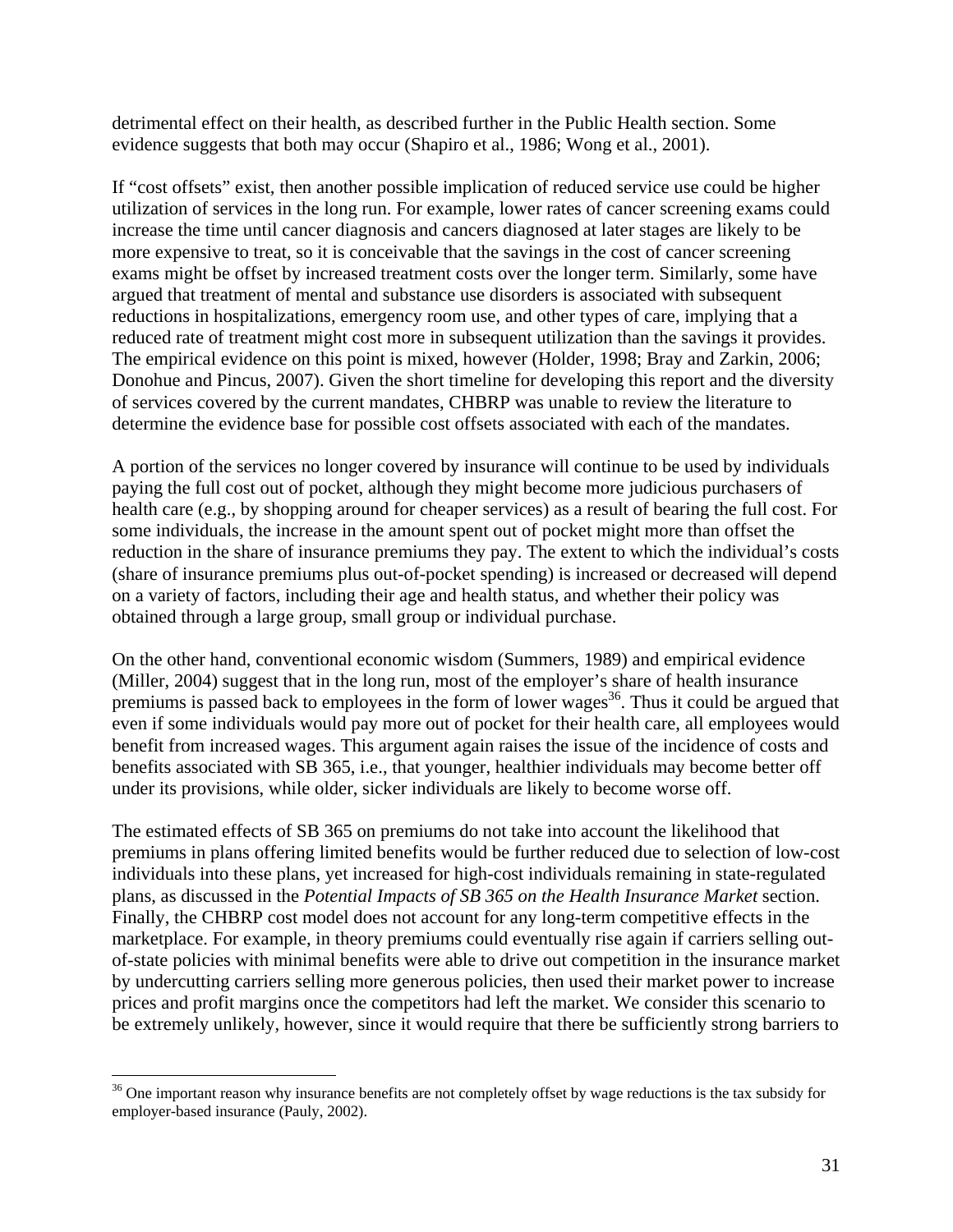entry and exit in the health insurance market to maintain market power and prevent competitors from re-entering the market.

## Impact on the Number of Uninsured

 $\overline{a}$ 

In calculating the increase or decrease in the number of uninsured Californians resulting from changes in insurance premiums, CHBRP uses the estimate that a 10% decrease in premiums will result in a 1.1% increase in the number of insured individuals.<sup>37</sup> Assuming that the converse is true as well<sup>38</sup>, CHBRP estimates that if both the DMHC- and CDI-regulated markets added limited-benefit plans, the projected 10.1% decline in the premiums could increase the number of insured Californians by 192,262 individuals out of a privately insured population of 17,335,000. If competition based on limited-benefit plans occurs primarily in the market for CDI-regulated products, the premium decreases of 4.1% would lead to an increase of 8,374 in the number of insured Californians. To the extent that some of these newly insured individuals previously received services paid for by government programs (e.g., Medi-Cal), there could be beneficial spillover effects in terms of public sector spending. On the other hand, changes in the composition of insured individuals (with insurance rates increasing among younger, healthier individuals and declining among older, sicker individuals) might have the opposite effect, since disabled individuals are more likely to qualify for public programs.

An important caveat is that estimates of the price elasticity of demand for private health insurance reflect the change in demand when the price of the insurance policy varies, holding the characteristics of the policy itself constant. In other words, if the price of a given insurance policy dropped, employees would be more likely to buy that policy. That does not necessarily imply, however, that employees would be more likely to buy a cheaper policy with limited benefits than a more expensive policy with generous benefits (Pauly, 2002; Pauly, 2005). In its analyses of insurance mandates, CHBRP generally assumes that the addition of a single mandate is unlikely to change the desirability of the policy sufficiently to affect the take-up rate, apart from the mandate's impact on the premium. In this case, however, the increase in the number of insured individuals associated with the passage of SB 365 is likely to be overestimated, because individuals may not view an insurance policy with limited benefits (and hence greater exposure to risk) as being worth the price, even if it costs 10% less than a traditional policy would. The counter-argument is if individuals place little or no value on the mandated benefits being given up, then limited-benefit policies with lower premiums will make them better off.

Potentially speaking to the question of whether consumers value more generous insurance policies sufficiently to be willing to pay their higher cost, take-up rates for other forms of limited-benefit and high-deductible policies have been low (Friedenzohn, 2004; Claxton et al., 2006; Fronstin and Collins, 2006). Furthermore, studies of the effects of mandate exemption laws that enable small firms to purchase limited-benefit policies have found at best mixed evidence of any effects on insurance coverage (Sloan and Conover 1998; Jensen and Morrisey, 1999a; Jensen and Morrissey, 1999b; Gruber 1994; Hing and Jensen, 1999). For example, Sloan

 $37$  CHBRP criteria and methods for assessing the impacts of premium increases on the uninsured is available at www.chbrp.org/documents/uninsured\_020707.pdf.  $\frac{38}{38}$  The assumption that the increase in the number of newly insured resulting from a given premium decrease would

be the same as the increase in the number of newly uninsured from an equivalent premium increase may not hold; as one example, entry costs for purchasers would imply less responsiveness of insurance rates to premium reductions.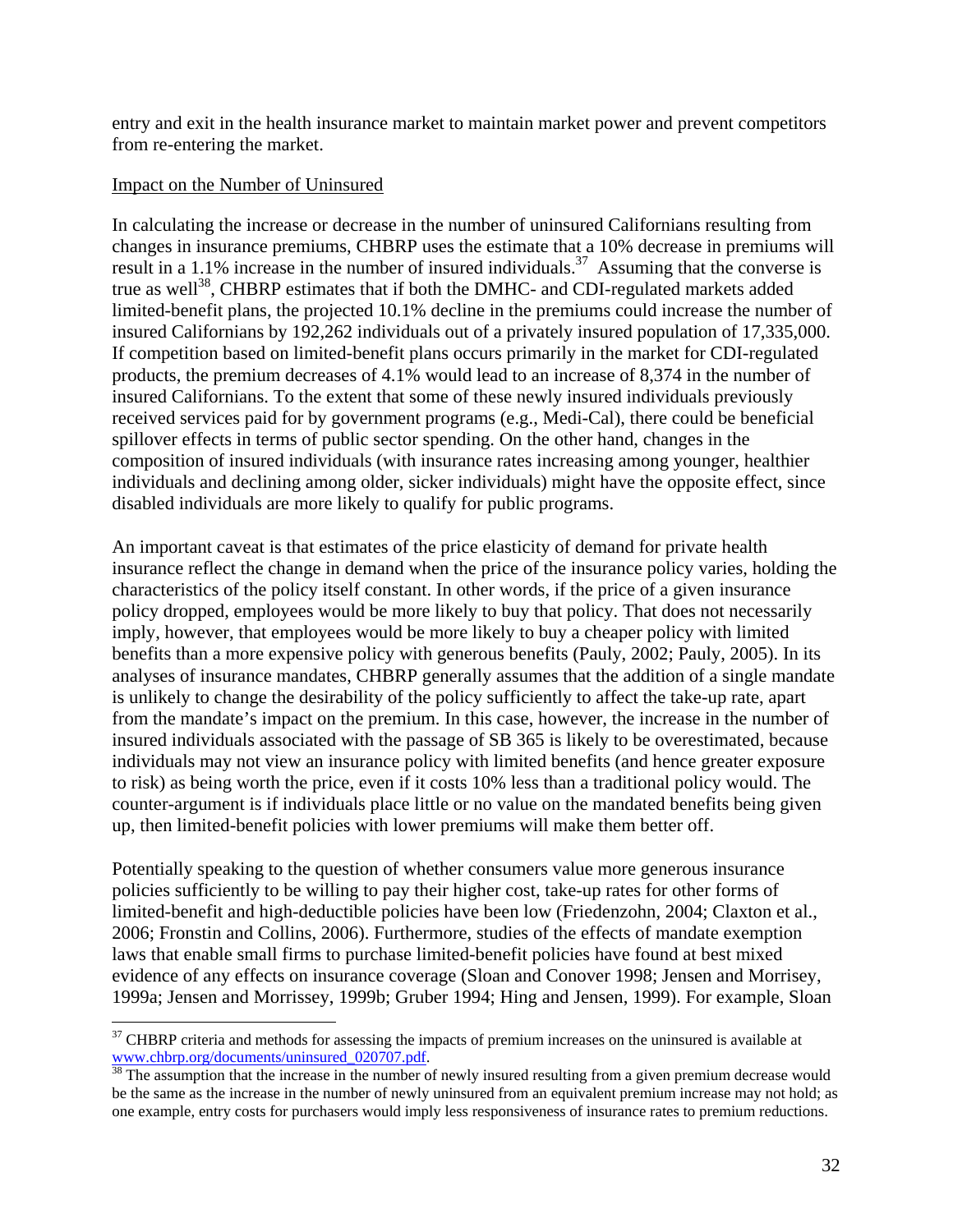and Conover (1998) found that while the number of mandates increased the rate of uninsurance, the availability of low-cost insurance policies through partial mandate exemptions had no impact. Conversely, Hing and Jensen (1999) found that while state-mandated benefits were not related to the provision of insurance by small firms, state policies exempting firms newly offering insurance from these mandates were. Jensen and Morrissey (1999b) found strong effects of mandated benefits on the insurance offer decision of firms, while Gruber (1994) found no significant impact. Given the lack of consistency in the literature on this point, it may be overly optimistic to expect that the number of insured individuals would increase by as much as the CHBRP estimates suggest if SB 365 were to be enacted.

As noted earlier in the section, *Potential Impacts of SB 365 on the Health Insurance Marke*t, if risk segmentation occurs as a result of SB 365, then low-cost individuals may be able to obtain insurance policies at lower premiums than projected above, while high-cost individuals are likely to pay more than before. Although there is insufficient information to predict the effects of risk segmentation on the number of insured individuals, the earlier research on the effects of AHPs and HealthMarts (described under *Potential Impact of Exemption from California's Coverage and Availability Requirements*) provides some indication.

## Impact on Self-Insurance

It is possible that SB 365 would motivate firms that would otherwise self-insure to instead purchase insurance products with minimal benefits but lower premiums. However, most selfinsured firms are large employers, who tend to offer generous benefits even in the absence of benefit mandates, which may account for the finding that the coverage offered by self-insured firms tends to mirror that offered in purchased insurance products (Acs et al., 1996; Jensen and Morrisey, 1999a). There is also no evidence that mandates are a significant factor in the decision of firms to self-insure (Jensen et al., 1995; Jensen and Morrisey, 1999a); Jensen and Morrisey (1990) found that firms converting to self-insurance actually experienced increases in premiums, suggesting that mandate costs were not driving their decisions. Given the lack of empirical evidence to the contrary, and for all the reasons described in the preceding section of this report, it seems more likely that firms who previously purchased insurance products would have an incentive to switch to self-insurance, rather than the other way around.

## **Literature Summary on the Cost of Insurance Mandates**

This section reviews the existing literature on the cost of insurance mandates in order to put into context CHBRP's findings regarding the possible effects of SB 365 on health care premiums and rates of insurance coverage. Two approaches to examining the cost of mandates have typically been used in the past literature. The first approach, similar to the one used by CHBRP, is to use an actuarial model based on an insurance claims dataset to calculate the cost of paid claims for services covered under the mandate. With this approach, one can either attribute the entire cost of these claims to the mandate, or one can subtract the cost of the services that insurers would cover even in the absence of the mandate, in order to obtain the incremental, or "marginal," cost associated with the mandate.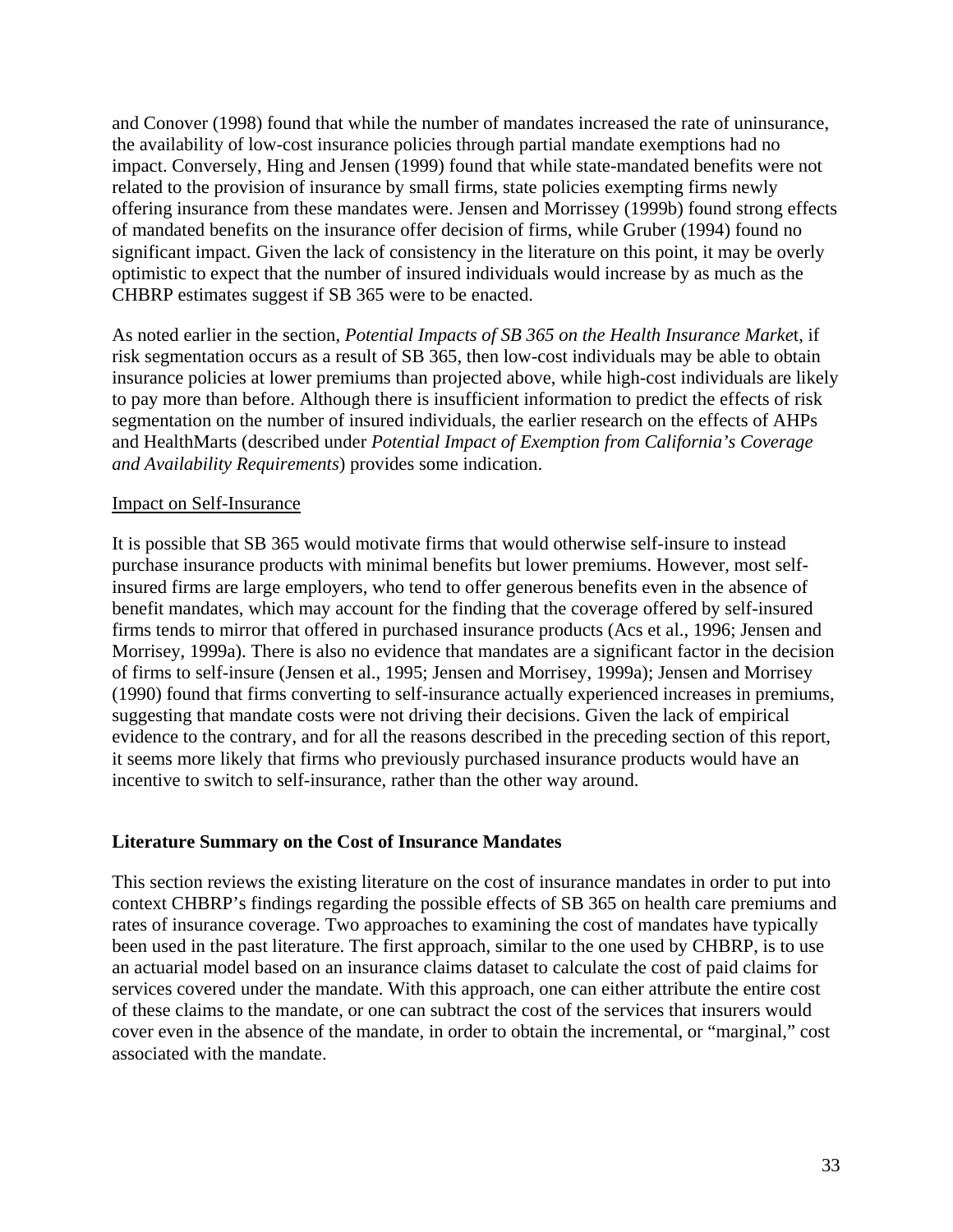The second approach to estimating the cost of mandates is to use a "hedonic price" regression to estimate the association between health insurance premiums and mandated benefits or other forms of regulation. The chief advantage of this approach is that, unlike the actuarial models described above, it accounts for the possibility that mandated benefits for one type of service could either increase or decrease the utilization of another service, if the two services are respectively complements or substitutes. A potential disadvantage is unless the sample size is large and the model is able to control for all possible benefit design features, the cost of any particular mandate might end up being overstated if it is positively correlated with unmeasured benefits (the converse, although less likely, would hold as well).

Using the actuarial approach, a Milliman study of the cost of 13 mandates in Texas found that the mandated benefits accounted collectively for 7.6% of the premium for large groups and 7.2% of the premium for small groups (Albee et al., 2000). The only mandates that individually increased premium costs by more than a percentage point were for congenital defects, serious mental illness, and HIV/AIDS. A Mercer study of the cost of 41 mandates in Maryland found that while the full cost of the mandates was about 15.4% of the cost of paid claims, the marginal cost was only 1.9% (Maryland Health Care Commission, 2006). A Mercer evaluation of the federal Health Insurance Marketplace Modernization and Affordability Act of 2006 found that in the small group market, the elimination of benefit mandates that were not in effect in at least 45 states would lead to a premium reduction of 5%.<sup>39</sup>A GAO summary of actuarial studies found that the cost of mandated insurance benefits ranged from 5.4% to 22.0% of total claims costs, depending on the state, but noted that the proportion actually attributable to the mandates would depend on which services the insurers would have covered even in the absence of a mandate (GAO, 1996). Overall, the 11.0% expenditure increase estimated by CHBRP for California appears to be consistent with the actuarial estimates from other states, given the large number of mandated benefits but high degree of managed care, which tends to dampen mandate effects on utilization.

Using a hedonic price approach to study eight mandated benefits, Jensen and Morrisey (1990) estimated extremely large premium increases associated with benefits such as psychiatric hospital stays (12.8% increase in premiums), chemical dependency treatment (8.8% increase), psychologist visits (11.8% increase), and dental visits (15% increase). In a later study, however, Jensen and Gabel (1992) found that mandated benefits for the same services were not significantly associated with the probability that small firms offer coverage. This inconsistency suggests that the premium increases attributed to the mandated benefits in Jensen and Morrisey (1990) may have been overstated, perhaps because the model could not control sufficiently for overall generosity of the insurance policy and the particular benefit design features studied were serving as a proxy. The authors note that with a hedonic price approach, the estimated effect is for the benefits included in an "average" policy, which could be more generous than what is mandated. Furthermore, causal effects of benefit generosity on premiums will be overstated if there is adverse selection in the insurance market, such that firms whose employees have greater need for a benefit are more likely to purchase insurance policies that cover it.

<sup>&</sup>lt;sup>39</sup> Bender K, Fritchen B. Personal communication with Mr. Todd McCracken of the National Small Business Association regarding the Health Insurance Marketplace Modernization and Affordability Act of 2006, dated March 7, 2006.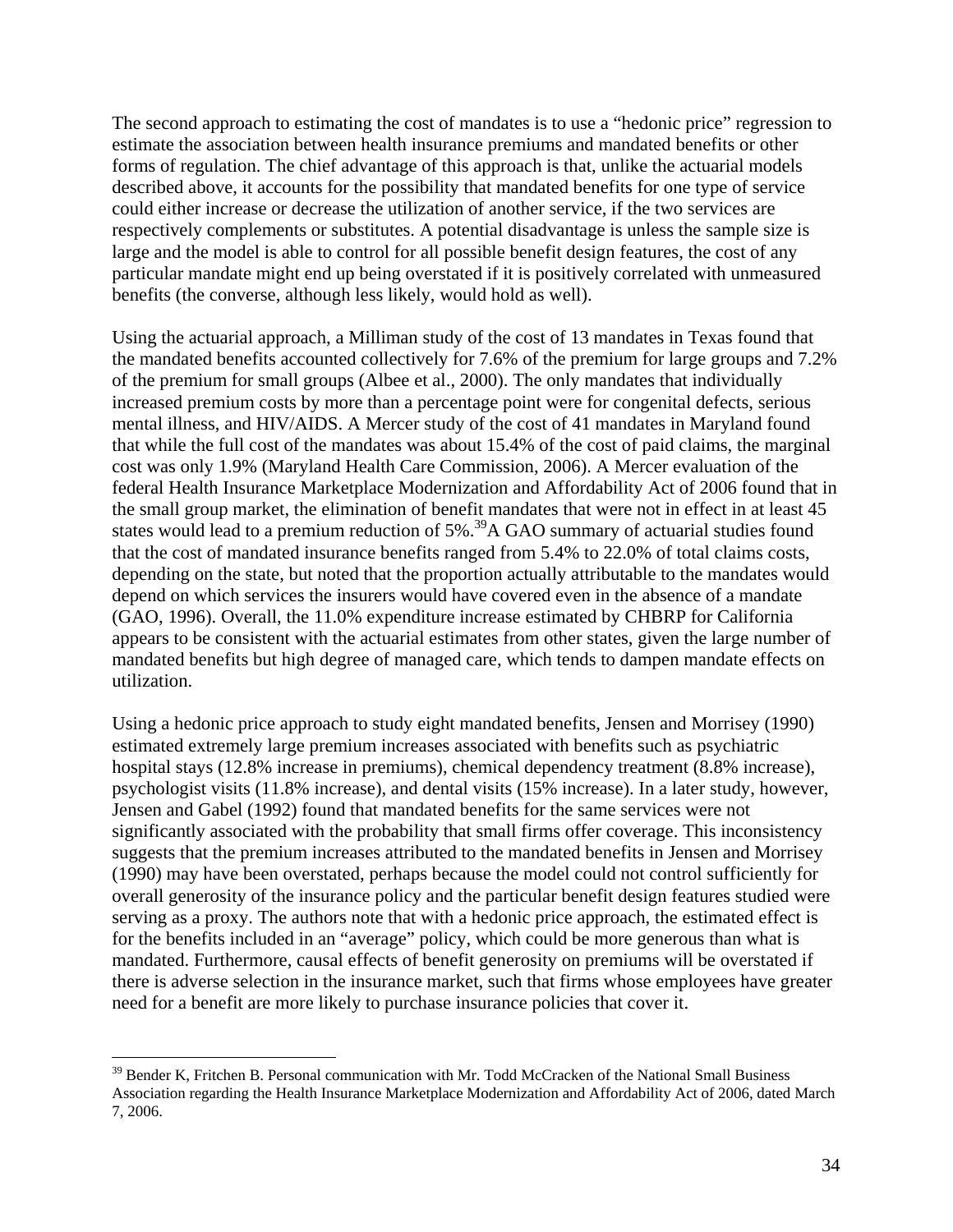Other studies using a hedonic price approach with a rigorous study design controlling for baseline differences across states and more detailed information regarding benefit mandates and other regulations found very mixed results, with the passage of certain mandates increasing premiums and the passage of other mandates decreasing them (LaPierre et al., 2007; Henderson et al., 2007a; Henderson et al., 2007b). Interestingly, some of the benefits considered to be the most expensive of the mandates (e.g., alcoholism treatment, mental health services) were actually associated with lower premiums in one study (Henderson et al., 2007b), although mental health services were associated with higher premiums in another (Henderson et al., 2007a).

Estimated associations of mandates with the probability that individuals are uninsured are equally inconsistent, with evidence suggesting that some mandates increase the rate of uninsurance (Sloan and Conover, 1998; Henderson et al., 2007b; Seward et al., 2007), others decrease it (Henderson et al., 2007b; Seward et al., 2007), and still others have no significant effect (Gruber, 1994; Henderson et al., 2007b; Seward et al., 2007). Mental health parity was associated with a lower probability of insurance coverage in one study (Henderson et al., 2007b) and a higher probability in another (Seward et al., 2007). As Sloan and Conover (1999) also conclude in their review of the empirical literature on this topic, there is mixed and inconclusive evidence regarding the impact of state health insurance reforms, including mandated benefits and other forms of regulation, on rates of health insurance coverage.

## **Potential Impact on Public Health of Benefit Mandate Repeals**

 $\overline{a}$ 

Benefit mandates are intended to provide protections to enrollees by requiring that health insurance products include coverage for certain treatments, services, pharmaceuticals, or items such as durable medical equipment. Additionally, benefit mandates can dictate how care will be provided (e.g., minimum lengths of stay in a hospital following childbirth).

If the passage of SB 365 resulted in individuals moving from DMHC- and CDI-regulated policies to out-of-state policies, enrollees would no longer be guaranteed to have coverage as specified by the mandates in California as detailed in Appendix  $C<sup>40</sup>$  While each mandate is unique in its application to the insured population, a majority of the mandates are related to screening and preventive services, treatment related to women's health, and coverage related to pharmaceutical and durable medical equipment benefits. Other mandates require coverage for specific treatments related to chronic health conditions (e.g., diabetes, asthma) and coverage for specific types of services such as hospice care and medical transportation services.

Although there has not been research on the health outcomes associated with most of California's health insurance mandates, one can estimate the public health impact of individual mandates by examining the medical effectiveness of the mandated service or treatment and the

<sup>&</sup>lt;sup>40</sup> Out-of-state carrier policies would no longer be subject to the mandated benefits in Appendix C that require coverage for certain groups of individuals, treatments, and services. Enrollees in out-of-state carrier policies may also lose benefits based on the mandated offerings detailed in Appendix C, however, insurers are not required to cover these services but only offer them to purchasers. The mandated offering laws are not discussed in detail in this section.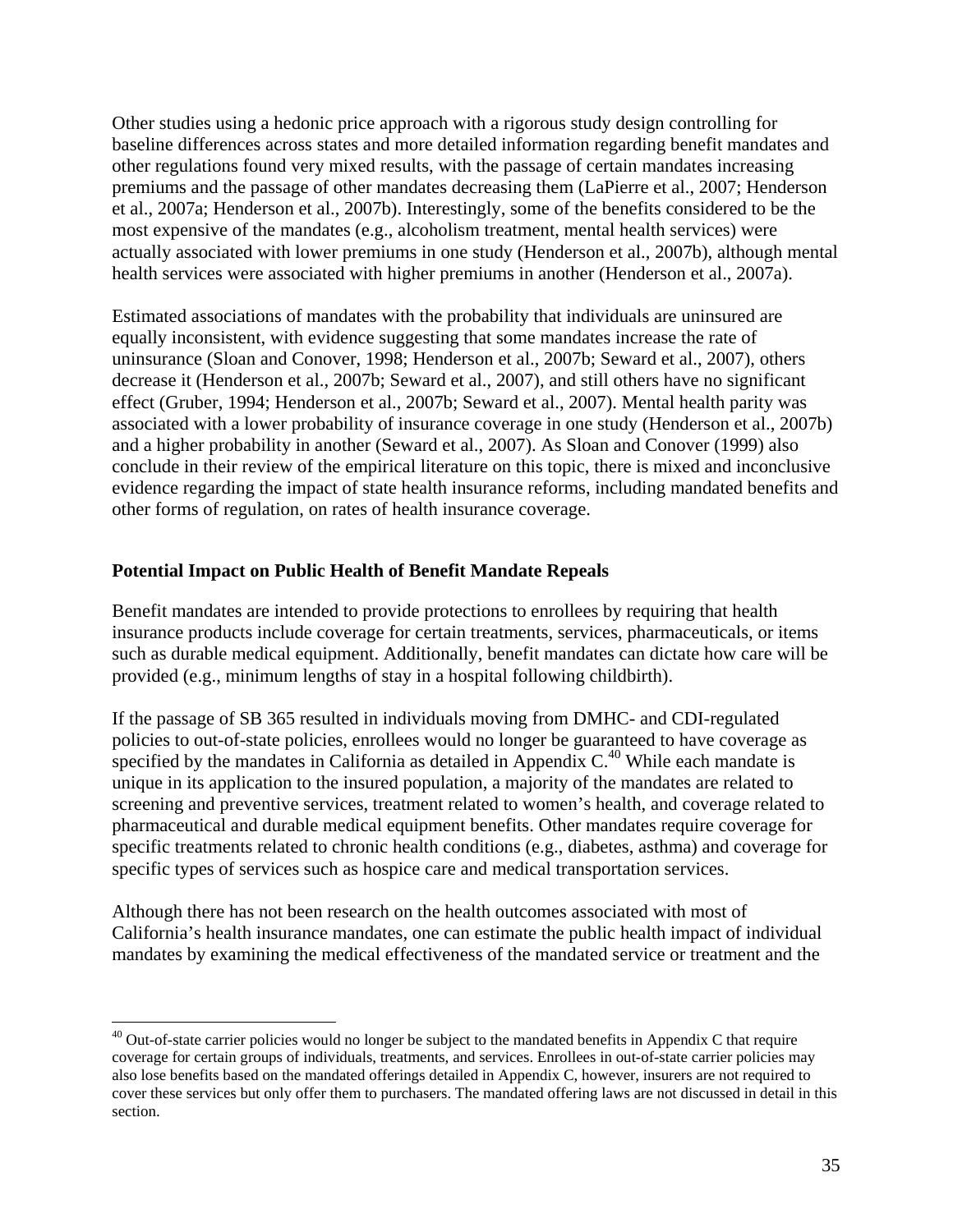expected increase in utilization expected due to the passage of the mandate.<sup>41</sup> While a review of the medical effectiveness of all of the treatments or services included in California mandates is not feasible for this analysis, it is important to consider the health implications of SB 365 with regard to health insurance mandates.

As mentioned in the previous section, only a few service categories (preventive services, maternity benefits, services for biologically based mental disorders) have a substantial effect on health insurance premiums. These service categories are associated with important health outcomes.

## Preventive Services

 $\overline{a}$ 

Several mandates require coverage for specific health screenings and other preventive care services. Based on the recommendations by the U.S. Preventive Services Task Force (USPSTF), several of the screening and preventive services mandated in California are medically effective. Table 2 details the California-mandated preventive services deemed effective and recommended by the USPSTF for both DMHC- and CDI-regulated plans and policies. If SB 365 results in a shift of enrollees from DMHC- and CDI-regulated plans and policies to out-of-state carrier policies, enrollees would no longer be guaranteed to have coverage for and would therefore likely reduce their utilization of preventive services, resulting in increased morbidity and mortality. The health impacts of shifting to out-of-state carrier policies would be greater for those originally enrolled in DMHC-regulated plans since more preventive services are required to be covered in these plans.

 $41$  See CHBRP methodology for evaluating the public health impacts associated with health insurance mandates at: http://www.chbrp.org/pubhealth.html.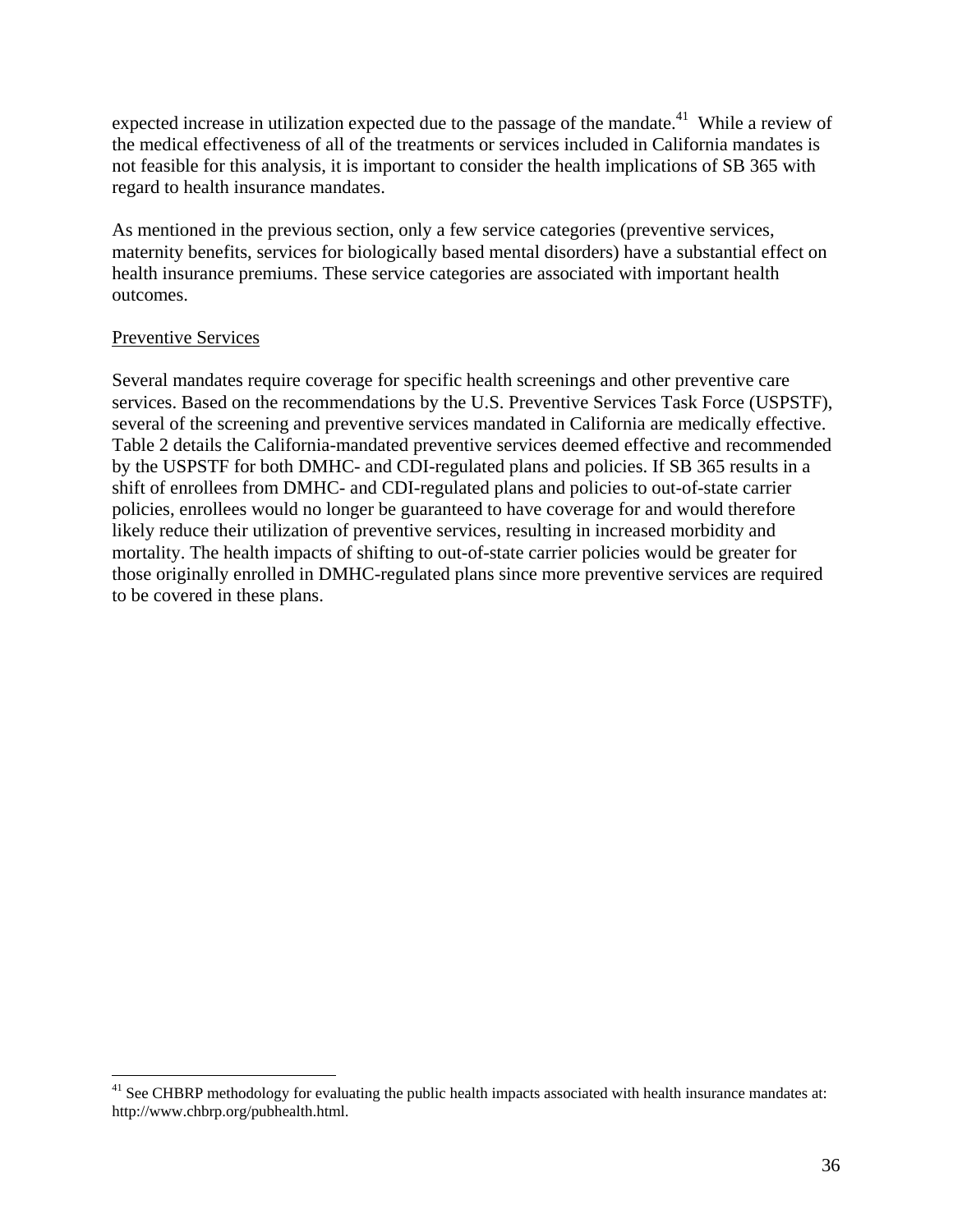| <b>DMHC-Regulated Plans</b>                                                                                                                                                                                                                    | <b>CDI-Regulated Policies</b>                                     |
|------------------------------------------------------------------------------------------------------------------------------------------------------------------------------------------------------------------------------------------------|-------------------------------------------------------------------|
| Child immunizations                                                                                                                                                                                                                            | Child immunizations                                               |
| <b>Adult</b> immunizations                                                                                                                                                                                                                     | Mammography                                                       |
| Screening for obesity and<br>counseling/interventions                                                                                                                                                                                          | Cervical cancer screening                                         |
| Mammography                                                                                                                                                                                                                                    | Colorectal cancer screening                                       |
| Cervical cancer screening                                                                                                                                                                                                                      | Newborn screening (congenital<br>hypothyroidism, phenylketonuria) |
| Colorectal cancer screening                                                                                                                                                                                                                    | Screening for blood lead levels (children)                        |
| Screening for hypertension and lipid disorders                                                                                                                                                                                                 | Vision screening (children under age 5 years)<br>$\bullet$        |
| Screening for pregnant women<br>(asymptomatic bacteriuria, hepatitis B, neural<br>tube defects, anemia, pre-eclampsia with<br>blood pressure monitoring, Down syndrome,<br>Rh(D) blood typing and antibody testing, and<br>hemoglobinopathies) |                                                                   |
| Screening for sexually transmitted diseases<br>(chlamydia, gonorrhea, syphilis, HIV)                                                                                                                                                           |                                                                   |
| Screening for tuberculosis                                                                                                                                                                                                                     |                                                                   |
| Behavioral counseling to promote a healthy<br>diet                                                                                                                                                                                             |                                                                   |
| Newborn screening (congenital<br>hypothyroidism, phenylketonuria)                                                                                                                                                                              |                                                                   |
| Screening for blood lead levels (children)                                                                                                                                                                                                     |                                                                   |
| Vision screening (children under age 5 years)                                                                                                                                                                                                  |                                                                   |
| Screening for diabetes                                                                                                                                                                                                                         |                                                                   |

**Table 2.** California Preventive Services Mandates Recommended by USPSTF**\***

*Source:* Compiled from USPSTF, 2005; Compiled from Health and Safety Code Sections 1365, 1367; California Code of Regulations Section 1300.67; Insurance Code Section 10123.

\* The preventive services mandates listed in Table 2 are more inclusive than those in Appendix C because Table 2 includes those preventive services that would be required under "Basic Health Care Services" as defined under the Knox-Keene Act and promulgated in regulations by the DMHC.

## Maternity Services

DMHC plans are required to cover maternity services; however, CDI-regulated policies can exclude coverage for maternity services. If SB 365 results in shifting women from DMHC plans to out-of-state carrier policies that exclude maternity benefits, there are important health impacts to consider.

One preventive service listed in Table 2 is screening for pregnant women, including screening for prenatal genetic disorders and other prenatal screenings that could indicate pregnancy complications. Other components of prenatal care that have been found to be effective include prevention, detection, and treatment of prenatal health conditions such as anemia, pre-eclampsia, and infection (Carroli et al., 2001). If these prenatal services are under-utilized due to lack of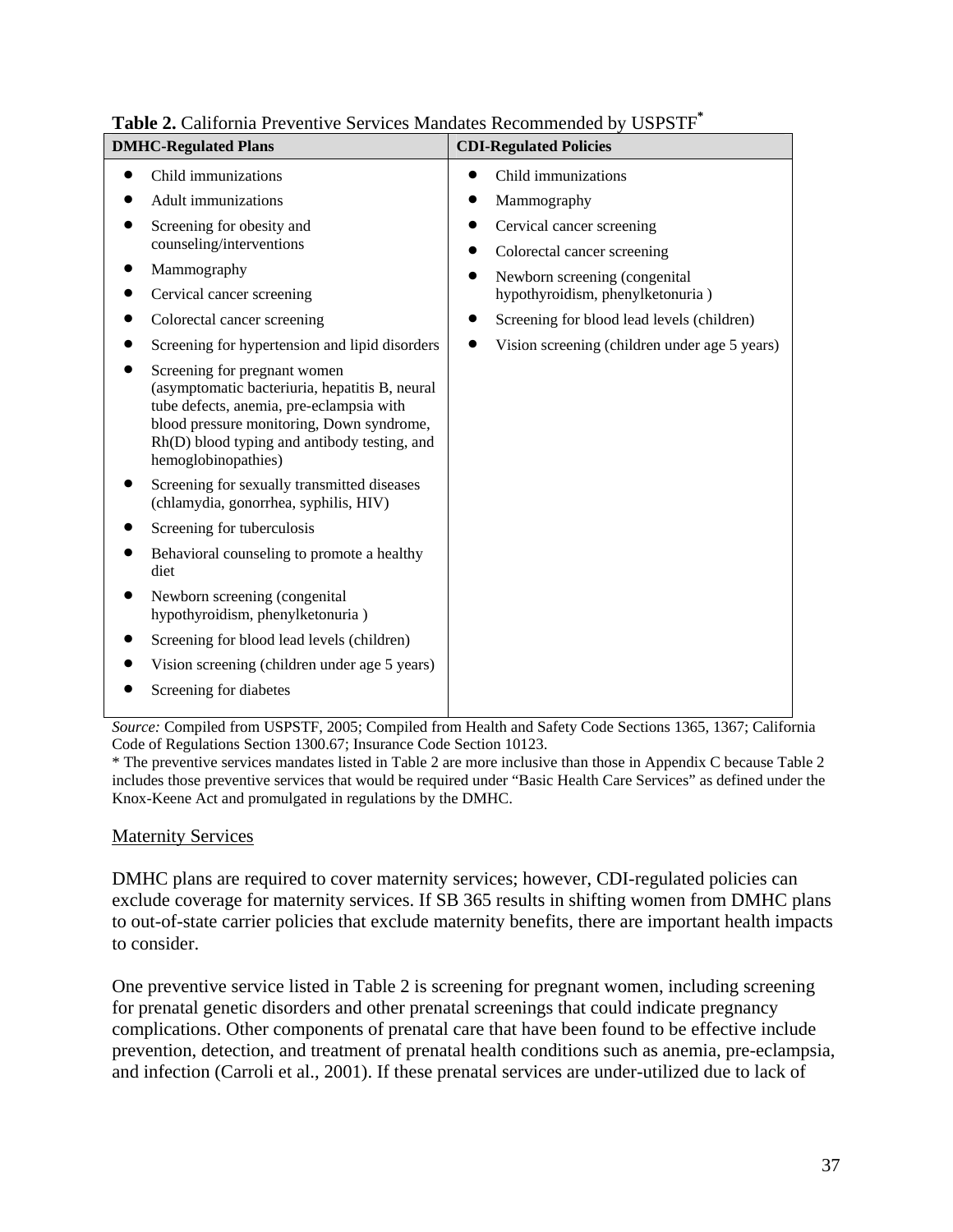coverage in out-of-state policies, it is expected to result in increased complications for women and newborns.

## Mental Health Services

Both DMHC- and CDI-regulated health policies are required to cover the treatment for biologically based severe mental disorders at the same level they cover other medical conditions, otherwise known as mental health parity. The severe mental disorders currently covered under mental health parity include: schizophrenia, schizo-affective disorder, bipolar disorders, major depression, panic disorder, obsessive-compulsive disorder, autism, anorexia nervosa, bulimia nervosa, and serious emotional diseases for children.

While a review of the medical effectiveness of all the available treatments for these mental disorders is outside the scope of this analysis, there are effective treatments for mental disorders (IOM, 2006). The potential outcomes associated with mental health treatment include: reductions in suicides and suicide attempts, reductions in psychiatric emergency room visits, reduction in inpatient hospitalizations, improvements in mental health-related quality of life, reduction in symptomatic distress, and improved health outcomes related to comorbid conditions, such as diabetes. Other mental health treatment outcomes include social measures such as a reduction in crime and family problems and increases in employment and housing.

The extent to which these health outcomes are associated with mental health parity coverage depends on how mental health parity affects utilization of care and the appropriateness and effectiveness of treatment. While the literature indicates that parity is associated with increases in utilization of outpatient mental health services, there is a lack of research on the effects of mental health parity on health outcomes.

## Health Impacts of Risk Segmentation of the Health Insurance Market

As mentioned previously in this report, one major health implication of SB 365 is that it would likely result in risk segmentation of the market. Out-of-state policies not subject to California benefit mandates are expected to attract healthier individuals. Additionally, these plans are expected to retain coverage for some of the services currently mandated based on federal and Idaho mandates such as mammography, minimum length of stay for maternity services, and breast reconstruction.

Low-costs out-of-state policies (not subject to California benefit mandates) are expected to attract healthier individuals. As a result, there would be a greater share of high-cost enrollees left in state-regulated plans. Because state-regulated plans, especially those in the small group and individual market, are likely to experience premium increases, these high-cost enrollees may face loss of insurance in the privately insured market.

This would likely further lead to a dependence on the already strained safety net providers to provide care to those who lose their insurance. For example, growing numbers of uninsured contribute to overcrowding of emergency rooms and increased uncompensated care. The burden on emergency rooms has prompted more than 400 to close over the past decade and increased the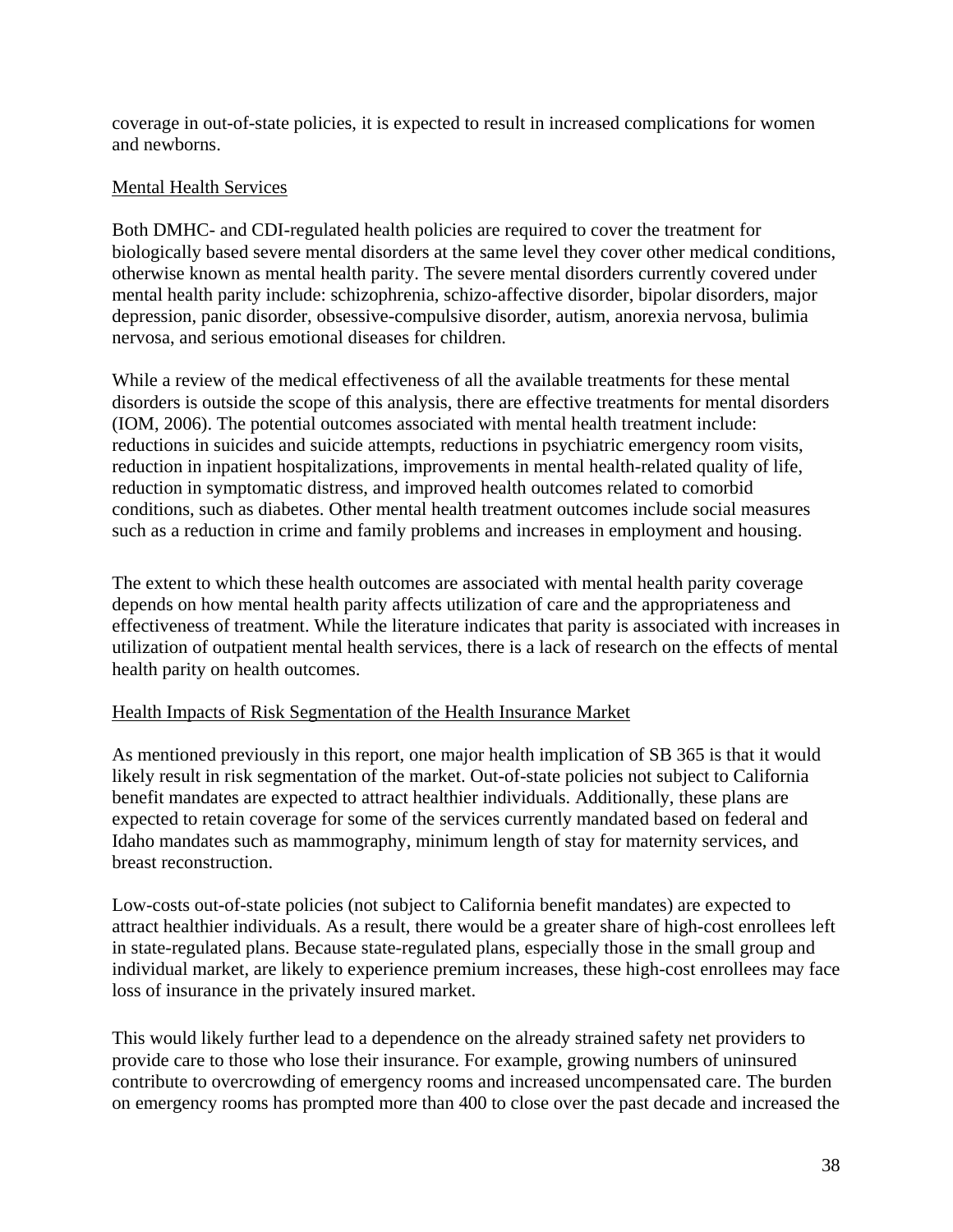time all patients must wait, even for lifesaving care (IOM, 2006). In 2004, uncompensated care was estimated at \$40.7 billion nationally. Most uncompensated care incurred in hospitals where care is most costly. The primary source of funding for uncompensated care is government dollars (KFF, 2004).

## Gender, Racial and Ethnic Disparities

SB 365 may have implications for gender, racial, and ethnic disparities in health. For example, if maternity care coverage is eroded due to a shift from DMHC-regulated plans to out-of-state policies, women will suffer increased health risks and substantial increased out-of-pocket costs associated with maternity care.

In California, racial disparities in health insurance coverage are also important where racial and ethnic minorities are more likely to be uninsured compared to whites (CHIS, 2005). Additionally, a higher proportion of Latinos work for small businesses (fewer than 50 employees) compared to whites and other minorities (CHIS, 2005). To the extent that SB 365 reduces the number of uninsured, minorities could face improvements in their health insurance status. Coverage under out-of-state policies would likely attract low-risk enrollees rather than those uninsured with chronic or high-risk conditions.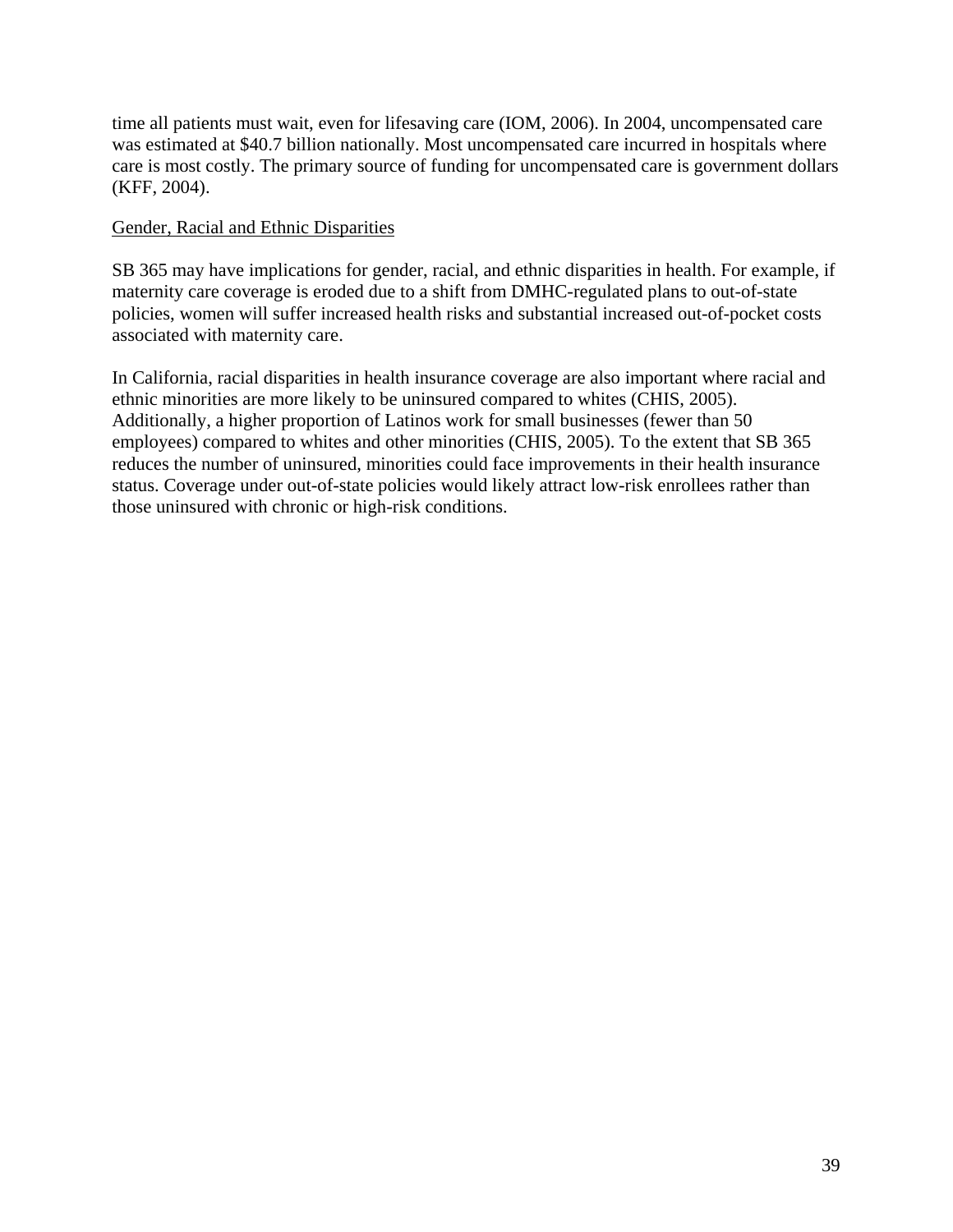## **OTHER CONSIDERATIONS RELATED TO THE POTENTIAL IMPACTS OF SB 365**

- **How would SB 365 affect businesses and labor in California?** It is possible that the health care administration functions, such as claims adjudication and processing, would be affected if carriers were to move these functions outside of the state to take advantage of some economies of scale and combine similar functions with other out-of-state product lines. (It should be mentioned that some of these functions have already been moved out of state, however.) Nevertheless, impacts of SB 365 could be minimal if out-of-state carriers were to maintain administrative functions in California.
- **How would SB 365 affect state revenue?** SB 365 may have an impact on the state revenue and operating budgets of regulatory agencies. For example, revenue from assessments on carriers may vary depending on how many enrollees remain in or opt out of the state-regulated market as out-of-state policies are introduced in the California market. The DMHC is supported primarily by an annual assessment of each HMO. In 2005, HMOs were assessed \$35 million to fund the DMHC's operations (DMHC, 2006).

The CDI assesses a premium tax of 2.35% on the premium written by 300+ companies authorized to sell Accident and Health insurance products in California. In 2005, CDI collected about \$25.1 million in revenue. Premium tax revenue is deposited into the General Fund.<sup>42</sup> The Franchise Tax Board estimates it collected about \$75 million in state corporate income tax from health insurers in California.<sup>43</sup>

- **How would SB 365 interact with other state and federal laws?** Currently California has laws governing the scope of practice for providers within its Business and Professions Code. There would be an inherent contradiction in requirements, if the state law governing an out-of-state carrier were to permit access for care outside of a provider's scope of practice, per California law.
- **How would SB 365 affect competition in the California health care market?** Changes in the mix of available licensed products and carriers in California could affect the relative bargaining power of carriers, independent physician associations, medical groups, hospital networks and other provider groups.

The impact of this bill depends on a number of factors, including market forces, the complicated interaction between the regulatory bodies, and the actions of the carriers, both currently domiciled in California and elsewhere. There may be other consequences not identified by this report.

<sup>42 2005</sup> Life and Annuity Market Share Report. CDI, July 2006. available at http://www.insurance.ca.gov/0400 news/0200-studies-reports/0100-market-share/

<sup>&</sup>lt;sup>43</sup> Personal communication with J. Chamberlin, Franchise Tax Board, April 11, 2007.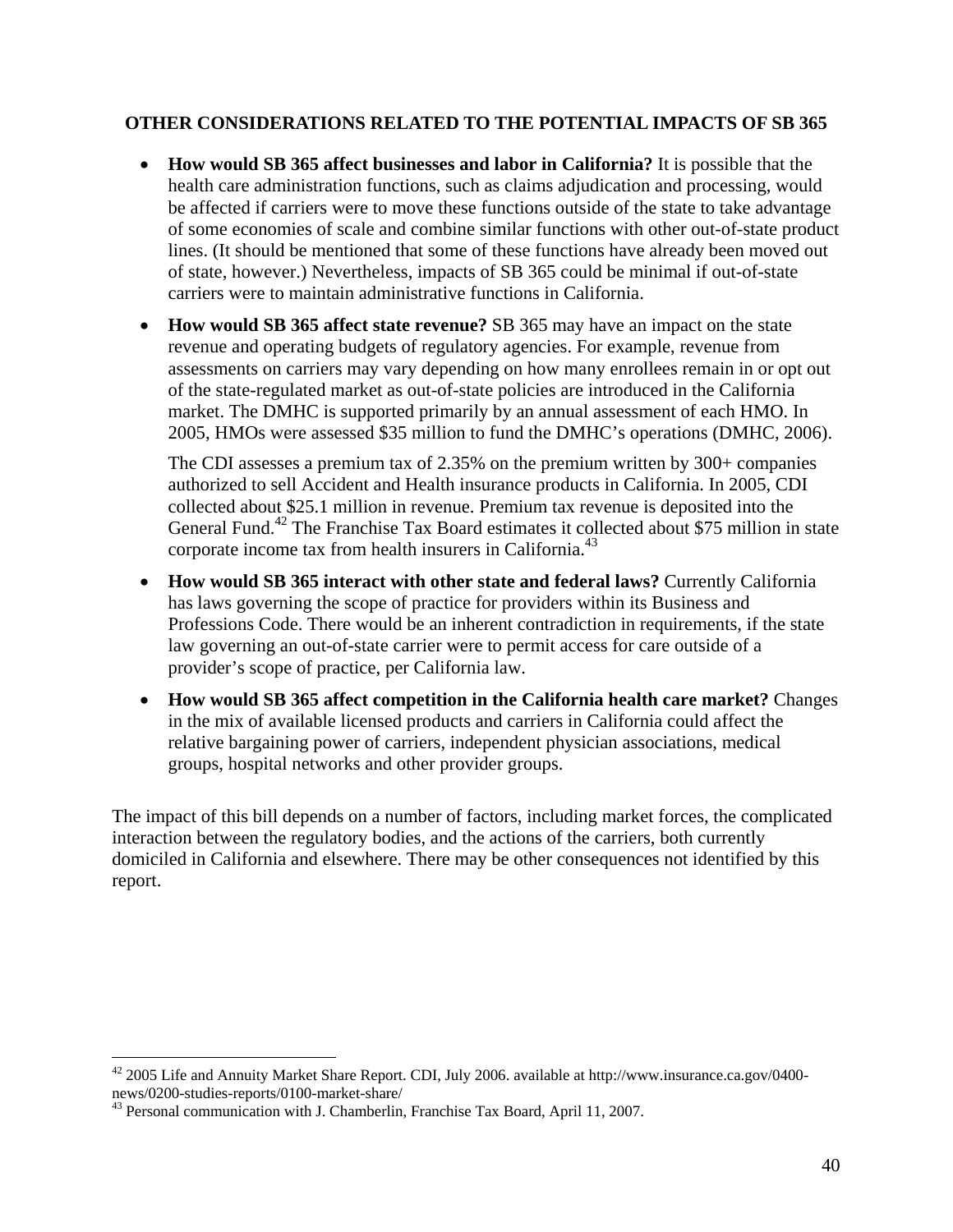#### **APPENDICES**

#### **Appendix A: Text of Bill Analyzed**

BILL NUMBER: SB 365 INTRODUCED: FEBRUARY 20, 2007 INTRODUCED BY: Senator McClintock

An act to add Section 1349.3 to the Health and Safety Code, and toadd Section 699.6 to the Insurance Code, relating to health care coverage.

#### LEGISLATIVE COUNSEL'S DIGEST

SB 365, as introduced, McClintock. Out-of-state carriers.

Existing law, the Knox-Keene Health Care Service Plan Act of 1975, requires, subject to specified exceptions, that a health care service plan be licensed by the Department of Managed Health Care and provide basic health care services, as defined, unless exempted from that requirement by the director of the department. Existing law also requires, subject to specified exceptions, that an insurer obtain a certificate of authority from the Insurance Commissioner in order to transact business in this state and that the insurer operate in accordance with specified requirements.

This bill would allow a carrier domiciled in another state to offer, sell, or renew a health care service plan or a health insurance policy in this state without holding a license issued by the department or a certificate of authority issued by the commissioner. The bill would exempt the carrier's plan or policy from requirements otherwise applicable to plans and insurers providing health care coverage in this state if the plan or policy complies with the domiciliary state's requirements, and the carrier is lawfully authorized to issue the plan or policy in that state and to transact business there.

Vote: majority. Appropriation: no. Fiscal committee: yes. State-mandated local program: no.

## THE PEOPLE OF THE STATE OF CALIFORNIA DO ENACT AS FOLLOWS:

SECTION 1. Section 1349.3 is added to the Health and Safety Code, to read:

1349.3. (a) Notwithstanding any other provision of law, a carrier domiciled in another state is exempt from Section 1349, if it meets the following criteria:

(1) It offers, sells, or renews a health care service plan in this state that complies with all of the requirements of the domiciliary state applicable to the plan.

(2) It is authorized to issue the plan in the state where it is domiciled and to transact business there.

(b) Notwithstanding any other provision of law, a health care service plan offered, sold, or renewed by in this state a carrier that satisfies the criteria of subdivision (a) is exempt from all other provisions of this chapter.

SEC. 2. Section 699.6 is added to the Insurance Code, to read:

699.6. (a) Notwithstanding any other provision of law, a carrier domiciled in another state is exempt from Section 700, if it meets the following criteria: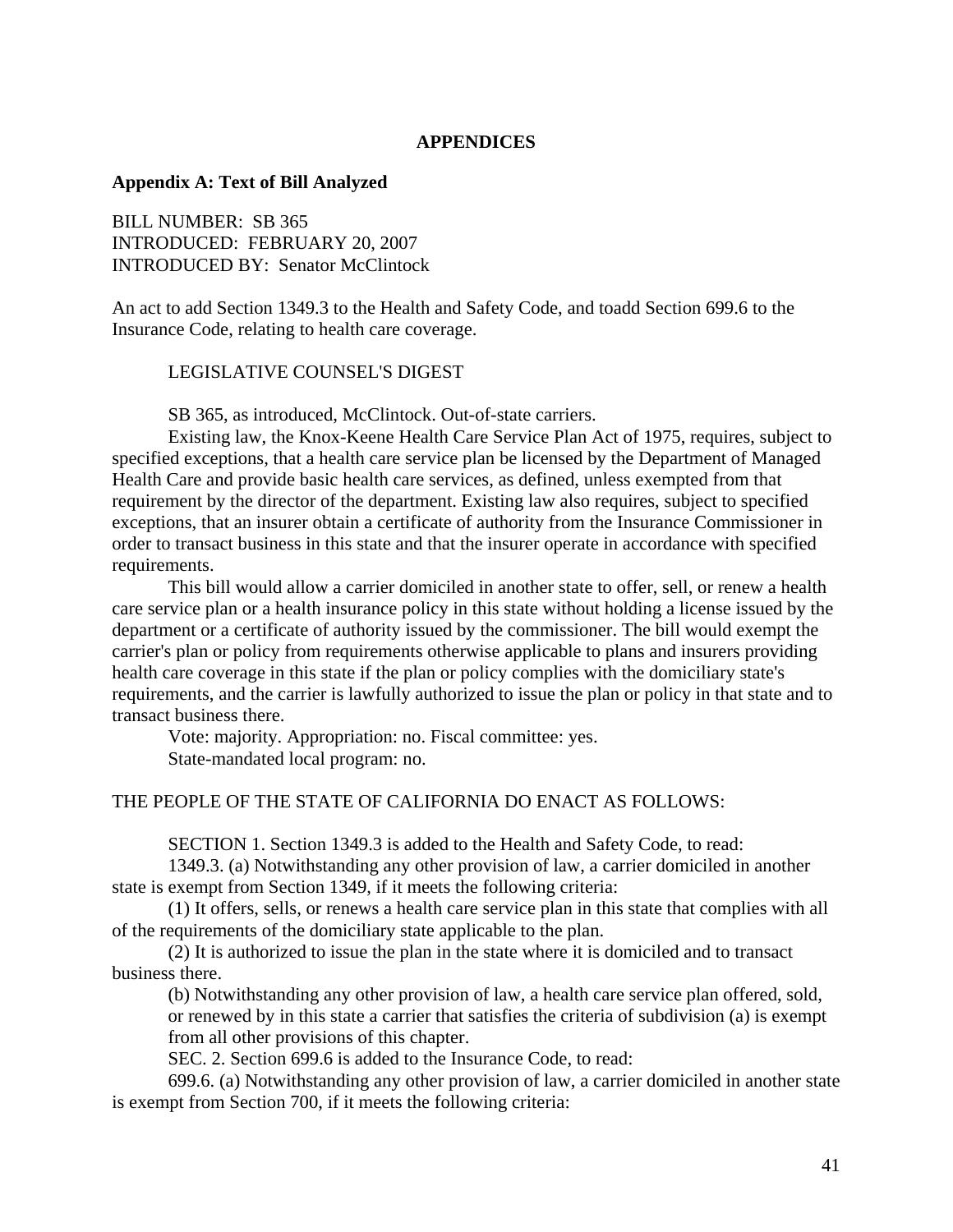(1) It offers, sells, or renews a health insurance policy in this state that complies with all of the requirements of the domiciliary state applicable to the policy.

(2) It is authorized to issue the policy in the state where it is domiciled and to transact business there.

(b) Notwithstanding any other provision of law, the health insurance policy offered, sold, or renewed in this state by a carrier that satisfies the criteria of subdivision (a) is exempt from all other provisions of this code.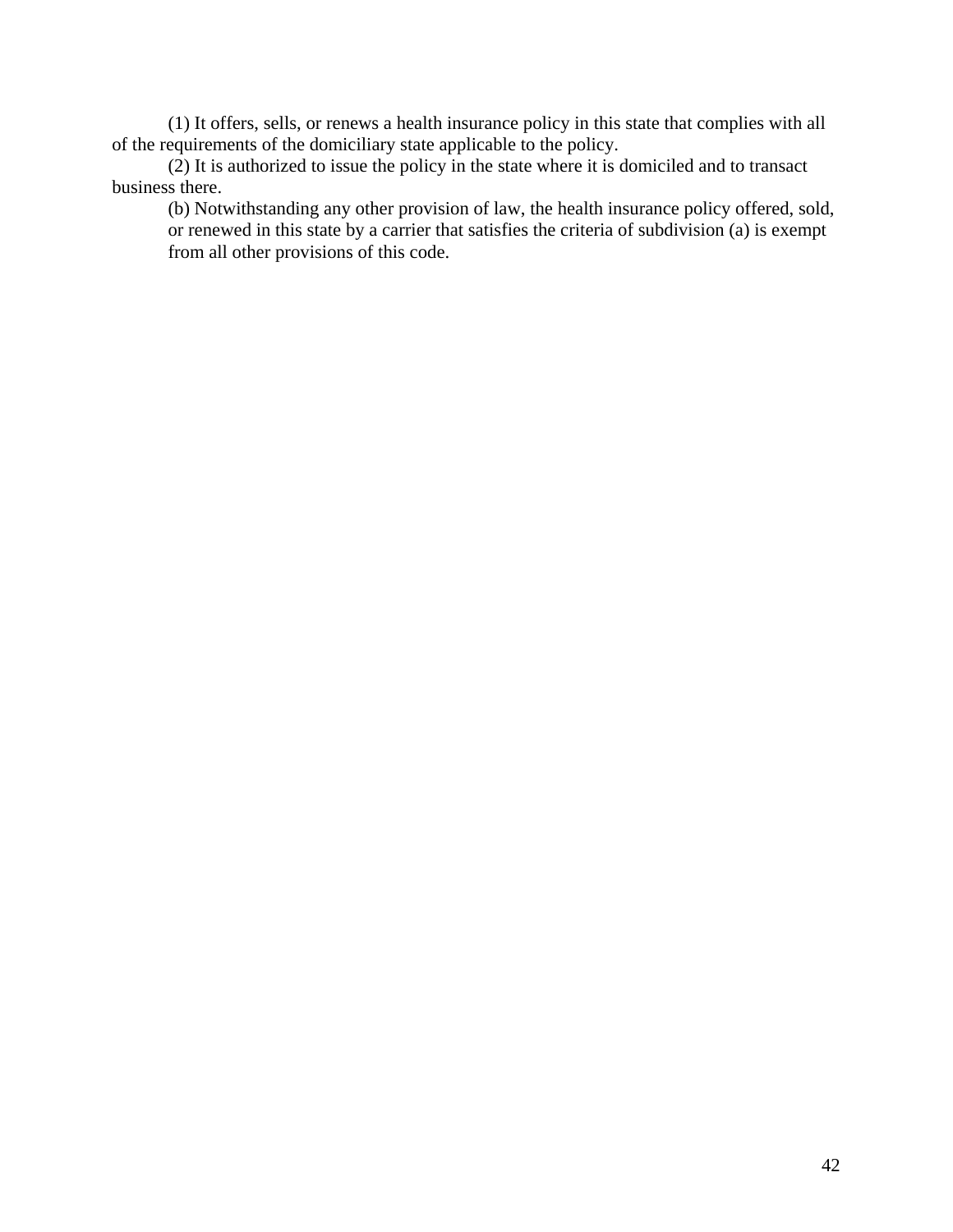# **Appendix B: Literature Review & Research Methods**

This literature review and summary relied on the published literature in peer-reviewed journals as well as reports found in the grey literature.

Grey literature is defined as "That which is produced on all levels of government, academics, business and industry in print and electronic formats, but which is not controlled by commercial publishers." (The New York Academy of Medicine

(http://www.nyam.org/library/greywhat.shtml, accessed October 2006) Grey literature is, thus, valuable for its timeliness relative to scholarly publications and for its documentation of technical information.

CHBRP searched the grey literature and published peer reviewed journals using the following search terms:

- Association Health plan
- Association sponsored health plans or association sponsored health insurance (and variations)
- multiple-employer welfare association (MEWAs)
- Pre-emption or exemptions of state mandates or state insurance regulations (and variations)
- $S.1955(2006)$
- Cost of mandated benefits (and variations)
- H.R. 2355 (2005)

The specific search engines and data bases and web sites that were systematically used are:

- PubMed
- Library of Congress:www.loc.gov
- USA.gov
- California's Legislative Analyst's Office: www.lao.ca.gov
- Congressional Research Service: www.opencrs.com
- General Accountability Office: www.gao.gov
- Congressional Budget Office: www.cbo.gov
- ABI/INFORM: http://www.umi.com/products/pt-products-ABI.shtml
- www.econlit.org
- American's Health Insurance Plans:www.ahip.org
- Urban Institute:www.urbaninstitute.org
- Commonwealth Fund:www.cmwf.org
- RAND Health:www.rand.org/health/
- California Health Care Foundation:www.chcf.org/
- Robert Wood Johnson Foundation:www.rwjfo.org/main.html
- National Bureau of Economic Research:www.nber.org
- Heritage Foundation:www.heritage.org
- Cato Institute:www.cato.org
- Pacific Research Institute: www.pacificresearch.org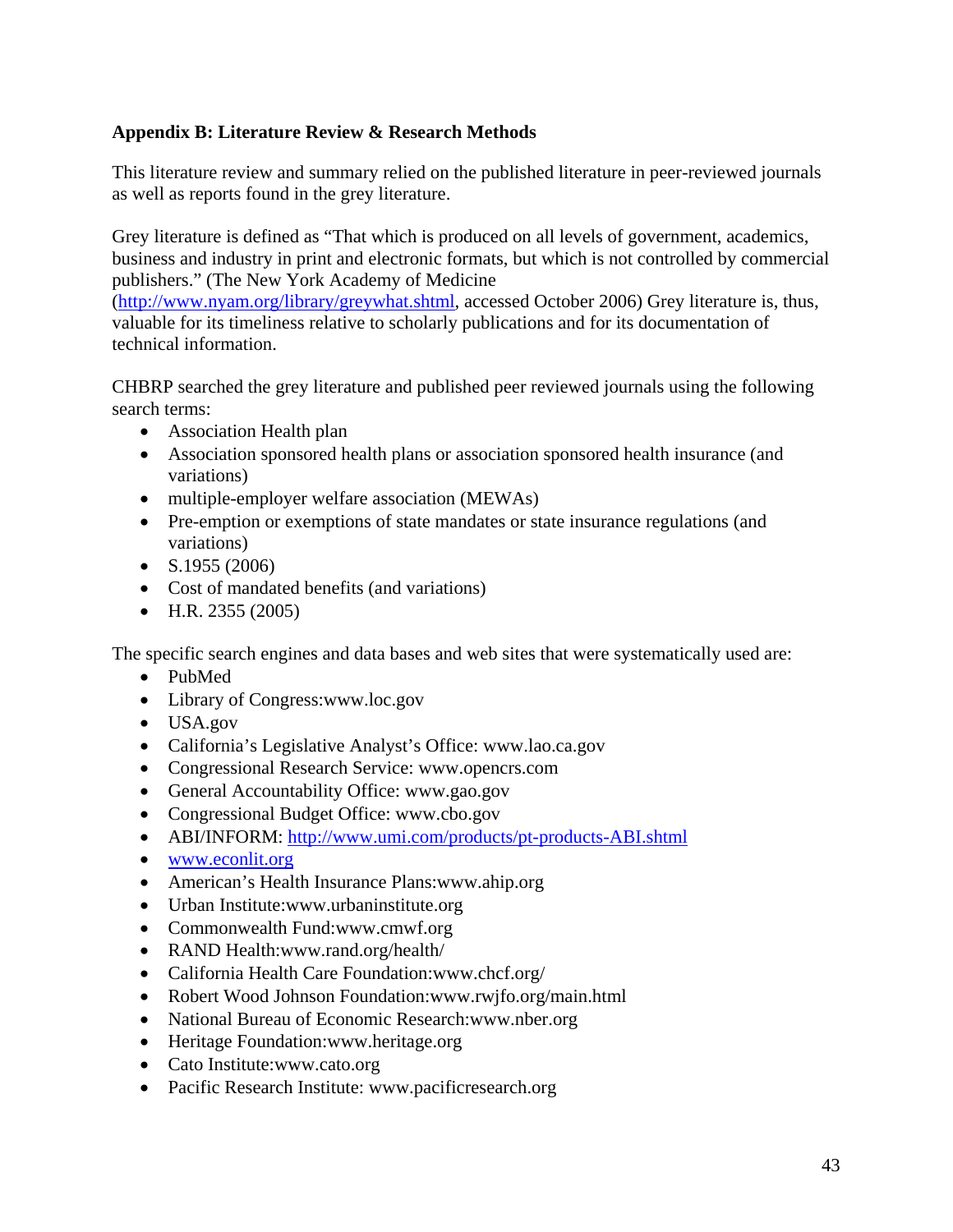CHBRP also relied on the input of health policy experts to help identify the relevant literature, provide input on research approach, and review the draft report. These individuals include:

Paul J. Feldstein, PhD, Professor and Robert Gumbiner Chair in Health Care Management, The Paul Merage School of Business, University of California, Irvine

H. E. Frech, III, PhD, Professor, Economics, University of California, Santa Barbara

Mila Kofman JD, Associate Research Professor, Health Policy Institute, Georgetown University Health Policy Institute

Additionally a subcommittee of the CHBRP's National Advisory Council was selected to review and provide input on the draft report (see final pages of this report).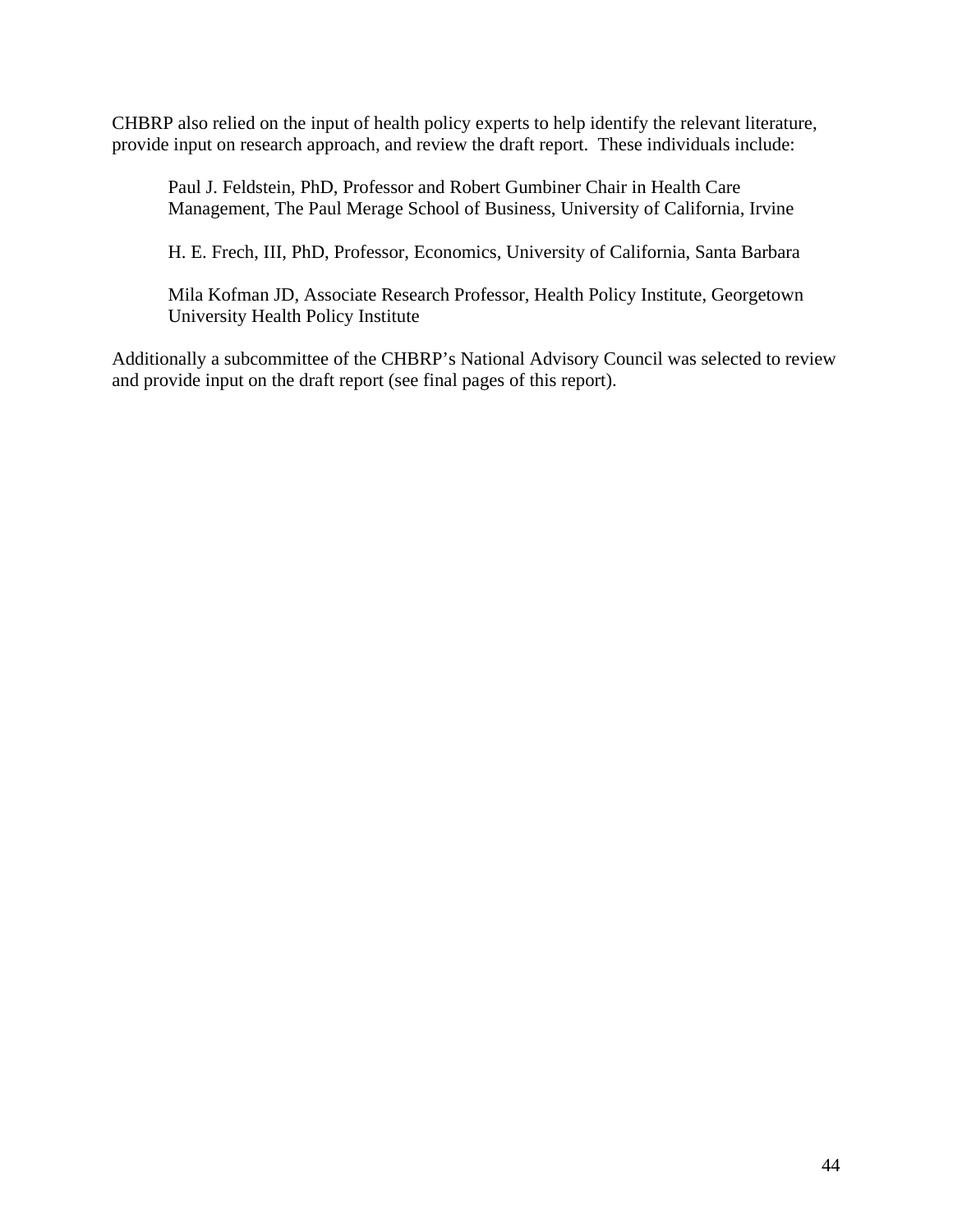| <b>Source</b>                                                           |                             | <b>Benefit/Description</b> | <b>Population/Products Affected</b>                                                            |                               |                      |                                | <b>Nature of Coverage</b> | <b>Detailed Description</b>                                                                                                                                                                                                                                                                                                                                                                                                                                                                                                                                                                                                                                    |
|-------------------------------------------------------------------------|-----------------------------|----------------------------|------------------------------------------------------------------------------------------------|-------------------------------|----------------------|--------------------------------|---------------------------|----------------------------------------------------------------------------------------------------------------------------------------------------------------------------------------------------------------------------------------------------------------------------------------------------------------------------------------------------------------------------------------------------------------------------------------------------------------------------------------------------------------------------------------------------------------------------------------------------------------------------------------------------------------|
| <b>Knox Keene</b><br>(Health &<br><b>Safety Code)</b><br><b>Section</b> | <b>CA Insurance</b><br>Code | <b>Benefit/Description</b> | <b>Exception</b><br><b>Made for</b><br><b>Specialized</b><br><b>Health Care</b><br>Plan<br>Ind | <b>Groups</b><br><b>Basis</b> | No<br><b>Mention</b> | <b>Shall Offer</b><br>Coverage | Shall<br>Cover            | Note: Description is given for Health and Safety Code (HSC)<br>except where noted otherwise. If the mandates applies to both<br>HSC and the Insurance Code, the language is typically parallel.                                                                                                                                                                                                                                                                                                                                                                                                                                                                |
| 1345                                                                    |                             | Basic health care services | X                                                                                              | X                             |                      |                                | X                         | Minimum benefits for all health care service plan contracts under<br>the Knox-Keene Health Care Service Plan Act of 1975.<br>"Basic health care services" means all of the following: (1)<br>Physician services, including consultation and referral; (2)<br>Hospital inpatient services and ambulatory care services; (3)<br>Diagnostic laboratory and diagnostic and therapeutic radiologic<br>services; (4) Home health services; (5) Preventive health<br>services; (6) Emergency health care services, including<br>ambulance and ambulance transport services and out-of-area<br>coverage; (7) Hospice care pursuant to Section 1368.2." (HSC<br>1345(b) |
|                                                                         |                             | 10123.10 Home health care  |                                                                                                | X                             |                      | X                              |                           | Every disability insurer transacting business in this state shall, on<br>or after January 1, 1979, make available and offer to include in<br>every group disability policy providing hospital, medical or<br>surgical expense benefits payable on an expense incurred basis,<br>to be delivered or issued for delivery in this state, benefits for<br>home health care as set forth in this section provided by a<br>licensed home health agency subject to the right of the group<br>policyholder to reject the benefits or to select any alternative level<br>of benefits as may be offered by the insurer.                                                  |
| 1367.06                                                                 |                             | Asthma management          | <b>Yes</b>                                                                                     |                               | X                    |                                | X                         | A health care service plan contract, except a specialized health<br>care service plan contract, that is issued, amended, delivered, or<br>renewed on or after January 1, 2005, that covers outpatient<br>prescription drug benefits shall include coverage for inhaler<br>spacers when medically necessary for the management and<br>treatment of pediatric asthma.                                                                                                                                                                                                                                                                                            |

#### **Appendix C: Existing Benefit Mandates Under the California Health and Safety Code and Insurance Code**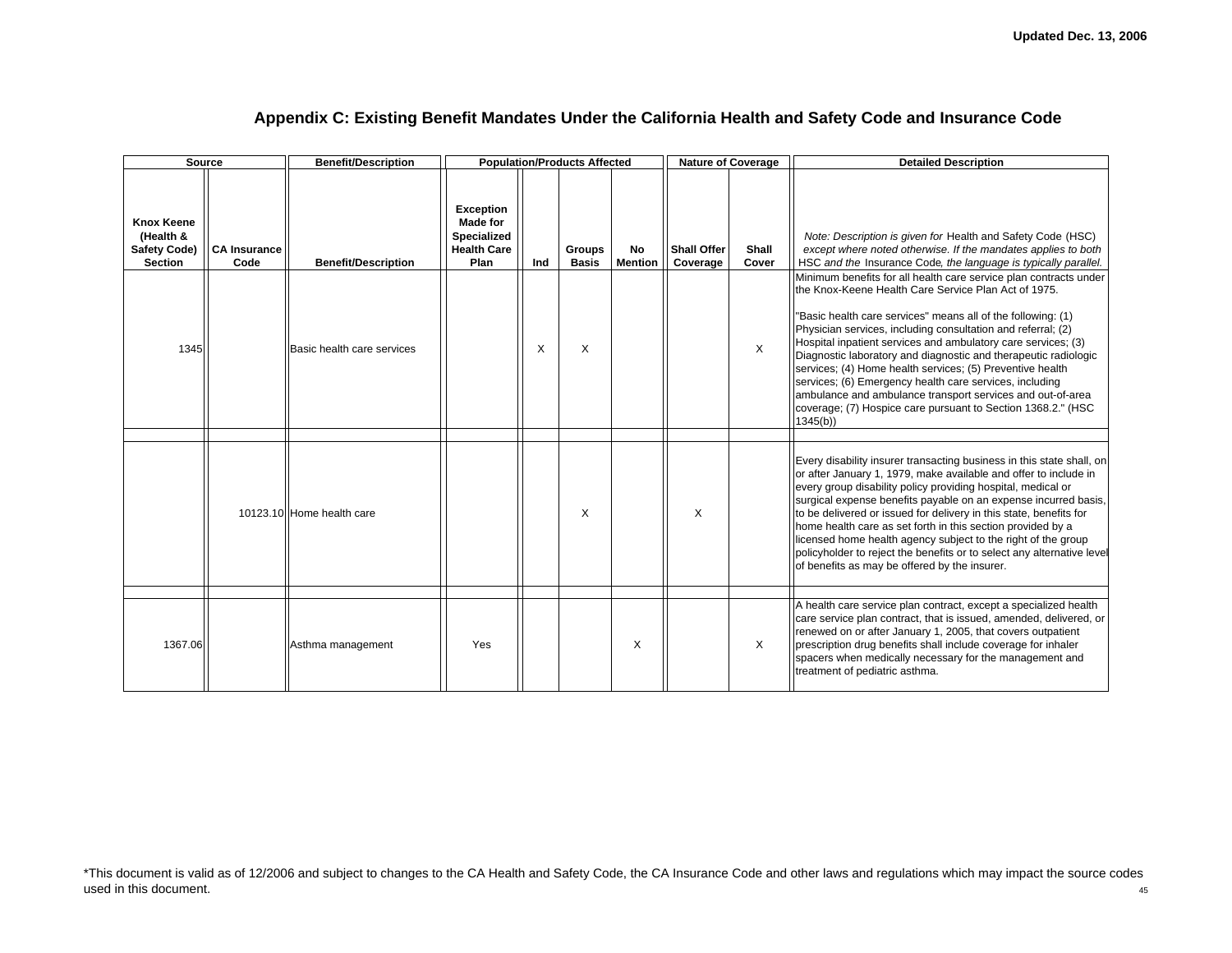| Source                                                           |                             | <b>Benefit/Description</b>                                           |                                                                                  |     | <b>Population/Products Affected</b> |                      |                                | <b>Nature of Coverage</b> | <b>Detailed Description</b>                                                                                                                                                                                                                                                                                                                                                                                                                                                                                                                                                                                                                                                                                                                                                                                                                                                                                         |
|------------------------------------------------------------------|-----------------------------|----------------------------------------------------------------------|----------------------------------------------------------------------------------|-----|-------------------------------------|----------------------|--------------------------------|---------------------------|---------------------------------------------------------------------------------------------------------------------------------------------------------------------------------------------------------------------------------------------------------------------------------------------------------------------------------------------------------------------------------------------------------------------------------------------------------------------------------------------------------------------------------------------------------------------------------------------------------------------------------------------------------------------------------------------------------------------------------------------------------------------------------------------------------------------------------------------------------------------------------------------------------------------|
| <b>Knox Keene</b><br>(Health &<br>Safety Code)<br><b>Section</b> | <b>CA Insurance</b><br>Code | <b>Benefit/Description</b>                                           | <b>Exception</b><br>Made for<br><b>Specialized</b><br><b>Health Care</b><br>Plan | Ind | <b>Groups</b><br><b>Basis</b>       | No<br><b>Mention</b> | <b>Shall Offer</b><br>Coverage | Shall<br>Cover            | Note: Description is given for Health and Safety Code (HSC)<br>except where noted otherwise. If the mandates applies to both<br>HSC and the Insurance Code, the language is typically parallel.                                                                                                                                                                                                                                                                                                                                                                                                                                                                                                                                                                                                                                                                                                                     |
| 1367.18                                                          | 10123.7                     | Orthotic and prosthetic devices<br>and services                      | Yes                                                                              |     | X                                   |                      | X                              |                           | (a) Every health care service plan, except a specialized health<br>care service plan, that covers hospital, medical, or surgical<br>expenses on a group basis shall offer coverage for orthotic and<br>prosthetic devices and services under the terms and conditions<br>that may be agreed upon between the group subscriber and the<br>plan.<br>b) Notwithstanding subdivision (a), on and after July 1, 2007, the<br>amount of the benefit for orthotic and prosthetic devices and<br>services shall be no less than the annual and lifetime benefit<br>maximums applicable to the basic health care services required<br>to be provided under Section 1367.                                                                                                                                                                                                                                                     |
| 1367.19                                                          | 10123.141                   | Special footwear for persons<br>suffering from foot<br>disfigurement | Yes                                                                              |     |                                     | X                    | X                              |                           | On and after January 1, 1991, every health care service plan,<br>except a specialized health care service plan, that covers<br>hospital, medical, or surgical expenses on a group basis shall<br>offer coverage as an option for special footwear needed by<br>persons who suffer from foot disfigurement under such terms and<br>conditions as may be agreed upon between the group contract<br>holder and the plan. As used in this section, foot disfigurement<br>shall include, but not be limited to, disfigurement from cerebral<br>palsy, arthritis, polio, spinabifida, diabetes, and foot<br>disfigurement caused by accident or developmental disability.                                                                                                                                                                                                                                                 |
| 1367.2                                                           |                             | 10123.6 Alcoholism treatment                                         |                                                                                  |     | X                                   |                      | X                              |                           | On and after January 1, 1990, every health care service plan that<br>covers hospital, medical, or surgical expenses on a group basis<br>shall offer coverage for the treatment of alcoholism under such<br>terms and conditions as may be agreed upon between the group<br>subscriber and the health care service plan.                                                                                                                                                                                                                                                                                                                                                                                                                                                                                                                                                                                             |
| 1367.21                                                          | 10123.195                   | Prescription drugs: Off label<br>use                                 |                                                                                  |     |                                     | X                    |                                | X                         | Mandate to cover "off-label" uses of FDA-approved drugs -uses<br>other than the specific FDA-approved use - in life threatening<br>situations and in cases of chronic and seriously debilitating<br>conditions                                                                                                                                                                                                                                                                                                                                                                                                                                                                                                                                                                                                                                                                                                      |
| 1367.22                                                          |                             | Prescription drugs: Coverage<br>of previously covered drugs          |                                                                                  |     |                                     | X                    |                                | X                         | A health care service plan contract, issued, amended, or<br>renewed on or after July 1, 1999, that covers prescription drug<br>benefits shall not limit or exclude coverage for a drug for an<br>enrollee if the drug previously had been approved for coverage<br>by the plan for a medical condition of the enrollee and the plan's<br>prescribing provider continues to prescribe the drug for the<br>medical condition, provided that the drug is appropriately<br>prescribed and is considered safe and effective for treating the<br>enrollee's medical condition. Nothing in this section shall<br>preclude the prescribing provider from prescribing another drug<br>covered by the plan that is medically appropriate for the enrollee.<br>nor shall anything in this section be construed to prohibit generic<br>drug substitutions as authorized by Section 4073 of the Business<br>and Professions Code |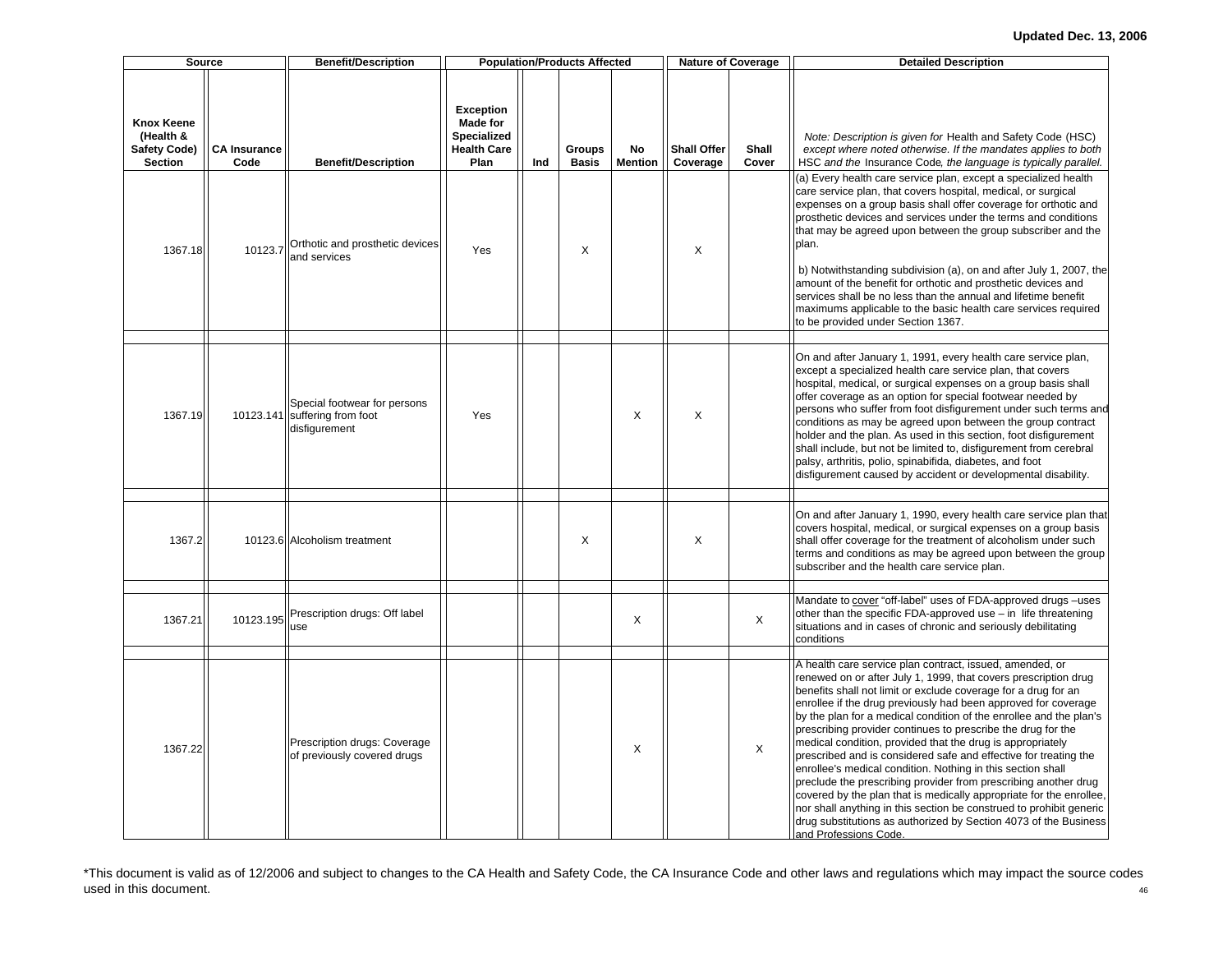|                                                                         | <b>Source</b>               | <b>Benefit/Description</b>                                                            |                                                                                         |     | <b>Population/Products Affected</b> |                      |                                | <b>Nature of Coverage</b> | <b>Detailed Description</b>                                                                                                                                                                                                                                                                                                                                                                                                                                                                                                                                                                                                                                                                                         |
|-------------------------------------------------------------------------|-----------------------------|---------------------------------------------------------------------------------------|-----------------------------------------------------------------------------------------|-----|-------------------------------------|----------------------|--------------------------------|---------------------------|---------------------------------------------------------------------------------------------------------------------------------------------------------------------------------------------------------------------------------------------------------------------------------------------------------------------------------------------------------------------------------------------------------------------------------------------------------------------------------------------------------------------------------------------------------------------------------------------------------------------------------------------------------------------------------------------------------------------|
| <b>Knox Keene</b><br>(Health &<br><b>Safety Code)</b><br><b>Section</b> | <b>CA Insurance</b><br>Code | <b>Benefit/Description</b>                                                            | <b>Exception</b><br><b>Made for</b><br><b>Specialized</b><br><b>Health Care</b><br>Plan | Ind | <b>Groups</b><br><b>Basis</b>       | No<br><b>Mention</b> | <b>Shall Offer</b><br>Coverage | <b>Shall</b><br>Cover     | Note: Description is given for Health and Safety Code (HSC)<br>except where noted otherwise. If the mandates applies to both<br>HSC and the Insurance Code, the language is typically parallel.                                                                                                                                                                                                                                                                                                                                                                                                                                                                                                                     |
| 1367.25                                                                 | 10123.196                   | Contraceptive prescription<br>drugs                                                   |                                                                                         |     |                                     | X                    |                                | $\times$                  | A health care service plan contract that provides coverage for<br>outpatient prescription drug benefits shall include coverage for a<br>variety of federal Food and Drug Administration approved<br>prescription contraceptive methods designated by the plan. In the<br>event the patient's participating provider, acting within his or her<br>scope of practice, determines that none of the methods<br>designated by the plan is medically appropriate for the patient's<br>medical or personal history, the plan shall also provide coverage<br>for another federal Food and Drug Administration approved,<br>medically appropriate prescription contraceptive method<br>prescribed by the patient's provider. |
| 1367.3                                                                  |                             | Providing comprehensive<br>10123.55 preventive care of children 17<br>or 18 years old |                                                                                         |     | X                                   |                      | X                              |                           | On and after January 1, 1993, every health care service plan that<br>covers hospital, medical, or surgical expenses on a group basis<br>shall offer benefits for the comprehensive preventive care of<br>children. This section shall apply to children 17 and 18 years of<br>age, except as provided in paragraph (4) of subdivision (b).                                                                                                                                                                                                                                                                                                                                                                          |
| 1367.35                                                                 |                             | Providing comprehensive<br>10123.5 preventive care of children 16<br>years or under   |                                                                                         |     | X                                   |                      |                                | X                         | On and after January 1, 1993, every health care service plan that<br>covers hospital, medical, or surgical expenses on a group basis<br>shall provide benefits for the comprehensive preventive care of<br>children 16 years of age or younger under terms and conditions<br>agreed upon between the group subscriber and the plan.                                                                                                                                                                                                                                                                                                                                                                                 |
| 1367.45                                                                 | 10145.2<br>22853.1          | AIDS vaccine coverage                                                                 |                                                                                         | X   | X                                   |                      |                                | X                         | Every individual or group health care service plan contract that is<br>issued, amended, or renewed on or after January 1, 2002, that<br>covers hospital, medical, or surgery expenses shall provide<br>coverage for a vaccine for acquired immune deficiency syndrome<br>(AIDS) that is approved for marketing by the federal Food and<br>Drug Administration and that is recommended by the United<br>States Public Health Service.                                                                                                                                                                                                                                                                                |
| 1367.51                                                                 |                             | 10176.61 Diabetes benefits                                                            | Yes                                                                                     |     |                                     | X                    |                                | X                         | Every health care service plan contract, except a specialized<br>health care service plan contract, that is issued, amended,<br>delivered, or renewed on or after January 1, 2000, and that<br>covers hospital, medical, or surgical expenses shall include<br>coverage for the following equipment and supplies for the<br>management and treatment of insulin-using diabetes, non-insulin-<br>using diabetes, and gestational diabetes as medically necessary,<br>even if the items are available without a prescription.                                                                                                                                                                                         |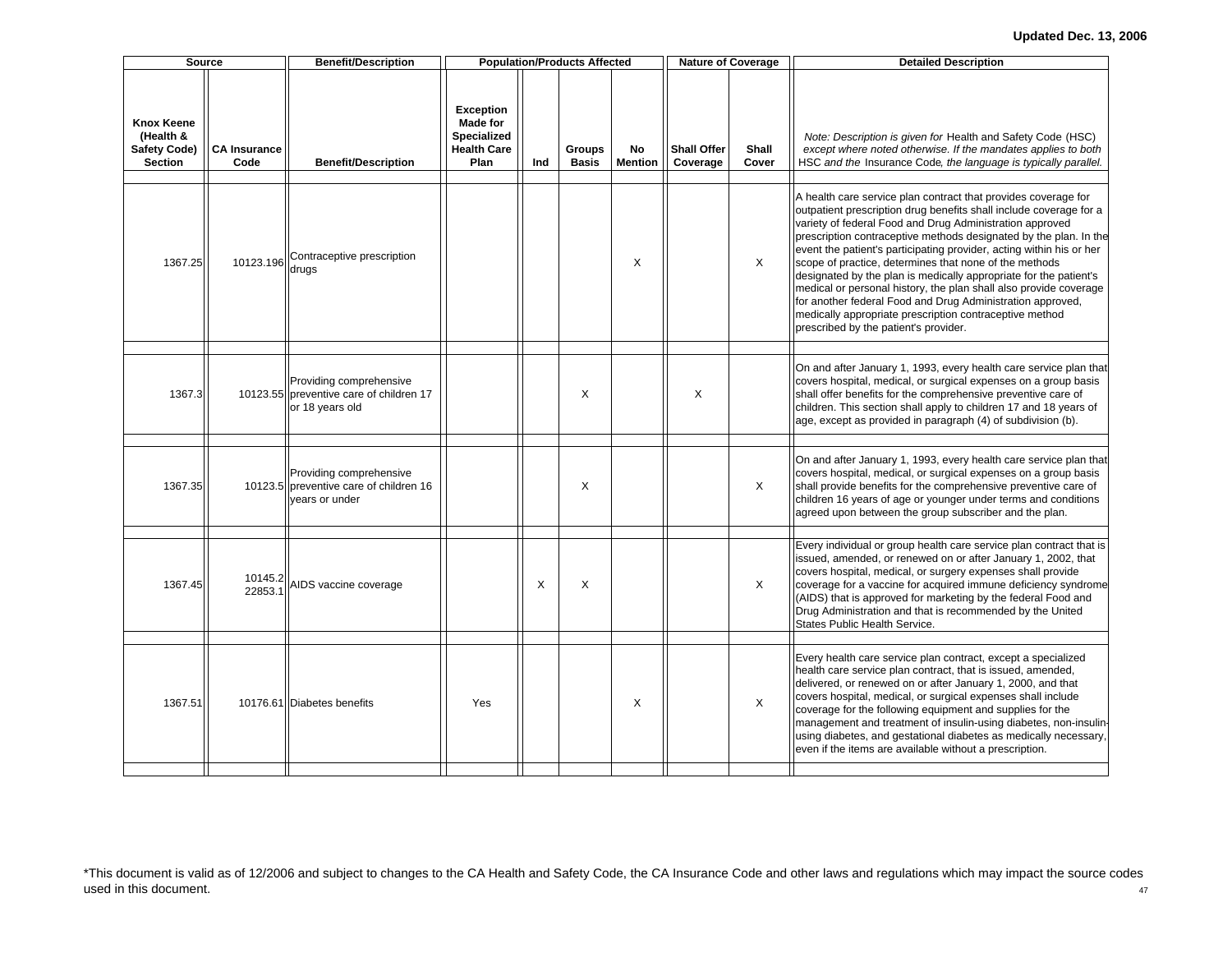| Source                                                                  |                             | <b>Benefit/Description</b>                          |                                                                                         |     | <b>Population/Products Affected</b> |                      |                                | <b>Nature of Coverage</b> | <b>Detailed Description</b>                                                                                                                                                                                                                                                                                                                                                                                                                                                                                                                                                                                                                                                  |
|-------------------------------------------------------------------------|-----------------------------|-----------------------------------------------------|-----------------------------------------------------------------------------------------|-----|-------------------------------------|----------------------|--------------------------------|---------------------------|------------------------------------------------------------------------------------------------------------------------------------------------------------------------------------------------------------------------------------------------------------------------------------------------------------------------------------------------------------------------------------------------------------------------------------------------------------------------------------------------------------------------------------------------------------------------------------------------------------------------------------------------------------------------------|
| <b>Knox Keene</b><br>(Health &<br><b>Safety Code)</b><br><b>Section</b> | <b>CA Insurance</b><br>Code | <b>Benefit/Description</b>                          | <b>Exception</b><br><b>Made for</b><br><b>Specialized</b><br><b>Health Care</b><br>Plan | Ind | <b>Groups</b><br><b>Basis</b>       | No<br><b>Mention</b> | <b>Shall Offer</b><br>Coverage | Shall<br>Cover            | Note: Description is given for Health and Safety Code (HSC)<br>except where noted otherwise. If the mandates applies to both<br>HSC and the Insurance Code, the language is typically parallel.                                                                                                                                                                                                                                                                                                                                                                                                                                                                              |
| 1367.54                                                                 | 10123.184                   | Maternity benefits (expanded<br>alpha feto protein) |                                                                                         | X   | X                                   |                      |                                | $\times$                  | Every group health care service plan contract that provides<br>maternity benefits, except for a specialized health care service<br>plan contract, that is issued, amended, renewed, or delivered on<br>or after January 1, 1999, and every individual health care service<br>plan contract of a type and form first offered for sale on or after<br>January 1, 1999, that provides maternity benefits, except a<br>specialized health care service plan contract, shall provide<br>coverage for participation in the Expanded Alpha Feto Protein<br>(AFP) program, which is a statewide prenatal testing program<br>administered by the State Department of Health Services. |
| 1367.6                                                                  |                             | 10123.8 Breast cancer benefits                      | Yes                                                                                     |     |                                     | X                    |                                | X                         | Every health care service plan contract, except a specialized<br>health care service plan contract, that is issued, amended,<br>delivered, or renewed on or after January 1, 2000, shall<br>provide coverage for screening for, diagnosis of, and treatment<br>for, breast cancer.                                                                                                                                                                                                                                                                                                                                                                                           |
| 1367.61                                                                 | 10123.82                    | Prosthetic device benefits for<br>laryngectomy      |                                                                                         |     |                                     | X                    |                                | X                         | Every health care service plan contract which provides for the<br>surgical procedure known as a laryngectomy and which is<br>issued, amended, delivered, or renewed in this state on or after<br>January 1, 1993, shall include coverage for prosthetic devices to<br>restore a method of speaking for the patient incident to the<br>laryngectomy.                                                                                                                                                                                                                                                                                                                          |
| 1367.62                                                                 |                             | 10123.87 Maternity benefits: restrictions           |                                                                                         | X   | X                                   |                      |                                | $\times$                  | No health care service plan contract that is issued, amended,<br>renewed, or delivered on or after the effective date of the act<br>adding this section, that provides maternity coverage, shall do<br>any of the following: (1) Restrict benefits for inpatient hospital<br>care to a time period less than 48 hours following a normal<br>vaginal delivery and less than 96 hours following a delivery by<br>caesarean section.                                                                                                                                                                                                                                            |
| 1367.63                                                                 |                             | 10123.88 Reconstructive surgery                     | Yes                                                                                     | X   | X                                   |                      |                                | $\mathsf{X}$              | Every health care service plan contract, except a specialized<br>health care service plan contract, that is issued, amended,<br>renewed, or delivered in this state on or after July 1,<br>1999, shall cover reconstructive surgery, as defined in<br>subdivision (c), that is necessary to achieve the purposes<br>specified in paragraphs (1) or (2) of subdivision (c).                                                                                                                                                                                                                                                                                                   |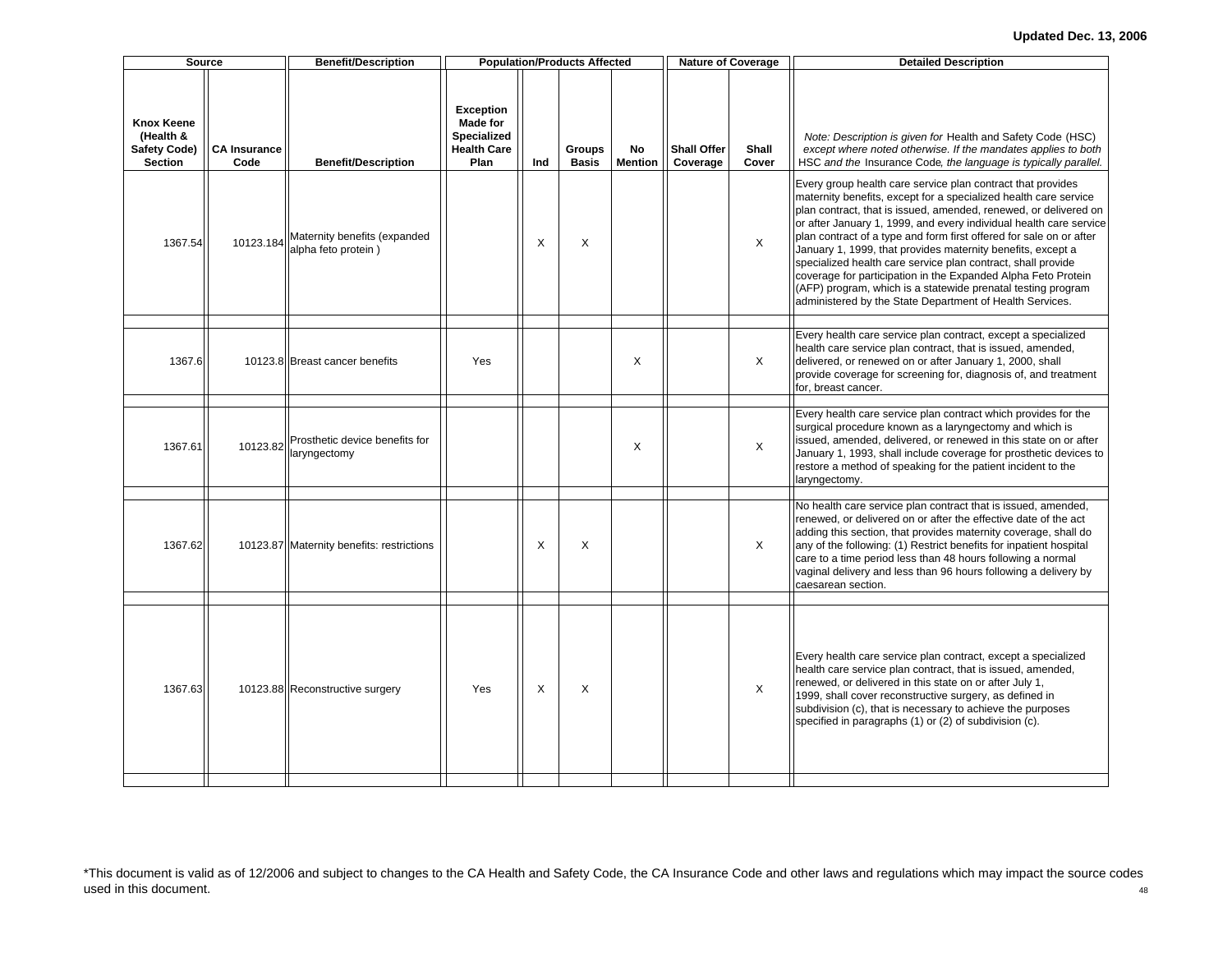#### **Updated Dec. 13, 2006**

| Source                                                                  |                             | <b>Benefit/Description</b>                                         |                                                                                  |     | <b>Population/Products Affected</b> |                      |                                | <b>Nature of Coverage</b> | <b>Detailed Description</b>                                                                                                                                                                                                                                                                                                                                                                                                                                                                                              |
|-------------------------------------------------------------------------|-----------------------------|--------------------------------------------------------------------|----------------------------------------------------------------------------------|-----|-------------------------------------|----------------------|--------------------------------|---------------------------|--------------------------------------------------------------------------------------------------------------------------------------------------------------------------------------------------------------------------------------------------------------------------------------------------------------------------------------------------------------------------------------------------------------------------------------------------------------------------------------------------------------------------|
| <b>Knox Keene</b><br>(Health &<br><b>Safety Code)</b><br><b>Section</b> | <b>CA Insurance</b><br>Code | <b>Benefit/Description</b>                                         | <b>Exception</b><br>Made for<br><b>Specialized</b><br><b>Health Care</b><br>Plan | Ind | <b>Groups</b><br><b>Basis</b>       | No<br><b>Mention</b> | <b>Shall Offer</b><br>Coverage | Shall<br>Cover            | Note: Description is given for Health and Safety Code (HSC)<br>except where noted otherwise. If the mandates applies to both<br>HSC and the Insurance Code, the language is typically parallel.                                                                                                                                                                                                                                                                                                                          |
| 1367.635                                                                | 10123.86                    | Mastectomies and lymph<br>nodes dissections contract<br>provisions |                                                                                  | X   | X                                   |                      |                                | $\times$                  | Allow the length of a hospital stay associated with those<br>procedures to be determined by the attending physician and<br>surgeon in consultation with the patient, consistent with sound<br>clinical principles and processes. No health care service plan<br>shall require a treating physician and surgeon to receive prior<br>approval from the plan in determining the length of hospital stay<br>following those procedures.                                                                                      |
| 1367.64                                                                 | 10123.83                    | Prostate cancer screening and<br>diagnosis                         |                                                                                  | X   | X                                   |                      |                                | X                         | Every individual or group health care service plan contract,<br>except for a specialized health care service plan contract, that is<br>issued, amended, or renewed on or after January 1, 1999,<br>shall be deemed to provide coverage for the screening and<br>diagnosis of prostate cancer, including, but not limited to,<br>prostate-specific antigen testing and digital rectal examinations,<br>when medically necessary and consistent with good professional<br>practice.                                        |
| 1367.65                                                                 |                             | 10123.81 Mammography coverage                                      | Yes                                                                              |     |                                     | X                    |                                | $\times$                  | On or after January 1, 2000, every health care service plan<br>contract, except a specialized health care service plan contract,<br>that is issued, amended, delivered, or renewed shall be<br>deemed to provide coverage for mammography for screening or<br>diagnostic purposes upon referral by a participating nurse<br>practitioner, participating certified nurse midwife, or participating<br>physician, providing care to the patient and operating within the<br>scope of practice provided under existing law. |
| 1367.66                                                                 | 10123.18                    | Cervical cancer screening<br>coverage                              | Yes                                                                              | X   | X                                   |                      |                                | $\times$                  | The coverage for an annual cervical cancer screening test<br>provided pursuant to this section shall include the conventional<br>Pap test, a human papillomavirus screening test that is approved<br>by the federal Food and Drug Administration, and the option of<br>any cervical cancer screening test approved by the federal Food<br>and Drug Administration, upon the referral of the patient's health<br>care provider.                                                                                           |
| 1367.665                                                                |                             | 10123.2 Cancer screening test                                      | Yes                                                                              | X   | X                                   |                      |                                | X                         | Every individual or group health care service plan contract,<br>except for a specialized health care service plan contract, that is<br>issued, amended, delivered, or renewed on or after July 1,<br>2000, shall be deemed to provide coverage for all generally<br>medically accepted cancer screening tests, subject to all terms<br>and conditions that would otherwise apply.                                                                                                                                        |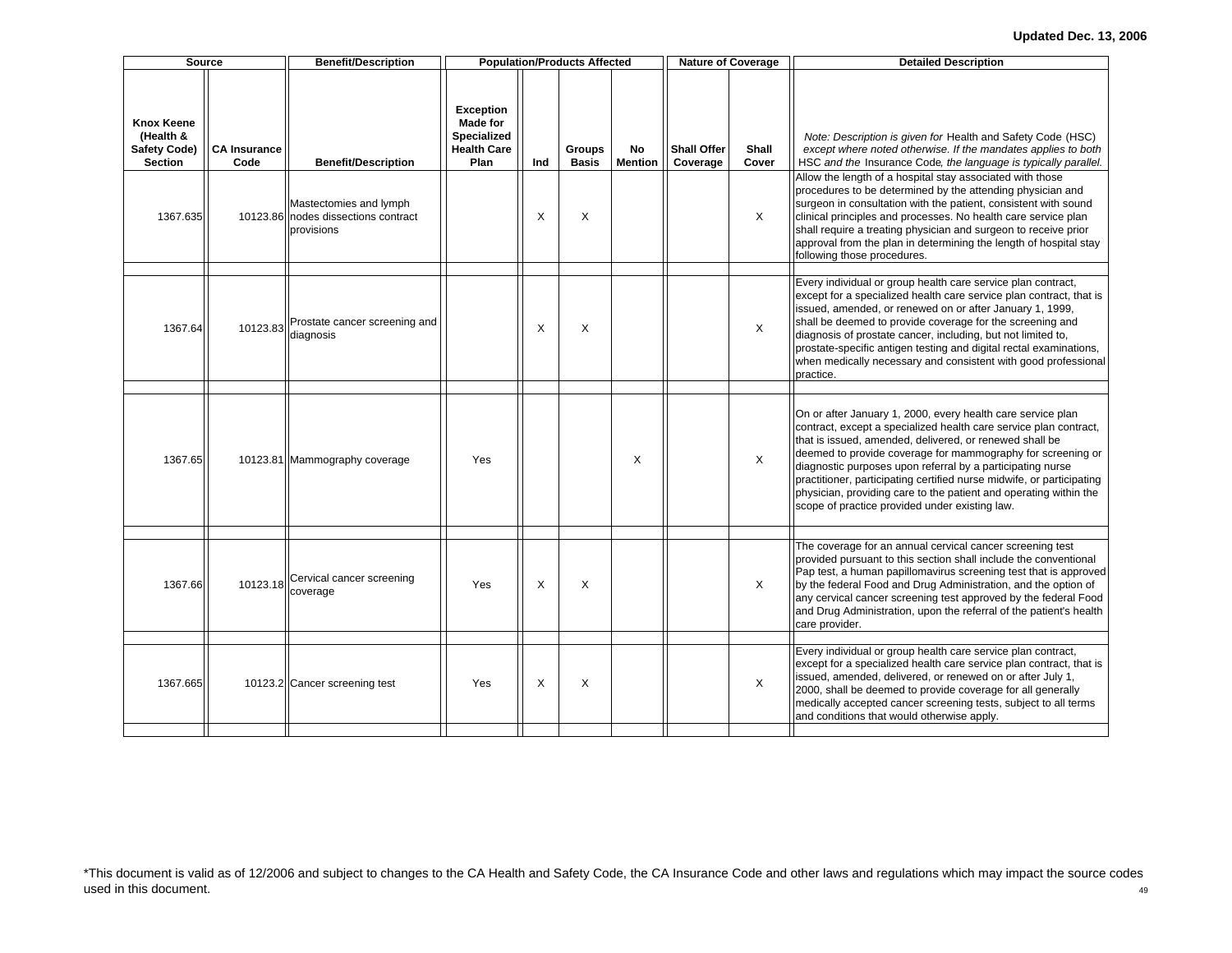#### **Updated Dec. 13, 2006**

| <b>Source</b>                                                    |                             | <b>Benefit/Description</b>                  |                                                                                         |     | <b>Population/Products Affected</b> |                      |                                | <b>Nature of Coverage</b> | <b>Detailed Description</b>                                                                                                                                                                                                                                                                                                                                                                                                                                                                                                                                                                                                                                                                                                      |
|------------------------------------------------------------------|-----------------------------|---------------------------------------------|-----------------------------------------------------------------------------------------|-----|-------------------------------------|----------------------|--------------------------------|---------------------------|----------------------------------------------------------------------------------------------------------------------------------------------------------------------------------------------------------------------------------------------------------------------------------------------------------------------------------------------------------------------------------------------------------------------------------------------------------------------------------------------------------------------------------------------------------------------------------------------------------------------------------------------------------------------------------------------------------------------------------|
| <b>Knox Keene</b><br>(Health &<br>Safety Code)<br><b>Section</b> | <b>CA Insurance</b><br>Code | <b>Benefit/Description</b>                  | <b>Exception</b><br><b>Made for</b><br><b>Specialized</b><br><b>Health Care</b><br>Plan | Ind | <b>Groups</b><br><b>Basis</b>       | No<br><b>Mention</b> | <b>Shall Offer</b><br>Coverage | Shall<br>Cover            | Note: Description is given for Health and Safety Code (HSC)<br>except where noted otherwise. If the mandates applies to both<br>HSC and the Insurance Code, the language is typically parallel.<br>Every health care service plan contract that provides hospital,<br>medical, or surgical coverage, that is issued, amended,                                                                                                                                                                                                                                                                                                                                                                                                    |
| 1367.67                                                          |                             | 10123.185 Osteoporosis coverage             |                                                                                         |     |                                     | X                    |                                | X                         | delivered, or renewed in this state on or after January 1, 1994,<br>shall be deemed to include coverage for services related to<br>diagnosis, treatment, and appropriate management of<br>osteoporosis. The services may include, but need not be limited<br>to, all Food and Drug Administration approved technologies,<br>including bone mass measurement technologies as deemed<br>medically appropriate.                                                                                                                                                                                                                                                                                                                     |
| 1367.68                                                          | 10123.21                    | Jawbone or bone joints<br>coverage          | Yes                                                                                     |     |                                     | X                    |                                | $\times$                  | Any provision in a health care service plan contract entered into,<br>amended, or renewed in this state on or after July 1, 1995, that<br>excludes coverage for any surgical procedure for any condition<br>directly affecting the upper or lower jawbone, or associated bone<br>joints, shall have no force or effect as to any enrollee if that<br>provision results in any failure to provide medically-necessary<br>basic health care services to the enrollee pursuant to the plan's<br>definition of medical necessity. (b) For purposes of this section,<br>"plan contract" means every plan contract, except a specialized<br>health care service plan contract, that covers hospital, medical,<br>or surgical expenses. |
| 1367.7                                                           | 10123.9                     | Prenatal diagnosis of genetic<br>disorders  |                                                                                         |     | X                                   |                      | X                              |                           | On and after January 1, 1980, every health care service plan<br>contract that covers hospital, medical, or surgical expenses on a<br>group basis, and which offers maternity coverage in such groups,<br>shall also offer coverage for prenatal diagnosis of genetic<br>disorders of the fetus by means of diagnostic procedures in<br>cases of high-risk pregnancy. Every health care service plan<br>shall communicate the availability of such coverage to all group<br>contract holders and to all groups with whom they are<br>negotiating.                                                                                                                                                                                 |
| 1367.71                                                          | 10119.9                     | General anesthesia for dental<br>procedures | Yes                                                                                     |     |                                     | X                    |                                | $\times$                  | Every health care service plan contract, other than a specialized<br>health care service plan contract, that is issued, amended,<br>renewed, or delivered on or after January 1, 2000, shall be<br>deemed to cover general anesthesia and associated facility<br>charges for dental procedures rendered in a hospital or surgery<br>center setting, when the clinical status or underlying medical<br>condition of the patient requires dental procedures that ordinarily<br>would not require general anesthesia to be rendered in a hospital<br>or surgery center setting.                                                                                                                                                     |
|                                                                  |                             |                                             |                                                                                         |     |                                     |                      |                                |                           |                                                                                                                                                                                                                                                                                                                                                                                                                                                                                                                                                                                                                                                                                                                                  |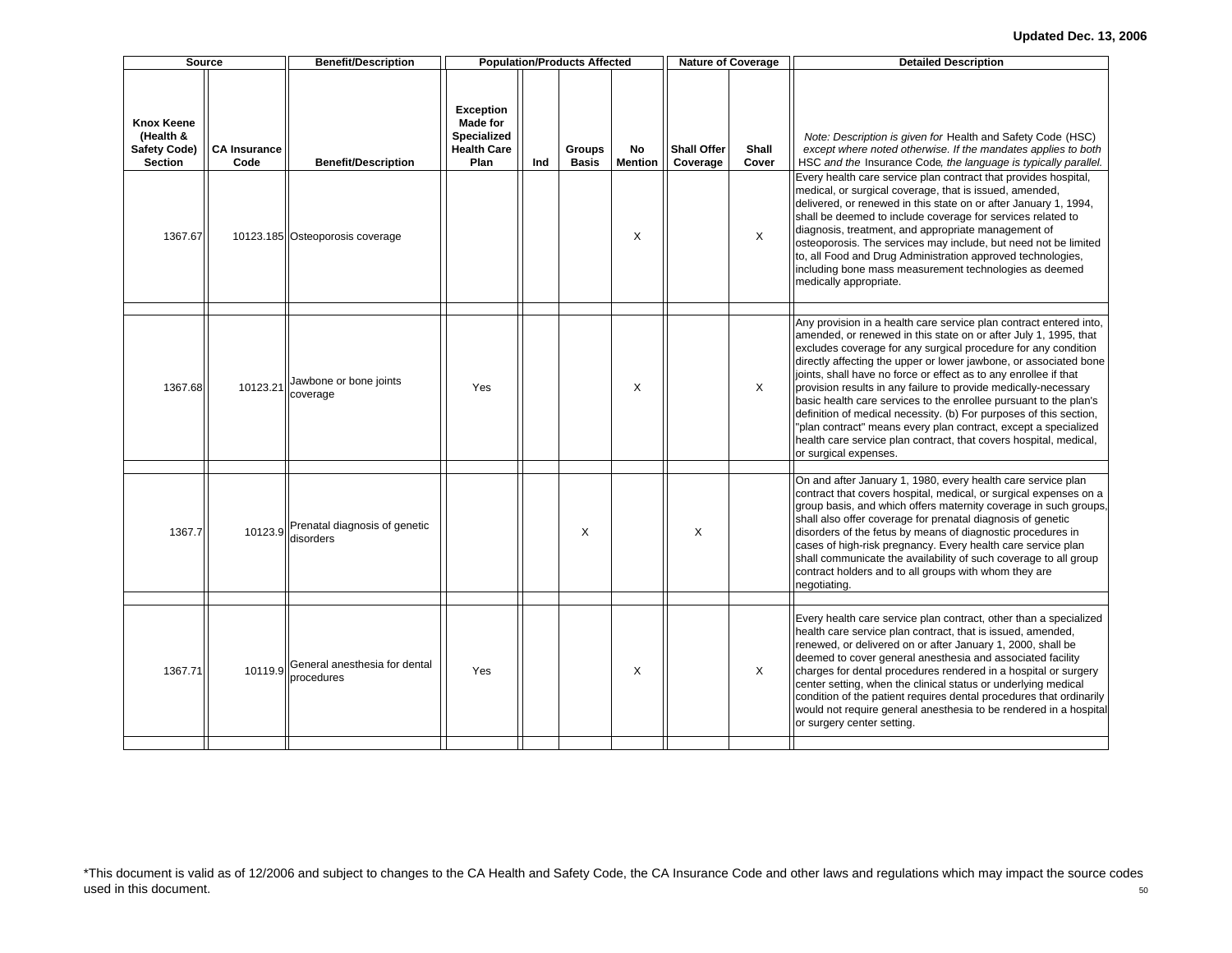#### **Updated Dec. 13, 2006**

| Source                                                                     |                             | <b>Benefit/Description</b>                           |                                                                                         |     | <b>Population/Products Affected</b> |                      |                                | <b>Nature of Coverage</b>  | <b>Detailed Description</b>                                                                                                                                                                                                                                                                                                                                                                                                                                                                                                                                                                 |
|----------------------------------------------------------------------------|-----------------------------|------------------------------------------------------|-----------------------------------------------------------------------------------------|-----|-------------------------------------|----------------------|--------------------------------|----------------------------|---------------------------------------------------------------------------------------------------------------------------------------------------------------------------------------------------------------------------------------------------------------------------------------------------------------------------------------------------------------------------------------------------------------------------------------------------------------------------------------------------------------------------------------------------------------------------------------------|
| <b>Knox Keene</b><br>(Health &<br>Safety Code)<br><b>Section</b><br>1368.2 | <b>CA Insurance</b><br>Code | <b>Benefit/Description</b><br>Hospice care           | <b>Exception</b><br><b>Made for</b><br><b>Specialized</b><br><b>Health Care</b><br>Plan | Ind | <b>Groups</b><br><b>Basis</b><br>X  | No<br><b>Mention</b> | <b>Shall Offer</b><br>Coverage | <b>Shall</b><br>Cover<br>X | Note: Description is given for Health and Safety Code (HSC)<br>except where noted otherwise. If the mandates applies to both<br>HSC and the Insurance Code, the language is typically parallel.<br>On and after January 1, 2002, every group health care service<br>plan contract, except a specialized health care service plan<br>contract, which is issued, amended, or renewed, shall include a<br>provision for hospice care. (b) The hospice care shall at a                                                                                                                          |
|                                                                            |                             |                                                      |                                                                                         |     |                                     |                      |                                |                            | minimum be equivalent to hospice care provided by the federal<br>Medicare program pursuant to Title XVIII of the Social Security<br>Act.                                                                                                                                                                                                                                                                                                                                                                                                                                                    |
| 1367.9                                                                     |                             | 10119.7 Diethylstilbestrol                           |                                                                                         |     |                                     | X                    |                                | $\times$                   | No health care service plan contract which covers hospital,<br>medical, or surgical expenses shall be issued, amended,<br>delivered, or renewed in this state on or after January 1, 1981, if<br>it contains any exclusion, reduction, or other limitations, as to<br>coverage, deductibles, or coinsurance or copayment provisions<br>applicable solely to conditions attributable to diethylstilbestrol or<br>exposure to diethylstilbestrol.                                                                                                                                             |
| 1367.11                                                                    |                             | 10126.6 Medical transportation services              |                                                                                         |     |                                     | X                    |                                | X                          | Every health care service plan issued, amended, or renewed on<br>or after January 1, 1987, that offers coverage for medical<br>transportation services, shall contain a provision providing for<br>direct reimbursement to any provider of covered medical<br>transportation services if the provider has not received payment<br>for those services from any other source.                                                                                                                                                                                                                 |
| 1367.215                                                                   | 10123.15                    | Pain management medication<br>for terminally ill     |                                                                                         |     |                                     | X                    |                                | X                          | Every health care service plan contract that covers prescription<br>drug benefits shall provide coverage for appropriately prescribed<br>pain management medications for terminally ill patients when<br>medically necessary. The plan shall approve or deny the request<br>by the provider for authorization of coverage for an enrollee who<br>has been determined to be terminally ill in a timely fashion,<br>appropriate for the nature of the enrollee's condition, not to<br>exceed 72 hours of the plan's receipt of the information<br>requested by the plan to make the decision. |
| 1367.22                                                                    |                             | Prescription drug benefits;<br>medically appropriate |                                                                                         |     |                                     | X                    |                                | X                          | A health care service plan contract, issued, amended, or<br>renewed on or after July 1, 1999, that covers prescription drug<br>benefits shall not limit or exclude coverage for a drug for an<br>enrollee if the drug previously had been approved for coverage<br>by the plan for a medical condition of the enrollee and the plan's                                                                                                                                                                                                                                                       |
|                                                                            |                             | alternatives.                                        |                                                                                         |     |                                     |                      |                                |                            | prescribing provider continues to prescribe the drug for the<br>medical condition, provided that the drug is appropriately<br>prescribed and is considered safe and effective for treating the<br>enrollee's medical condition.                                                                                                                                                                                                                                                                                                                                                             |
| 1367.24                                                                    |                             | Authorization for nonformulary<br>prescription drugs |                                                                                         |     |                                     | X                    |                                | X                          | If the drug is not on the plan formulary, the participating<br>subscriber's request shall be considered pursuant to the process<br>required by Section 1367.24.                                                                                                                                                                                                                                                                                                                                                                                                                             |
|                                                                            |                             |                                                      |                                                                                         |     |                                     |                      |                                |                            |                                                                                                                                                                                                                                                                                                                                                                                                                                                                                                                                                                                             |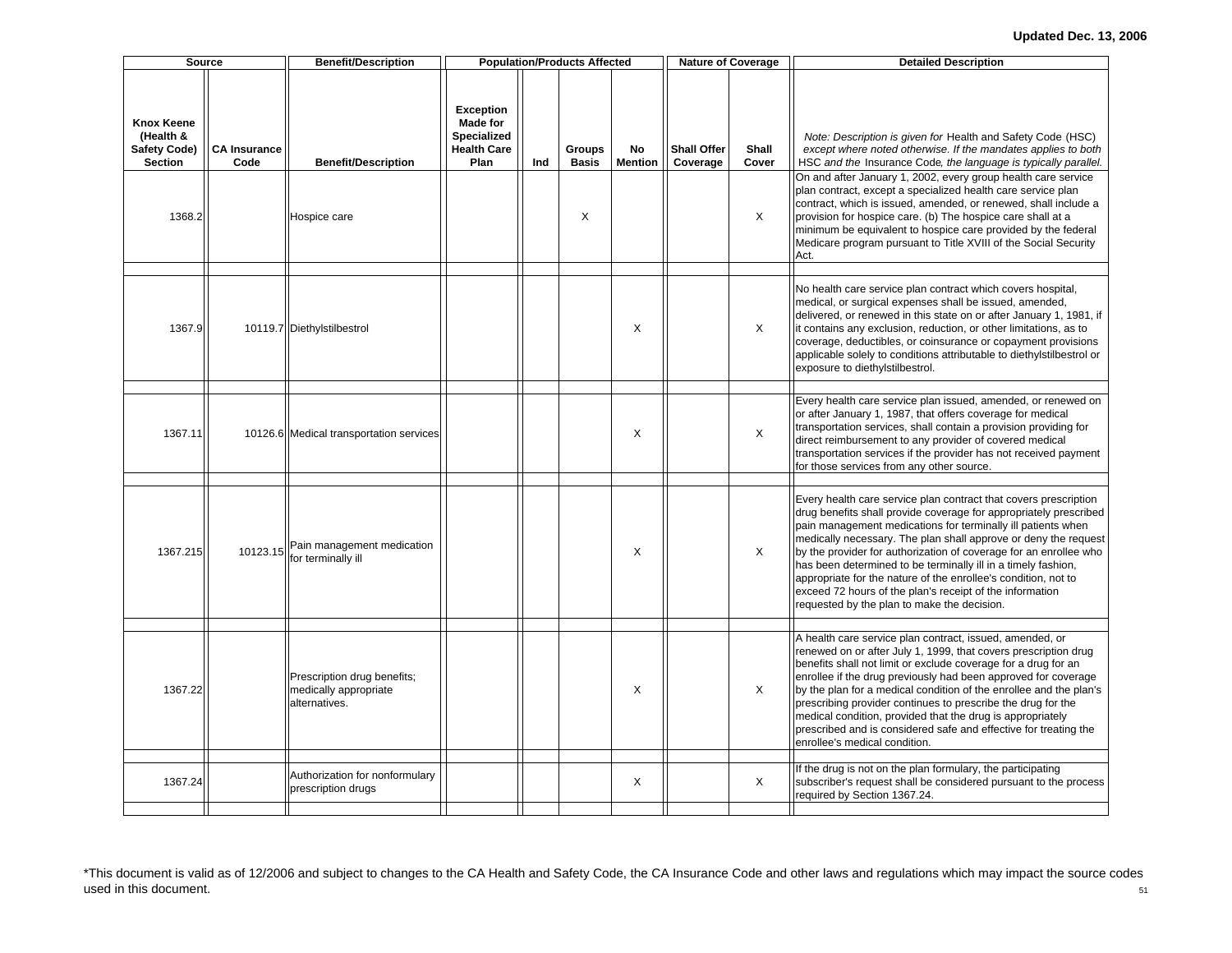|                                                                         | <b>Source</b>               | <b>Benefit/Description</b>                          |                                                                                  |     | <b>Population/Products Affected</b> |                      |                                | <b>Nature of Coverage</b> | <b>Detailed Description</b>                                                                                                                                                                                                                                                                                                                                                                                                                                                                                                                                                                                                                                                                                                              |
|-------------------------------------------------------------------------|-----------------------------|-----------------------------------------------------|----------------------------------------------------------------------------------|-----|-------------------------------------|----------------------|--------------------------------|---------------------------|------------------------------------------------------------------------------------------------------------------------------------------------------------------------------------------------------------------------------------------------------------------------------------------------------------------------------------------------------------------------------------------------------------------------------------------------------------------------------------------------------------------------------------------------------------------------------------------------------------------------------------------------------------------------------------------------------------------------------------------|
| <b>Knox Keene</b><br>(Health &<br><b>Safety Code)</b><br><b>Section</b> | <b>CA Insurance</b><br>Code | <b>Benefit/Description</b>                          | <b>Exception</b><br>Made for<br><b>Specialized</b><br><b>Health Care</b><br>Plan | Ind | <b>Groups</b><br><b>Basis</b>       | No<br><b>Mention</b> | <b>Shall Offer</b><br>Coverage | Shall<br>Cover            | Note: Description is given for Health and Safety Code (HSC)<br>except where noted otherwise. If the mandates applies to both<br>HSC and the Insurance Code, the language is typically parallel.                                                                                                                                                                                                                                                                                                                                                                                                                                                                                                                                          |
| 1370.6                                                                  |                             | Coverage for services related<br>to clinical trials | X                                                                                |     |                                     | X                    |                                | $\times$                  | For an enrollee diagnosed with cancer and accepted into a<br>phase I, phase II, phase III, or phase IV clinical trial for cancer,<br>every health care service plan contract, except a specialized<br>health care service plan contract, that is issued, amended,<br>delivered, or renewed in this state, shall provide coverage for all<br>routine patient care costs related to the clinical trial if the<br>enrollee's treating physician, who is providing covered health<br>care services to the enrollee under the enrollee's health benefit<br>plan contract, recommends participation in the clinical trial after<br>determining that participation in the clinical trial has a meaningful<br>potential to benefit the enrollee. |
|                                                                         | 10127.3                     | Reimbursement for<br>acupuncture services           | Yes                                                                              |     | X                                   |                      | X                              |                           | On and after January 1, 1985, every insurer issuing group<br>disability insurance which covers hospital, medical, or surgical<br>expenses shall offer coverage for expenses incurred as a result<br>of treatment by holders of certificates under Section 4938 of the<br>Business and Professions Code, under such terms and<br>conditions as may be agreed upon between the group<br>policyholder and the insurer; [Section 4938 of B&P: The board<br>shall issue a license to practice acupuncture to any person who<br>makes an application and meets the following requirements]                                                                                                                                                     |
| 1373.4                                                                  |                             | <b>Maternity Coverage</b>                           |                                                                                  |     |                                     | X                    |                                | $\times$                  | No health care service plan contract that is issued, amended,<br>renewed, or delivered on or after July 1, 2003, that provides<br>maternity coverage shall do either of the following:<br>(1) Contain a copayment or deductible for inpatient hospital<br>maternity services that exceeds the most common amount of the<br>copayment or deductible contained in the contract for inpatient<br>services provided for other covered medical conditions.                                                                                                                                                                                                                                                                                    |
| 1374.56                                                                 | 10123.89                    | Phenylketonuria; testing and<br>treatment           | Yes                                                                              |     |                                     | X                    |                                | $\times$                  | On and after July 1, 2000, every health care service plan<br>contract, except a specialized health care service plan contract,<br>issued, amended, delivered, or renewed in this state that<br>provides coverage for hospital, medical, or surgical expenses<br>shall provide coverage for the testing and treatment of<br>phenylketonuria (PKU) under the terms and conditions of the<br>plan contract.                                                                                                                                                                                                                                                                                                                                 |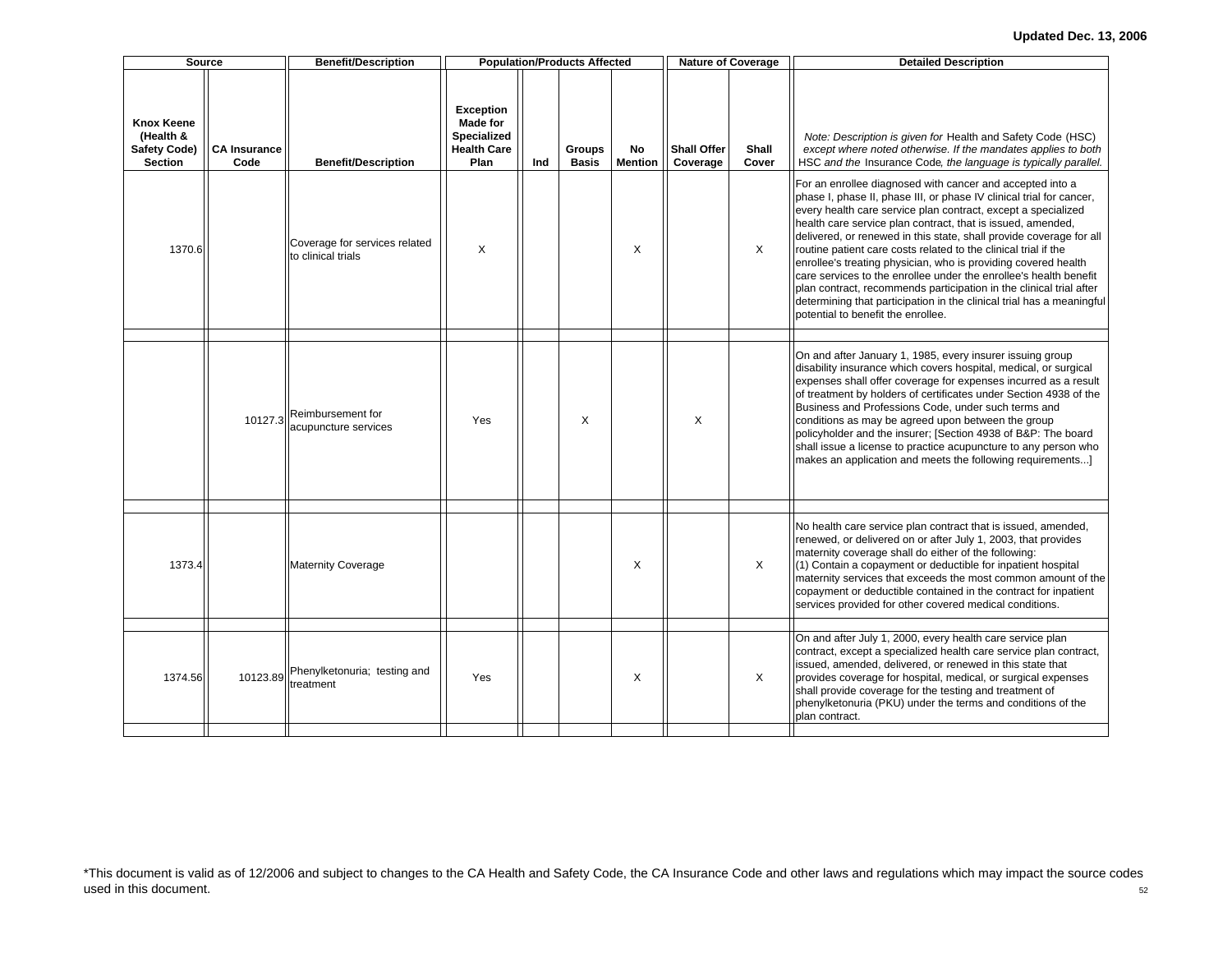|                                                                         | <b>Source</b>               | <b>Benefit/Description</b>                                         |                                                                                  |     | <b>Population/Products Affected</b> |                      |                                | Nature of Coverage | <b>Detailed Description</b>                                                                                                                                                                                                                                                                                                                                                                                                                                                                                                                                                                                                                                                                                                                                                                                                                                                                              |
|-------------------------------------------------------------------------|-----------------------------|--------------------------------------------------------------------|----------------------------------------------------------------------------------|-----|-------------------------------------|----------------------|--------------------------------|--------------------|----------------------------------------------------------------------------------------------------------------------------------------------------------------------------------------------------------------------------------------------------------------------------------------------------------------------------------------------------------------------------------------------------------------------------------------------------------------------------------------------------------------------------------------------------------------------------------------------------------------------------------------------------------------------------------------------------------------------------------------------------------------------------------------------------------------------------------------------------------------------------------------------------------|
| <b>Knox Keene</b><br>(Health &<br><b>Safety Code)</b><br><b>Section</b> | <b>CA Insurance</b><br>Code | <b>Benefit/Description</b>                                         | <b>Exception</b><br>Made for<br><b>Specialized</b><br><b>Health Care</b><br>Plan | Ind | Groups<br><b>Basis</b>              | No<br><b>Mention</b> | <b>Shall Offer</b><br>Coverage | Shall<br>Cover     | Note: Description is given for Health and Safety Code (HSC)<br>except where noted otherwise. If the mandates applies to both<br>HSC and the Insurance Code, the language is typically parallel.                                                                                                                                                                                                                                                                                                                                                                                                                                                                                                                                                                                                                                                                                                          |
| 1374.55                                                                 |                             | 10119.6 Infertility treatments                                     |                                                                                  |     | X                                   |                      | X                              |                    | On and after January 1, 1990, every health care service plan<br>contract which is issued, amended, or renewed that covers<br>hospital, medical, or surgical expenses on a group basis,<br>where the plan is not a health maintenance organization as<br>defined in Section 1373.10, shall offer coverage for the treatment<br>of infertility, except in vitro fertilization, under those terms and<br>conditions as may be agreed upon between the group subscriber<br>and the plan. Every plan shall communicate the availability of<br>that coverage to all group contract holders and to all prospective<br>group contract holders with whom they are negotiating.                                                                                                                                                                                                                                    |
| 1367.3(b)(2)(D)                                                         | 10119.8                     | Screen for blood lead levels in<br>children                        |                                                                                  | X   | X                                   |                      | X                              |                    | For health care service plan contracts within the scope of this<br>section that are issued, amended, or renewed on and after<br>January 1, 1993, screening for blood lead levels in children at<br>risk for lead poisoning, as determined by a physician and<br>surgeon affiliated with the plan, when the screening is prescribed<br>by a physician and surgeon affiliated with the plan. This<br>subparagraph shall be applicable to all children and shall not be<br>limited to children 17 and 18 years of age.                                                                                                                                                                                                                                                                                                                                                                                      |
| 1374.72                                                                 | 10123.15<br>[10144.5]       | Biologically based severe<br>mental disorders                      |                                                                                  |     | X                                   |                      | Χ                              |                    | <u>Liviy group policy or uloublity literatures willow covers</u><br>medical, and surgical expenses on a group basis, and which<br>offers coverage for disorders of the brain shall also offer<br>coverage in the same manner for the treatment of the following<br>biologically based severe mental disorders: schizophrenia,<br>schizo-affective disorder, bipolar disorders and delusional<br>depressions, and pervasive developmental disorder. Coverage<br>for these mental disorders shall be subject to the same terms<br>and conditions applied to the treatment of other disorders of the<br>brain; however, an insurer may reserve the right to confirm<br>diagnoses and to review the appropriateness of specific<br>treatment plans as necessary to ensure that coverage under this<br>section is provided for only those diagnostic and treatment<br>services which are medically necessary. |
|                                                                         |                             |                                                                    |                                                                                  |     |                                     |                      |                                |                    |                                                                                                                                                                                                                                                                                                                                                                                                                                                                                                                                                                                                                                                                                                                                                                                                                                                                                                          |
| 1374.17                                                                 | 10123.21                    | Transplantation services:<br>Human immunodeficiency<br>virus (HIV) |                                                                                  |     |                                     | $\times$             |                                | X                  | A health care service plan shall not deny coverage that is<br>otherwise available under the plan contract for the costs of solid<br>organ or other tissue transplantation services based upon the<br>enrollee or subscriber being infected with the human<br>immunodeficiency virus.                                                                                                                                                                                                                                                                                                                                                                                                                                                                                                                                                                                                                     |
|                                                                         |                             | 10125 Mental and nervous disorders                                 |                                                                                  |     | X                                   |                      | X                              |                    | On and after January 1, 1974, every insurer issuing group<br>disability insurance which covers hospital, medical, or surgical<br>expenses shall offer coverage for expenses incurred as a result<br>of mental or nervous disorders, under the terms and conditions<br>which may be agreed upon between the group policyholder and<br>the insurer.                                                                                                                                                                                                                                                                                                                                                                                                                                                                                                                                                        |
|                                                                         |                             | Source: California Health Benefits Review Program, 2007            |                                                                                  |     |                                     |                      |                                |                    |                                                                                                                                                                                                                                                                                                                                                                                                                                                                                                                                                                                                                                                                                                                                                                                                                                                                                                          |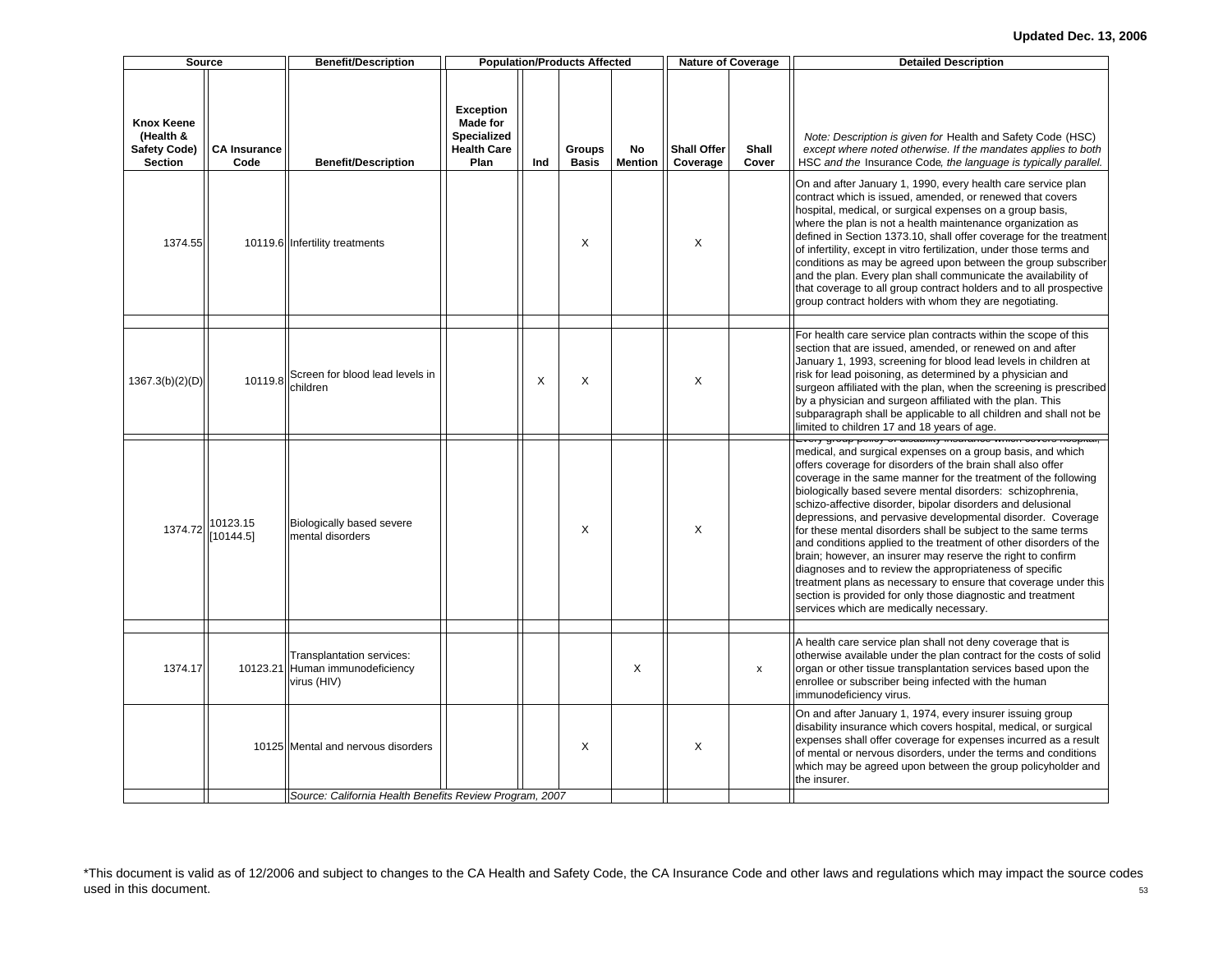## **Appendix D: Cost Impact Analysis: Data Sources, Caveats, and Assumptions**

This appendix describes data sources, and general and mandate-specific caveats and assumptions used in conducting the cost impact analysis. For additional information on the cost model and underlying methodology, please refer to the CHBRP Web site at www.chbrp.org/costimpact.html.

The cost analysis in this report was prepared by the Cost Team, which consists of CHBRP task force members and staff, specifically from the University of California, Los Angeles, and Milliman Inc. (Milliman). Milliman is an actuarial firm and provides data and analyses per the provisions of CHBRP authorizing legislation.

## Data Sources

In preparing cost estimates, the Cost Team relies on a variety of data sources as described below.

## *Private Health Insurance*

- 1. The latest (2005) California Health Interview Survey (CHIS), which is utilized to estimate insurance coverage for California's population and distribution by payer (i.e., employmentbased, privately purchased, or publicly financed). The biannual CHIS is the largest state health survey conducted in the United States, collecting information from over 40,000 households. More information on CHIS is available at www.chis.ucla.edu.
- 2. The latest (2006) California Employer Health Benefits Survey is utilized to estimate:
	- Size of firm
	- Percentage of firms that are purchased/underwritten (versus self-insured)
	- Premiums for plans regulated by the Department of Managed Health Care (DMHC) (primarily health maintenance organizations [HMOs])
	- Premiums for policies regulated by the California Department of Insurance (CDI) (primarily preferred provider organizations [PPOs])
	- Premiums for high-deductible health plans (HDHP) for the California population covered under employment-based health insurance

This annual survey is released by the California Health Care Foundation/Center for Studying Health System Change (CHCF/HSC) and is similar to the national employer survey released annually by the Kaiser Family Foundation and the Center for Studying Health System Change. More information on the CHCF/HSC is available at www.chcf.org/topics/healthinsurance/index.cfm?itemID=127480.

3. Milliman data sources are relied on to estimate the premium impact of mandates. Milliman's projections derive from the Milliman Health Cost Guidelines (HCGs). The HCGs are a health care pricing tool used by many of the major health plans in the United States (see www.milliman.com/tools\_products/healthcare/Health\_Cost\_Guidelines.php). Most of the data sources underlying the HCGs are claims databases from commercial health insurance plans. The data are supplied by health insurance companies, Blue Cross and Blue Shield plans, HMOs, self-funded employers, and private data vendors. The data are mostly from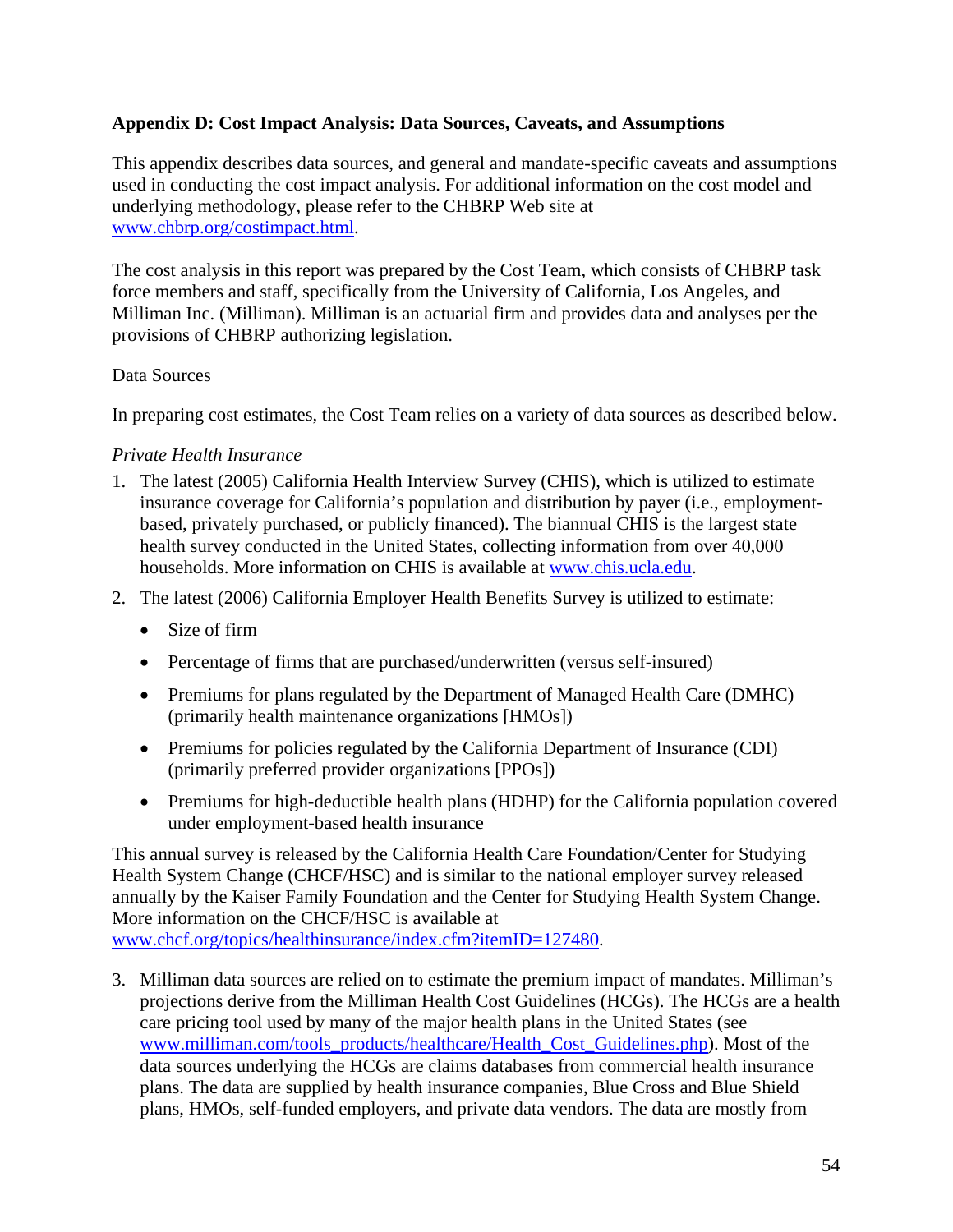loosely managed healthcare plans, generally those characterized as preferred provider plans or preferred provider organizations (PPOs). The HCGs currently include claims drawn from plans covering 4.6 million members. In addition to the Milliman HCGs, CHBRP's utilization and cost estimates draw on other data, including the following:

- The MEDSTAT MarketScan Database, which includes demographic information and claim detail data for approximately 13 million members of self-insured and insured group health plans.
- An annual survey of HMO and PPO pricing and claim experience, the most recent survey (2006 Group Health Insurance Survey) contains data from 6 major California health plans regarding their 2005 experience.
- Ingenix MDR Charge Payment System, which includes information about professional fees paid for healthcare services, based upon approximately 800 million claims from commercial insurance companies HMOs and self-insured health plans.
- These data are reviewed for generalizability by an extended group of experts within Milliman, but are not audited externally.
- 4. An annual survey by CHBRP of the seven largest providers of health insurance in California (Aetna, Blue Cross of California, Blue Shield of California, CIGNA, Health Net, Kaiser Foundation Health Plan, and PacifiCare) to obtain estimates of baseline enrollment by purchaser (i.e., large and small group and individual) type of plan (i.e., DMHC or CDI regulated), cost-sharing arrangements with enrollees and average premiums. Enrollment in these seven firms represents 82% of enrollees in full service health plans regulated by DMHC and 46% of lives covered by comprehensive health insurance products regulated by the CDI.

# *Public Health Insurance*

- 1. Premiums and enrollment in DMHC- and CDI-regulated plans by self-insured status and firm size are obtained annually from CalPERS for active state and local government public employees and their family members who receive their benefits through CalPERS. Enrollment information is provided for fully funded, Knox-Keene–licensed health care service plans—which is about 75% of CalPERS total enrollment. CalPERS self-funded plans—approximately 25% of enrollment—are not subject to state mandates. In addition, CHBRP obtains information on current scope of benefits from health plans' evidence of coverage (EOCs) publicly available at www.calpers.ca.gov.
- 2. Enrollment in Medi-Cal Managed Care (Knox-Keene–licensed plans regulated by DMHC) is estimated based on CHIS and data maintained by the Department of Health Services (DHS). DHS supplies CHBRP with the statewide average premiums negotiated for the Two-Plan Model, as well as generic contracts which summarize the current scope of benefits. CHBRP assesses enrollment information online at www.dhs.ca.gov/admin/ffdmb/mcss/RequestedData/Beneficiary%20files.htm.
- 3. Enrollment data for other public programs: Healthy Families, Access for Infants and Mothers (AIM), and the Major Risk Medical Insurance Program (MRMIP) are estimated based on CHIS and data maintained by the Major Risk Medical Insurance Board (MRMIB). The basic minimum scope of benefits offered by participating plans under these programs must comply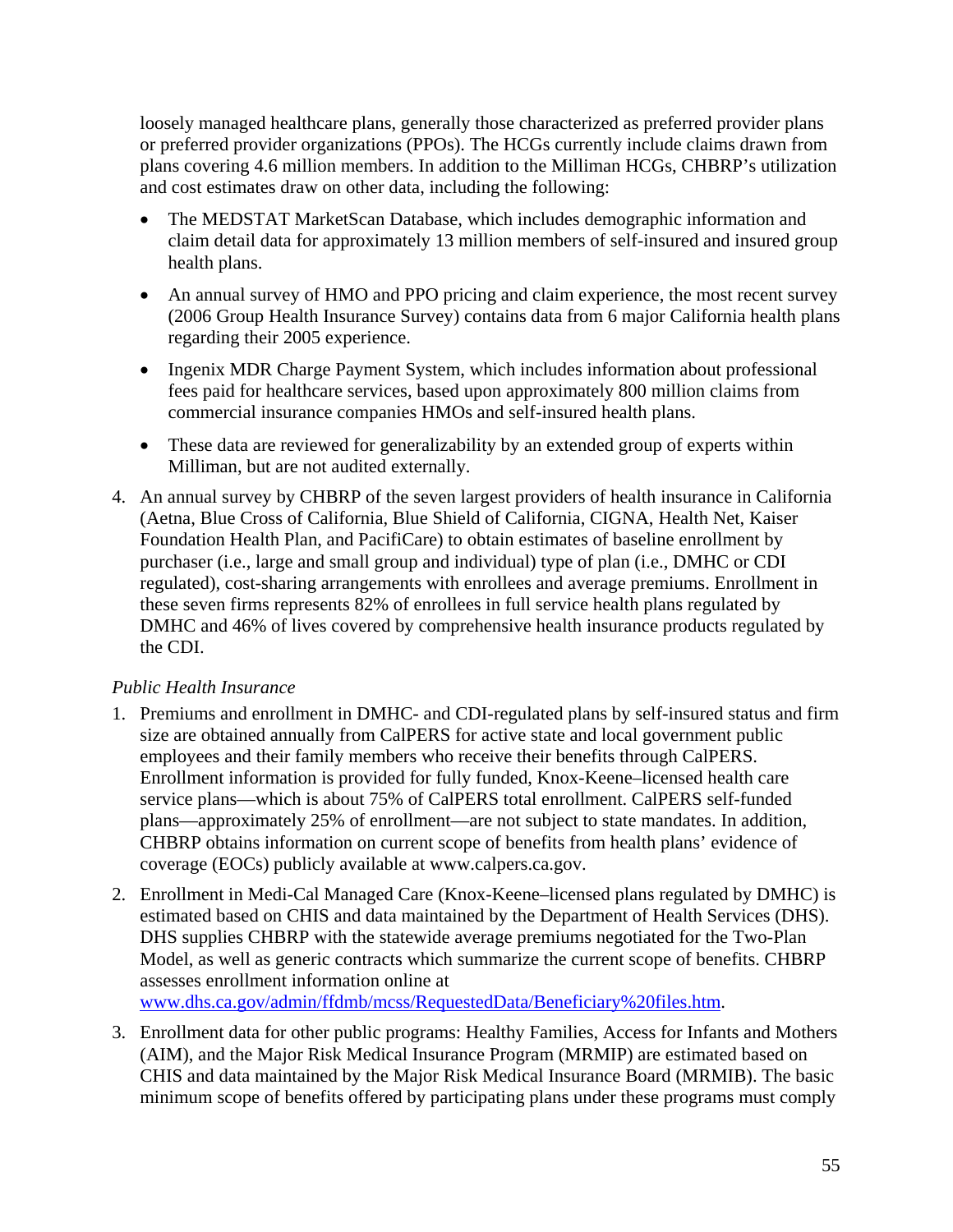with all requirements of the Knox-Keene Act, and thus these plans are affected by changes in coverage for Knox-Keene–licensed plans. CHBRP does not include enrollment in the Post-MRMIB Guaranteed-Issue Coverage Products as these individuals are already included in the enrollment for individual health insurance products offered by private carriers. Enrollment figures for AIM and MRMIP are included with enrollment for Medi-Cal in presentation of premium impacts. The enrollment information is obtained online at www.mrmib.ca.gov/. Average statewide premium information is provided to CHBRP by MRMIB staff.

## General Caveats and Assumptions

The projected cost estimates are estimates of the costs that would result if a certain set of assumptions were exactly realized. Actual costs will differ from these estimates for a wide variety of reasons, including:

- Prevalence of mandated benefits before and after the mandate may be different from CHBRP assumptions.
- Utilization of mandated services before and after the mandate may be different from CHBRP assumptions.
- Random fluctuations in the utilization and cost of health care services may occur.

Additional assumptions that underlie the cost estimates presented in this report are:

- Cost impacts are shown only for people with insurance.
- The projections do not include people covered under self-insured employer plans because those plans are not subject to state-mandated minimum benefit requirements.
- Employers and employees will share proportionately (on a percentage basis) in premium rate increases resulting from the mandate. In other words, the distribution of premium paid by the subscriber (or employee) and the employer will be unaffected by the mandate.
- For state sponsored programs for the uninsured, the state share will continue to be equal to absolute dollar amount of funds dedicated to the program.
- When cost savings are estimated, they reflect savings realized for one year. Potential long-term cost savings or impacts are estimated if existing data and literature sources are available and provide adequate detail for estimating long-term impacts. For more information on CHBRP's criteria for estimating long-term impacts please see: www.chbrp.org/documents/longterm\_impacts\_final011007.pdf

There are other variables that may affect costs, but which CHBRP did not consider in the cost projections presented in this report. Such variables include, but are not limited to:

- Population shifts by type of health insurance coverage. If a mandate increases health insurance costs, then some employer groups or individuals may elect to drop their coverage. Employers may also switch to self-funding to avoid having to comply with the mandate.
- Changes in benefit plans. To help offset the premium increase resulting from a mandate, members or insured may elect to increase their overall plan deductibles or copayments.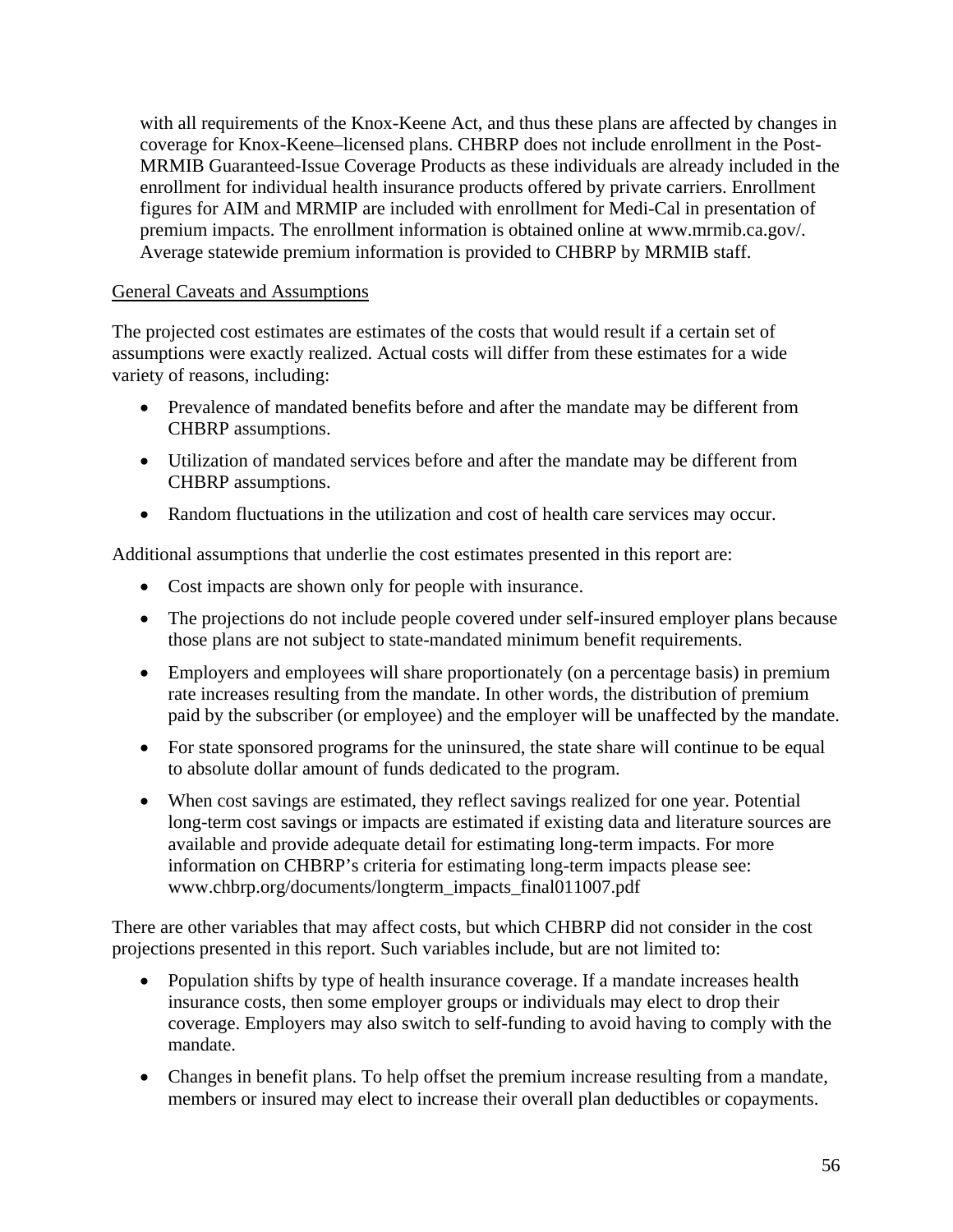Such changes would have a direct impact on the distribution of costs between the health plan and the insured person, and may also result in utilization reductions (i.e., high levels of patient cost sharing result in lower utilization of health care services). CHBRP did not include the effects of such potential benefit changes in its analysis.

- Adverse Selection. Theoretically, individuals or employer groups who had previously foregone insurance may now elect to enroll in an insurance plan postmandate because they perceive that it is to their economic benefit to do so.
- Health plans may react to the mandate by tightening their medical management of the mandated benefit. This would tend to dampen the CHBRP cost estimates. The dampening would be more pronounced on the plan types that previously had the least effective medical management (i.e. PPO plans).
- Variation in existing utilization and costs, and in the impact of the mandate, by geographic area and delivery system models: Even within the plan types CHBRP modeled (HMO—including HMO and POS plans and non-HMO-including PPO and FFS policies), there are likely variations in utilization and costs by these plan types. Utilization also differs within California due to differences in the health status of the local commercial population, provider practice patterns, and the level of managed care available in each community. The average cost per service would also vary due to different underlying cost levels experienced by providers throughout California and the market dynamic in negotiations between health plans and providers. Both the baseline costs prior to the mandate and the estimated cost impact of the mandate could vary within the state due to geographic and delivery system differences. For purposes of this analysis, however, CHBRP has estimated the impact on a statewide level.

## Bill Analysis-Specific Caveats and Assumptions

Information on health care expenditures for this bill's analysis came from the large national commercial claims dataset described above, which includes the inpatient and outpatient utilization and expenditures of 7 million people. Some adjustments were made to reflect the California population and market conditions. National datasets were used because their sample size is larger than California data, thus allowing for more precise statistical estimates. In addition to the assumptions and caveats listed above, the cost analysis for SB 365 made the following assumptions:

- The mandated benefits that would be eliminated are limited to the coverage of specific services, diseases, or provider types. Mandates related to requirements that insurance coverage be made available to certain types of individuals (typically high-cost patients) are not included in the cost estimates.
- The premiums charged by insurers for the riders fully cover the cost of the services, so that eliminating the riders would not affect the basic cost of coverage.
- As percentages, the cost-sharing and load factors (administrative costs plus profit) are approximately constant for all levels of spending in the ranges considered here. In combination, these assumptions imply that the percent reduction would be approximately the same for insurance premiums as for covered health care expenditures. These assumptions are likely to hold if insurance markets are reasonably competitive (so that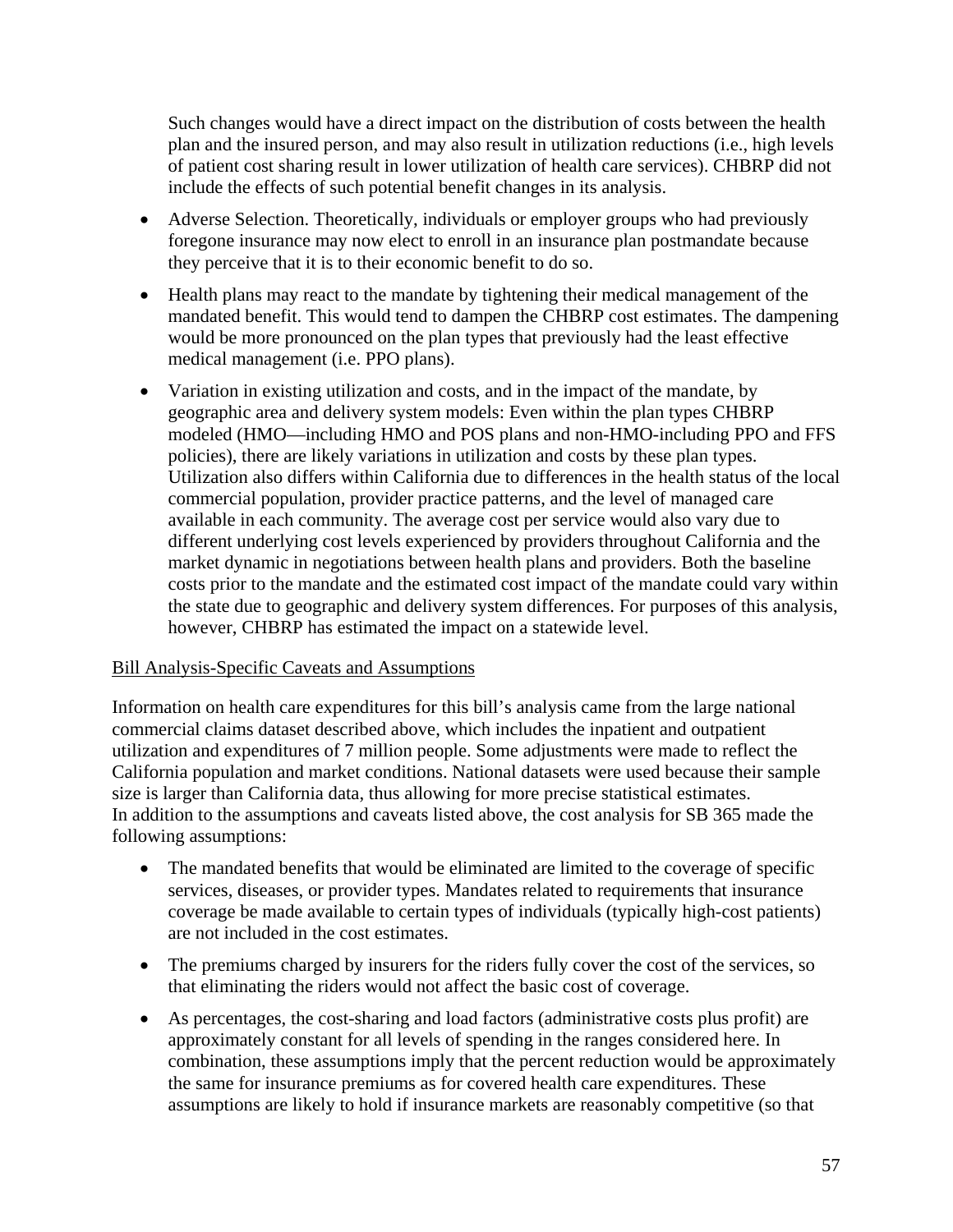insurers do not increase their profit margins as a result of the new cost savings) and the expenditure decreases are not too large. To the extent that a carrier's administrative costs are fixed, a reduction in the premium base of over 5% could cause carriers to increase their percentage administration load. This would cause the percentage decrease in premiums to be slightly less the percentage decrease in the cost for covered benefits, implying that the CHBRP cost model is overstating the premium savings associated with SB 365.

• The overall reduction in utilization of health care resulting from the passage of SB 365 would not be large enough to affect the market (i.e., demand for services would not be reduced sufficiently by the loss of insurance coverage to cause prices charged by healthcare providers to fall). If this assumption is incorrect and the elimination of insurance benefits for certain types of services (e.g., behavioral health care) reduces demand for the services enough to bring down their price, then SB 365 could lead to additional cost savings not included in the CHBRP estimate.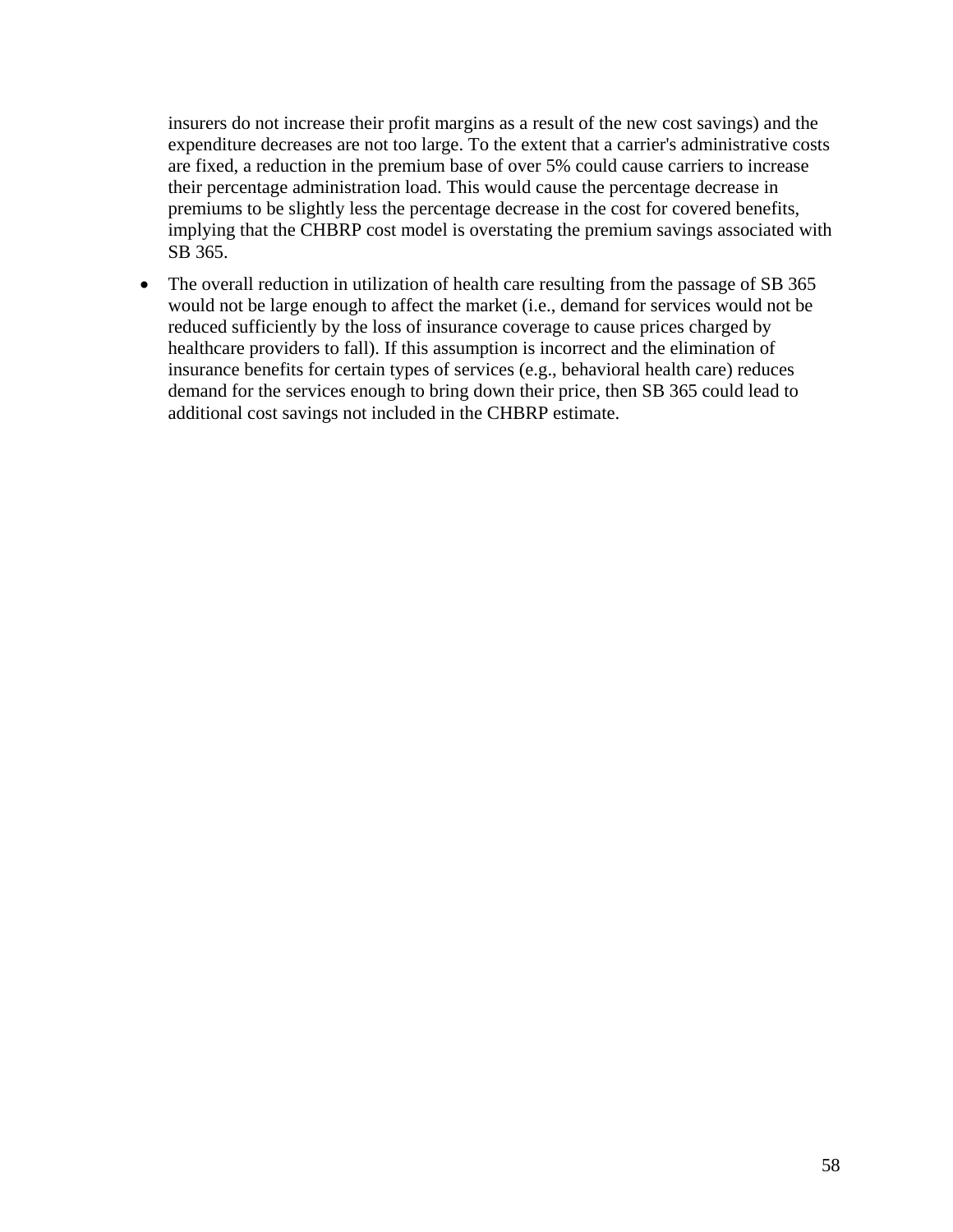# **Appendix E: Information Submitted by Outside Parties**

In accordance with CHBRP policy to analyze information submitted by outside parties during the first two weeks of the CHBRP review, the following parties chose to submit information.

No information was submitted directly by interested parties for this analysis.

For information on the processes for submitting information to CHBRP for review and consideration please visit www.chbrp.org/requests.html.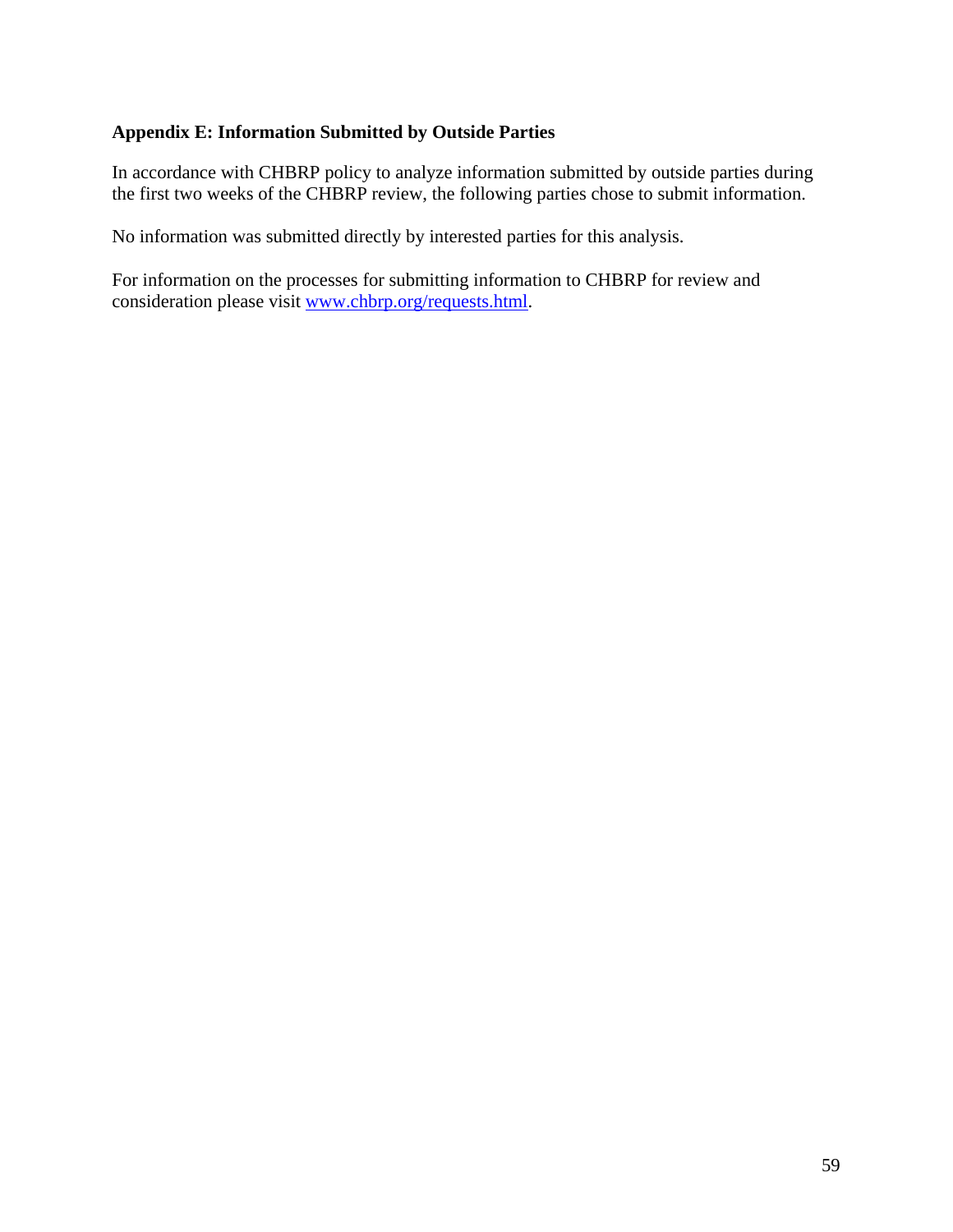#### **REFERENCES**

- Academy of Actuaries' Rate Filing Task Force, Report to the NAIC's A&H Working Group of the Life and Health Actuarial Task Force, May 2004. Available at: http://www.actuary.org/pdf/health/rate\_may04.pdf. Accessed April 17, 2007.
- Acs G, Long SH, Marquis MS, Short PF. Self-Insured Employer Health Plans: Prevalence, Profile, Provisions and Premiums. *Health Affairs*. 1996; 15(2): 266-78.
- Albee SK, Blount E, Lee TD, Litow M, Sturm M. *Cost Impact Study of Mandated Benefits in Texas: Report #1*. Milliman: July 21, 2000 (with August 30, 2000 revisions).
- Baumgardner JR, Hagen SA. Predicting Response to Regulatory Change in the Small Group Health Insurance Market: The Case of Association Health Plans and HealthMarts. *Inquiry*. 2001/2002; 38(Winter): 351-364.
- Blue Cross and Blue Shield Association (BCBSA): Office of Policy and Representation. *State Legislative Health Care and Insurance Issues: 2006 Survey of Plans*. Washington, DC: 2007.
- Blumberg L, Shen Y. *The Effects of Introducing Federally Licensed Association Health Plans in California: A Quantitative Analysis*. California Health Care Foundation (CHCF): January 2004. Available at: chcf.org/documents/insurance/AHPBlumberg.pdf.
- Bray JW, Zarkin GA. Economic evaluation of alcoholism treatment. *Alcohol Research & Health*. 2006;29(1):27-33.
- Butler P, Polzer K. Regulation *of ERISA Plans: The Interplay of ERISA and California Law*. June 2002. Available at: www.chcf.org/documents/insurance/ERISAregulationFullReport.pdf. Accessed March 31, 2007.
- California Department of Insurance (CDI). *Bad for Business, Bad for Employees: An Analysis of S. 1955 and Its Impact on California Small Business*. 2006. Available at: www.insurance.ca.gov/0400 news/0100-press-releases/0070-2006/upload/BadforBusiness-S1955report3-15-06VOV.pdf. Accessed March 30, 2007.
- California Department of Managed Health Care (DMHC). *Right Care at the Right Time: DMHC Annual Report 2005*. 2006. Available at: www.dmhc.ca.gov/library/reports/complaint/2005.pdf. Accessed April 13, 2007.
- California HealthCare Foundation/Center for Studying Health System Change (CHCF/HSC) *California Employers Health Benefits Survey* November 2006. Available at: http://www.chcf.org/documents/insurance/EmployerBenefitsSurvey06.pdf. Accessed April 10, 2007.
- California Health Interview Survey (CHIS). 2005 data. Available at: www.chis.ucla.edu. Accessed April 17, 2007.
- Carroli G, Rooney C, Villar J. How effective is antenatal care in preventing maternal mortality and serious morbidity? An overview of the evidence. *Paediatric and Perinatal Epidemiology* 2001;15(Supp 1):1-42.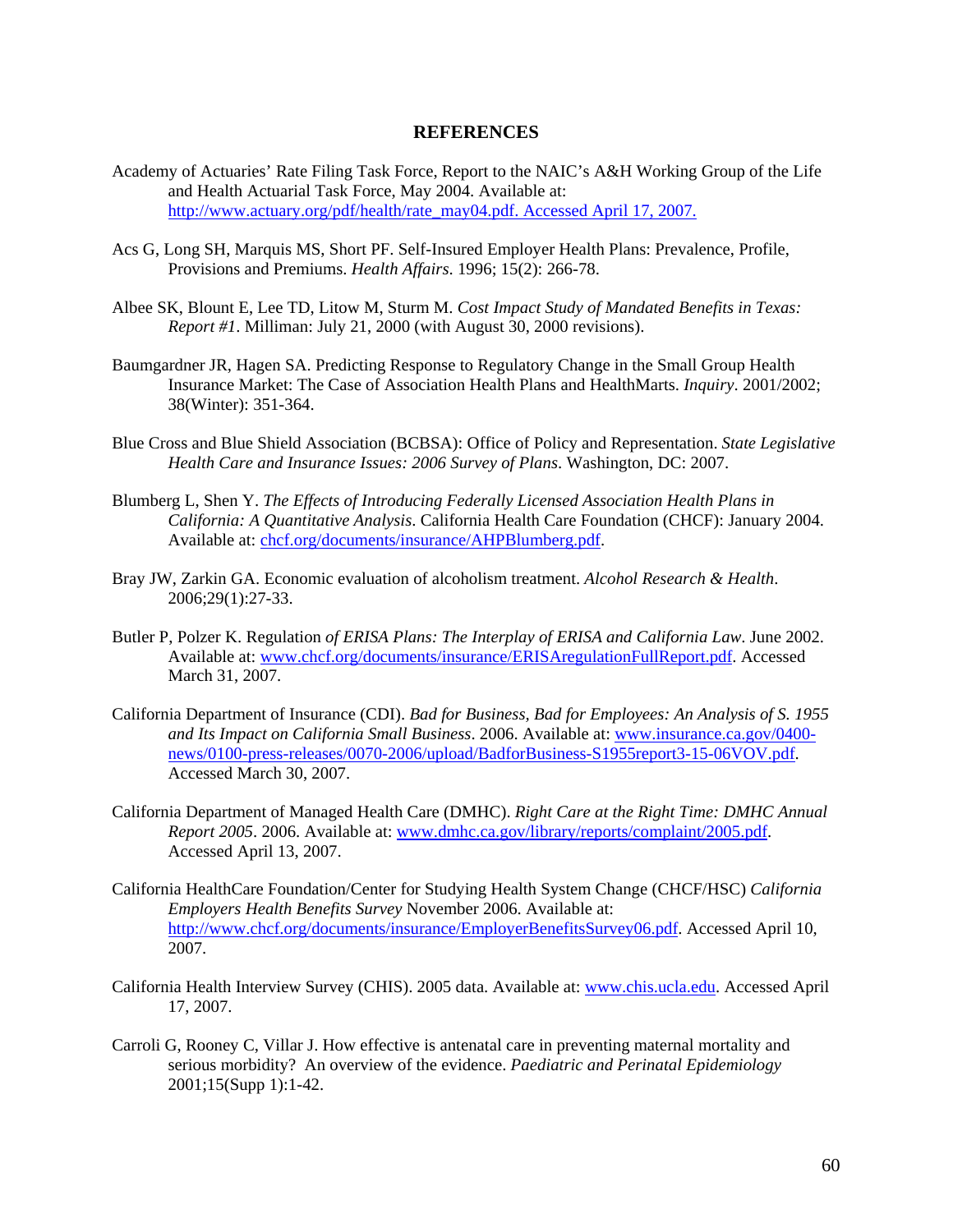- Claxton G, Gabel J, Gil I, et al. Health benefits in 2006: premium increases moderate, enrollment in consumer-directed health plans remains modest. *Health Affairs (Millwood)*. 2006; 25(6): w476- 485.
- Congressional Budget Office (CBO). *Increasing Small-Firm Health Insurance Coverage Through Association Health Plans and Healthmarts* [paper]. January 2000. Available at: www.cbo.gov/ftpdocs/18xx/doc1815/healthins.pdf. Accessed March 30, 2007.
- Congressional Budget Office (CBO). Cost Estimate: S. 1955 Health Insurance Marketplace Modernization and Affordability Act of 2006. May 2006. Cost estimate available at: www.cbo.gov/showdoc.cfm?index=7190&sequence=0. Follow-up letter available at: www.cbo.gov/ftpdocs/71xx/doc7195/s1955cc403.pdf. Accessed March 30, 2007
- Congressional Budget Office (CBO). Cost Estimate: H.R. 660 Small Business Health Fairness Act of 2003: As passed by the House on June 19, 2003*.* July 11, 2003. Available at: www.cbo.gov/ftpdocs/44xx/doc4413/hr660.pdf. Accessed March 30, 2007.
- Congressional Budget Office (CBO). Cost Estimate: H.R. 2355 Health Care Choice Act of 2005: As ordered reported by the House Committee on Energy and Commerce on July 20, 2005. September 12, 2005. Available at http://www.cbo.gov/ftpdocs/66xx/doc6639/hr2355.pdf. Accessed March 30, 2007.
- Donohue JM, Pincus HA. Reducing the societal burden of depression: a review of economic costs, quality of care and effects of treatment. *Pharmacoeconomics*. 2007;25(1):7-24.
- Friedenzohn I. *Limited Benefit Policies: Public and Private-Sector Experiences.* State Coverage Initiatives Issue Brief: a national initiative of the Robert Wood Johnson Foundation. 2004 Jul;5(1):1-6. Available at: www.statecoverage.net/pdf/issuebrief704.pdf. Accessed March 31, 2007.
- Fritchen B, Bender K. *Impact of Association Health Plan Legislation on Premiums and Coverage for Small Employers*. Report for the National Small Business United, Mercer Risk, Finance & Insurance; June 2003.
- Fronstin P, Collins SR. The 2nd annual EBRI/Commonwealth Fund Consumerism in Health Care Survey, 2006: early experience with high-deductible and consumer-driven health plans. *Employee Benefit Research Institute Issue Brief*. 2006;300(1): 5-47.
- Gruber J. State-Mandated Benefits and Employer-Provided Health Insurance. Journal of Public Economics 1994; 55(3): 433-464.
- Henderson JW, Seward JA, Taylor BA, Conover CJ. *State-Level Health Insurance Mandates and Premium Costs*. Baylor University. Unpublished manuscript, April 8, 2007a.
- Henderson JW, Seward JA, Taylor BA, Conover CJ. *The Economic Impact of State-Level Health Insurance Regulation on the Number of Uninsured*. Baylor University. Unpublished manuscript, April 8, 2007b.
- Hing E, Jensen GA. Health Insurance Portability and Accountability Act of 1996: Lessons from the States. *Medical Care*. 1999 July; 37(7):692-705.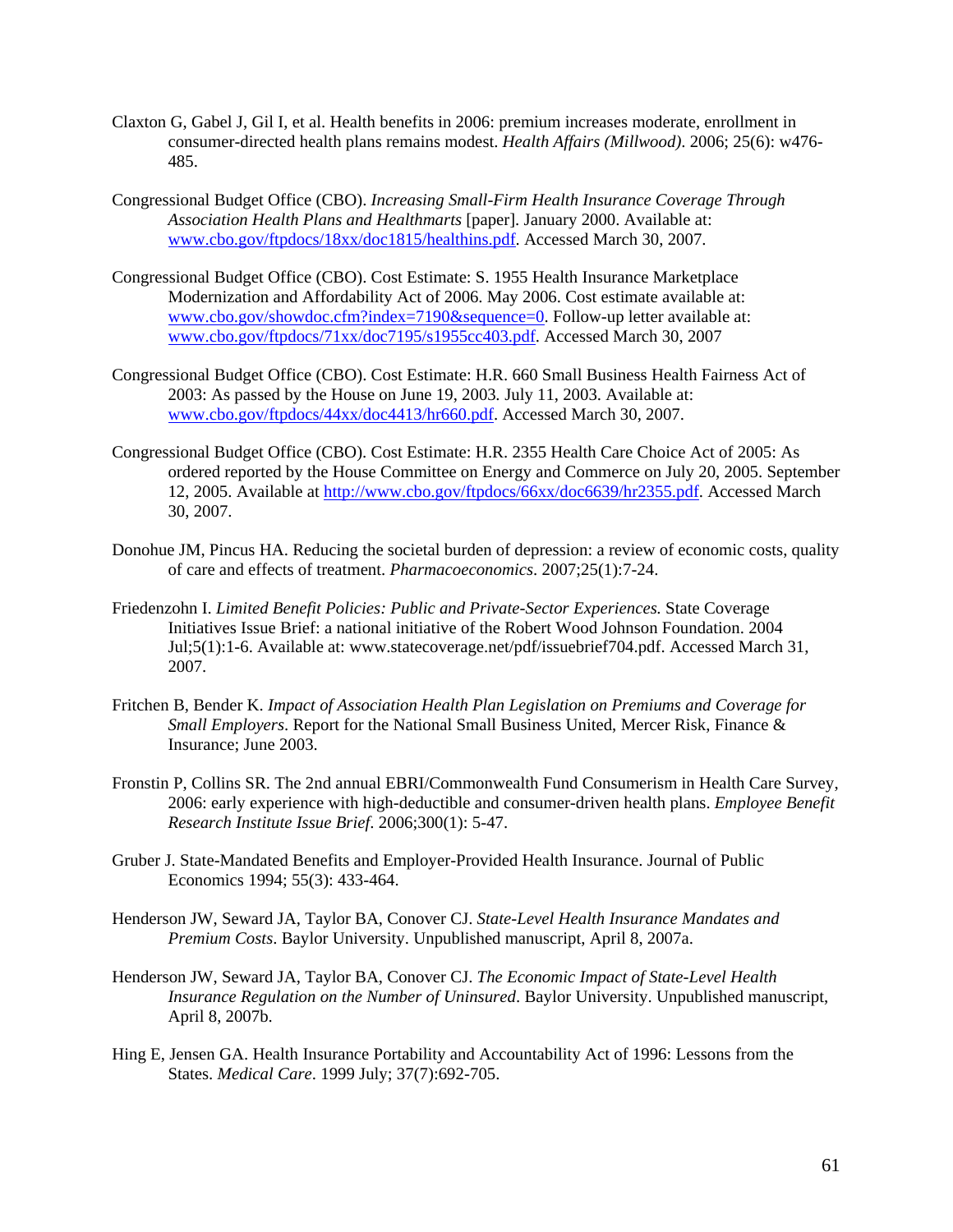- Holder HD. Cost benefits of substance abuse treatment: an overview of results from alcohol and drug abuse. *The Journal of Mental Health Policy and Econonmics*. 1998;Mar;1(1):23-29.
- Institute for Medical Quality (IMQ). *Independent Medical Review Experiences in California, Phase I: Cases of Investigational/Experimental Treatments*. Prepared for the California HealthCare Foundation. September 2002.
- Institute of Medicine (IOM). *Improving the Quality of Health Care for Mental and Substance-Use Conditions*. Washington, DC: National Academies Press, 2006.
- Institute of Medicine (IOM). "Hospital-Based Emergency Care: At the Breaking Point," June 14, 2006. Available at: www.iom.edu/CMS/3809/16107/35007.aspx. Accessed April 12, 2007.
- Jensen GA, Gabel JR. State-Mandated Benefits and the Small Firm's Decision to Offer Insurance. *Journal of Regulatory Economics*. 1992; 4(4):379-404.
- Jensen GA, Morrisey MA. Group Health Insurance: A Hedonic Price Approach. *Review of Economics and Statistics*. 1990; 72:38-44.
- Jensen GA, Morrisey MA. Employer-sponsored health insurance and mandated benefit laws. *Milbank Quarterly*. 1999a;77(4):425-59.
- Jensen GA, Morrisey MA. Small Group Reform and Insurance Provision by Small Firms, 1989-1995. *Inquiry*. 1999b.Summer;36(2): 176-87.
- Jensen GA, Cotter KD, Morrisey MA. State Insurance Regulation and an Employer's Decision to Self-Insure. *Journal of Risk and Insurance*. 1995; 62: 185-213.
- Kaiser Family Foundation (KFF). *The Cost of Care for the Uninsured; What do we spend, who pays, and what would full coverage add to medical spending?* Kaiser Commission on Medicaid and the Uninsured. Issue update 2004 available at: www.kff.org/uninsured/upload/The-Cost-of-Care-forthe-Uninsured-What-Do-We-Spend-Who-Pays-and-What-Would-Full-Coverage-Add-to-Medical-Spending.pdf. Accessed April 12, 2007.
- Kelch D. California Health Care Foundation (CHCF). *Issue Brief: Insurance Markets: Rules Governing California's Individual Insurance Market*. April 2005. Available at: www.chcf.org/documents/insurance/RulesGoverningCAIndividualInsuranceMarket.pdf. Accessed on March 31, 2007.
- Kofman M, Polzer K. Federal Association Health Plans: Will This Proposal Remedy the Health Care Crisis? *Policy, Politics & Nursing Practice.* 2004;5:167-173.
- Kofman M, Pollitz K. *Health Insurance Regulation by States and the Federal Government: A Review of Current Approaches and Proposals for Change*. Georgetown University Health Policy Institute, April 2006. Available at: www.pbs.org/now/politics/Healthinsurancereportfinalkofmanpollitz.pdf. Accessed March 31, 2007.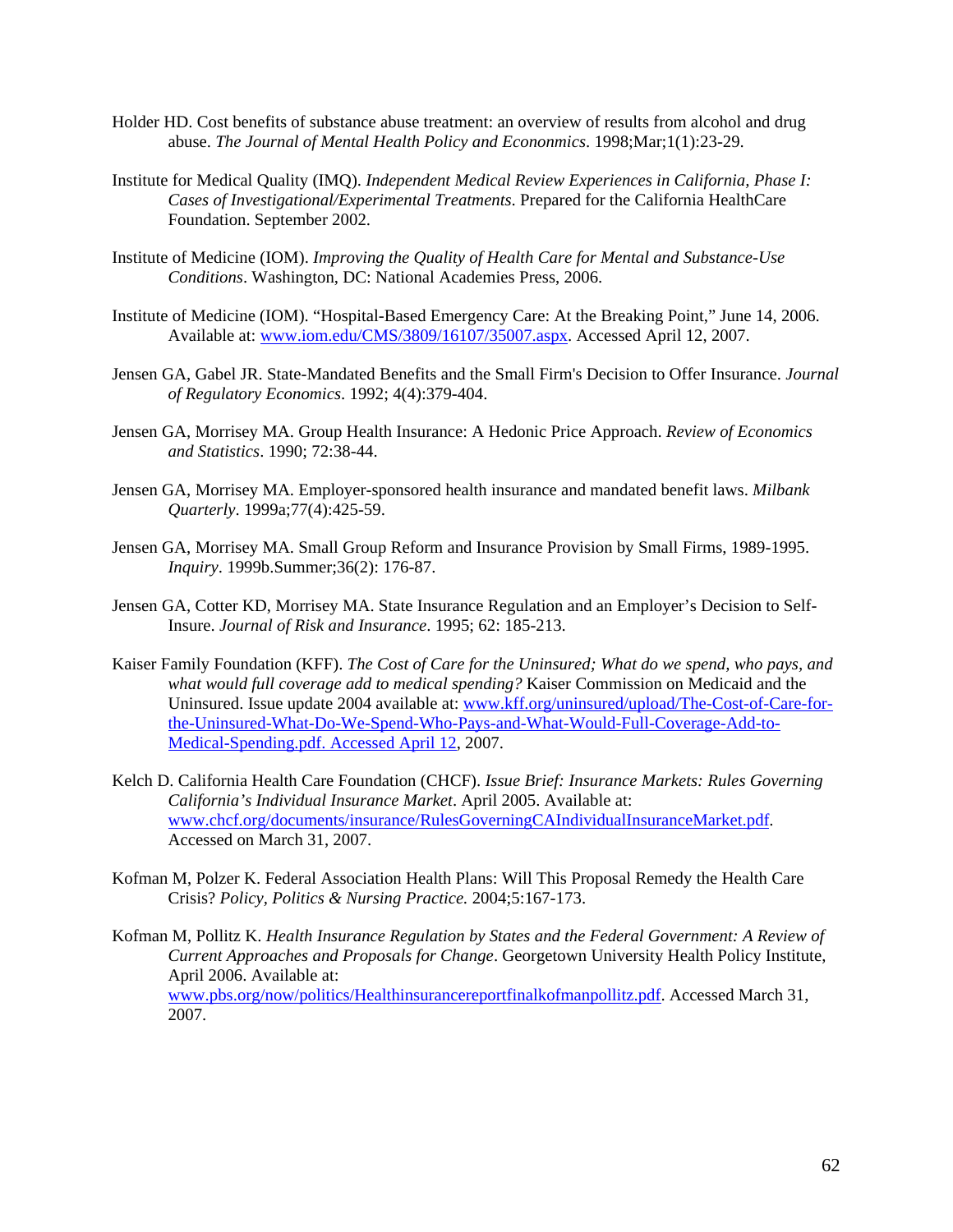- Kofman M, Polzer K. *California Health Care Foundation (CHCF) Issue Brief: What Would Association Health Plans Mean for California?* January 2004. Brief available at: www.chcf.org/documents/insurance/AHPIssueBrief.pdf. Full report available at: www.chcf.org/documents/insurance/AHPFullReport.pdf. Accessed March 29, 2007.
- Kofman M, Lucia K, Bangit E, Pollitz K**.** Association Health Plans: What's All the Fuss About? *Health Affairs (Millwood).* 2006*;*25:1591–1602.
- Kofman M, Lucia K, Bangit E. *Insurance Markets: Group Purchasing Arrangements: Implications of MEWAs*. July 2003a. Available at: www.chcf.org/documents/insurance/HIMUbriefMEWAs.pdf. Accessed on April 7, 2007.
- Kofman M, Lucia K, Bangit E. *Insurance Markets: Proliferation of Phony Health Insurance: States and the Federal Government Respond*. Fall, 2003b. BNA Plus (2003).
- LaPierre T, Conover C, Henderson JW, Seward JA, Taylor BA. *Estimating the Impact of State Health Insurance Mandates on Premium Costs in the Individual Market Using the Community Tracking Survey*. University of Kansas. Unpublished manuscript. April 8, 2007.
- The Lewin Group. *The Impact of the Health Insurance Marketplace Modernization and Affordability Act, S. 1955 on the Small Group Insurance Markets in Community Rated States*. Prepared for: Coalition to Protect Access to Affordable Health Insurance. May 3, 2006*.*
- Maryland Health Care Commission. *Annual Mandated Health Insurance Services Evaluation*; January 19, 2006.
- Miller RD. Estimating the Compensating Differential for Employer-Provided Health Insurance. *International Journal of Health Care Finance and Economics.* March 2004;4(1): 27-41.
- Moffit, RE. The Health Care Choice Act: Eliminating Barriers to Personal Freedom and Market Competition. Available at www.heritage.org/research/healthcare/wm1164.cfm. Accessed March 28, 2007.
- Newhouse JP and the Insurance Experiment Group. *Free for All? Lessons from the RAND Health Insurance Experiment*. Cambridge, MA: Harvard University Press; 1993.
- Oliver, T, Dowell, E. Interest Groups and Health Reform: Lessons from California. *Health Affairs.*1994: (Spring) 123-141.
- Pacific Research Insitute (PRI). *What States Can Do to Reform Health Care: A Free-Market Primer.*  Pacific Research Institute. July 20, 2006. Available at: www.pacificresearch.org/pub/sab/health/2006/ Accessed March 26, 2007.
- Pauly MV, Hoff JS. *Responsible Tax Credits for Health Insurance*. The AEI Press, Washington, DC; 2002.
- Pauly MV. The Realities of the Growth in Medical Spending. Chapter 3 pp.33-35. In: Atlas SW, ed. *Power to the Patient: Selected Health Care Issues and Policy Solutions*. Hoover Institution Press, Stanford, CA; 2005.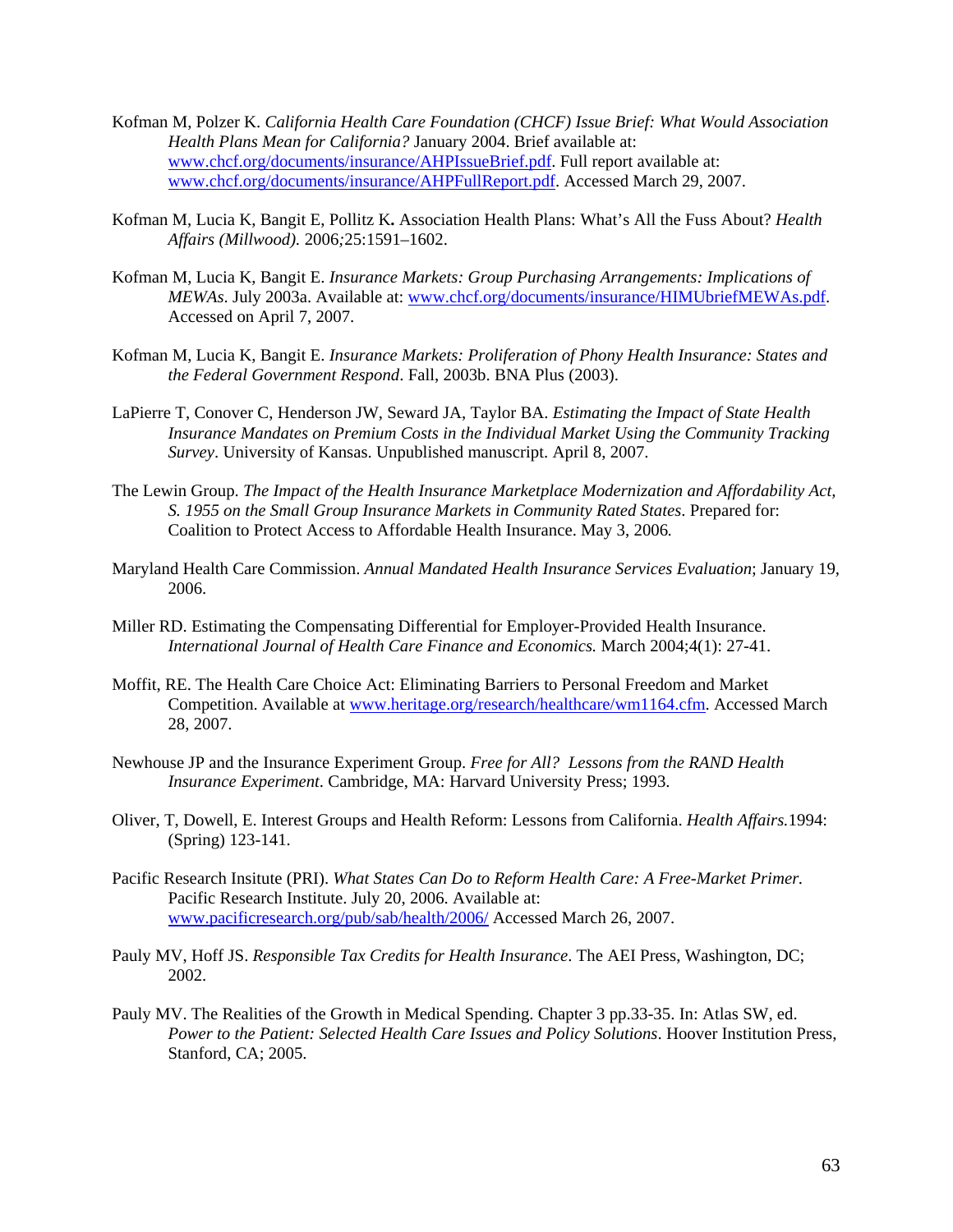- Pollitz KA, Bangit E, Lucia K, Libster J, Kofman M. *Consumer's Guide to Getting and Keeping Health Insurance in California*. Georgetown University Health Policy Institute. January 2006. Available t www.healthinsuranceinfo.net. Accessed on April 16, 2006.
- Roth D. California Health Care Foundation (CHCF) Issue Brief. *Insurance Markets: Rules Governing California's Small Group Insurance Market*. June 2003. Available at: www.chcf.org/documents/insurance/HIMUSmallGroupRules.pdf. Accessed on March 31, 2007.
- Roth D, Kelch D. *Making Sense of Managed Care Regulation in California*. California Health Care Foundation (CHCF) Report. November 2001. Available at: www.chcf.org/documents/insurance/MakingSenseManagedCareRegulation.pdf. Accessed March 31, 2007.
- Seward JA, Conover CJ, Henderson JW, Taylor BA, Sloan FA. State Regulations, the Uninsured, and Public, Private and Group Health Insurance Coverage. Baylor University. Unpublished manuscript, April 8, 2007.
- Shapiro MF, Ware JE Jr, Sherbourne CD. Effects of cost sharing on seeking care for serious and minor symptoms. Results of a randomized controlled trial. *Annals of Internal Medicine*. 1986 Feb;104(2):246-51.
- Sloan FA, Conover CJ. Effects of State Reforms on Health Insurance Coverage of Adults. *Inquiry*. 1998; 35(3): 280-293.
- Sloan FA, Conover CJ, Hall MA. State Strategies to Reduce the Growing Numbers of People Without Health Insurance. *Regulation (The CATO Review of Business and Government).* 1999; 22(3).
- Summers LH. Some Simple Economics of Mandated Benefits. In: *The American Economic Review, Papers and Proceedings of the Hundred and First Annual Meeting of the American Economic Association*. 1989; 79(2): 177-183.
- U.S. Department of Labor (DOL). Employee Benefits Security Administration Fact Sheet: *MEWA Enforcement*; January 2007. Available at: http://www.dol.gov/ebsa/newsroom/fsMEWAenforcement.html. Accessed April 16, 2007.
- U.S. General Accounting Office (GAO). *Employee Benefits: States Need Labor's Help Regulating Multiple Employer Welfare Arrangements*. March 10, 1992. Available at archive.gao.gov/t2pbat6/146055.pdf. Accessed on April 16, 2007.
- U.S. General Accounting Office (GAO). *Report to Congressional Requester. Private Health Insurance: Federal and State Requirements Affecting Coverage Offered by Small Businesses*. September 2003. Available at: www.gao.gov/new.items/d031133.pdf. Accessed on March 31, 2007.
- U.S. General Accounting Office (GAO). Report to Congressional Requester. *Private Health Insurance: Employers and Individuals Are Vulnerable to Unauthorized or Bogus Entities Selling Coverage*. February 2004. Available at: www.gao.gov/new.items/d04312.pdf. Accessed March 28, 2007.
- Westerfield DL. *Insuring the Uninsured through Association Health Plans*. NCPA Policy Report No. 259. April 2003 Available at: www.ncpa.org/pub/st/st259. Accessed March 28, 2007.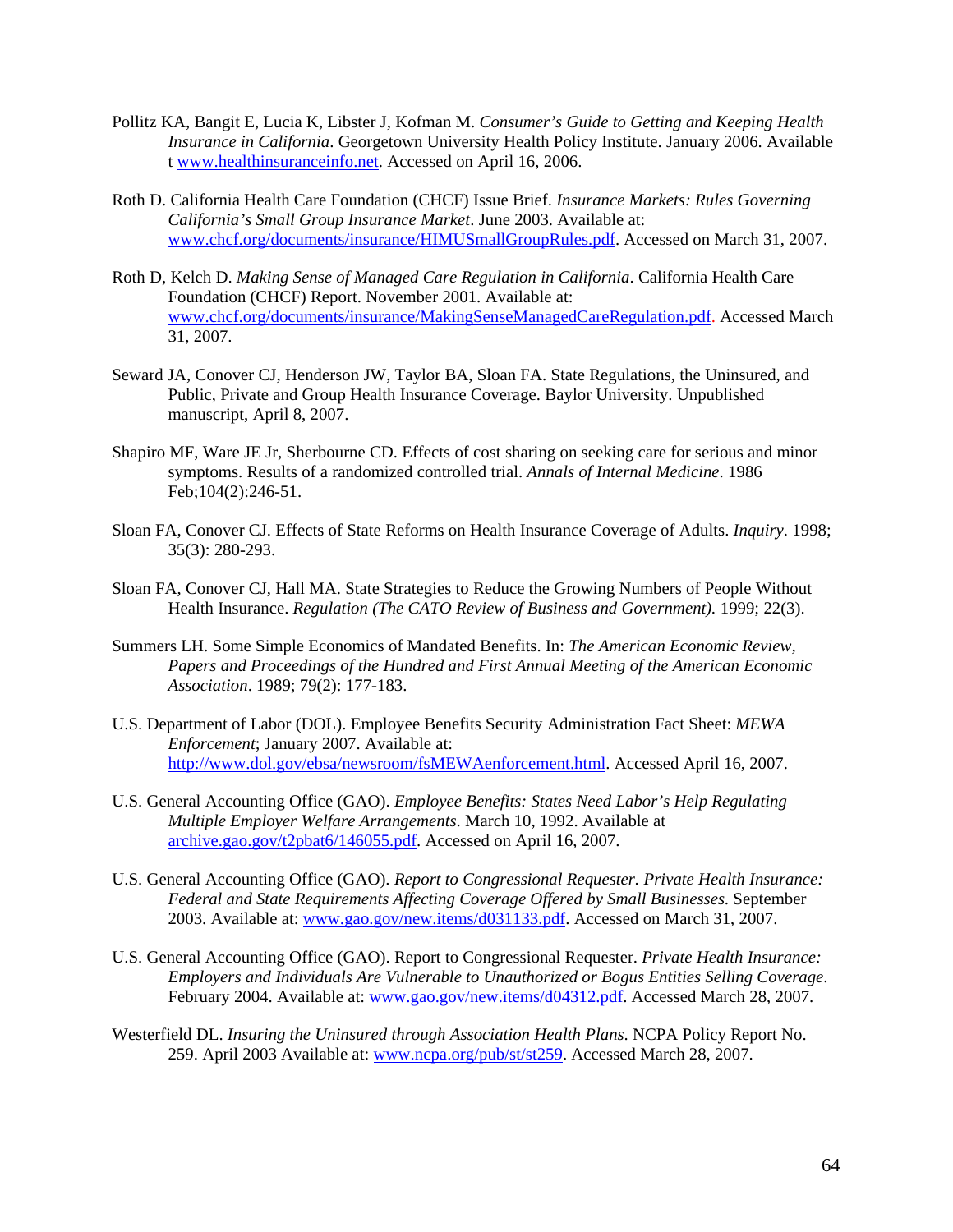Wong MD, Andersen R, Sherbourne CD, Hays RD, Shapiro MF. Effects of cost sharing on care seeking and health status: results from the Medical Outcomes Study. *American Journal of Public Health*. 2001;Nov;91(11):1889-94.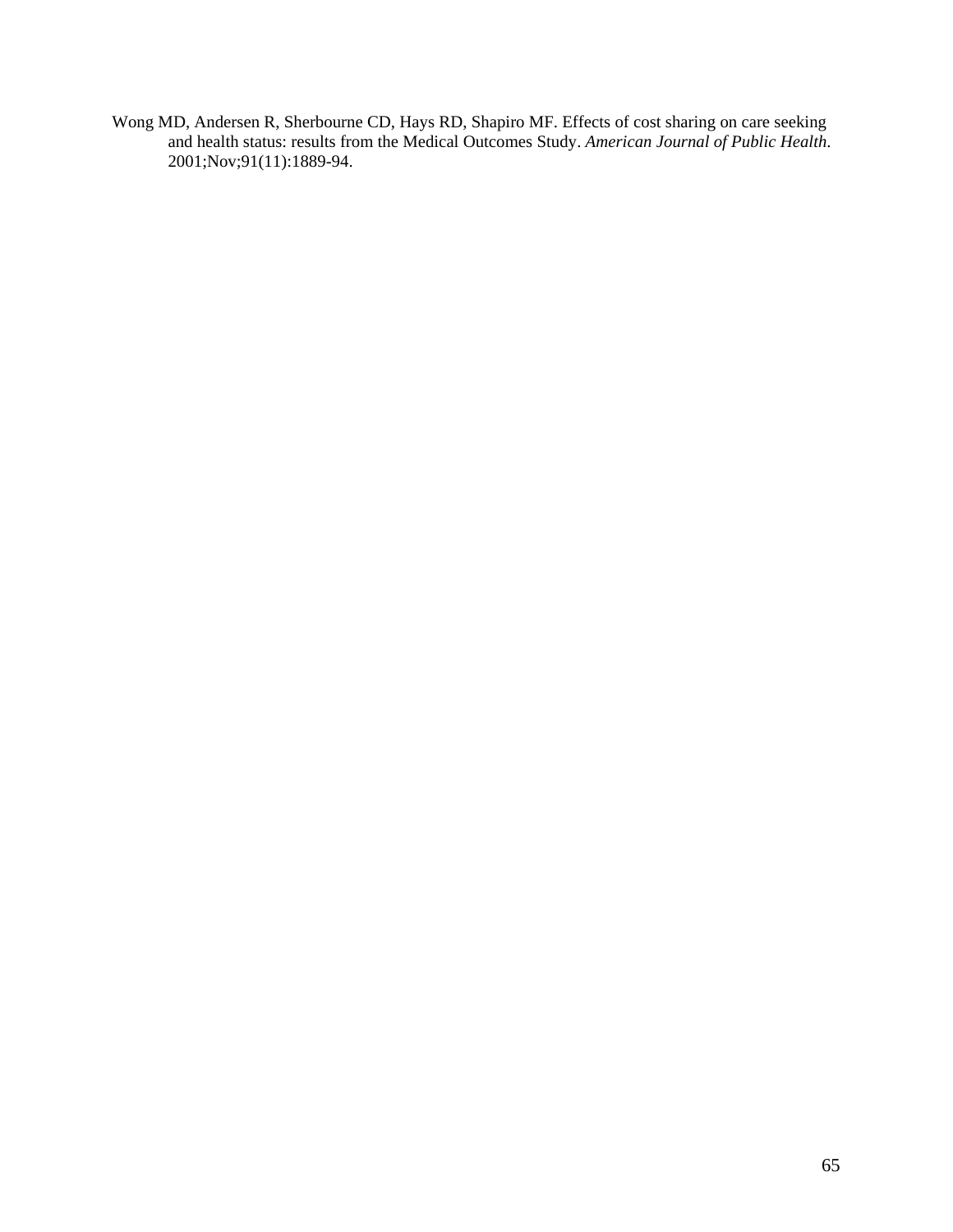#### **CALIFORNIA HEALTH BENEFITS REVIEW PROGRAM COMMITTEES AND STAFF**

A group of faculty and staff undertakes most of the analysis that informs reports by the California Health Benefits Review Program (CHBRP). The CHBRP **Faculty Task Force** comprises rotating representatives from six University of California (UC) campuses and three private universities in California. In addition to these representatives, there are other ongoing contributors to CHBRP from UC. This larger group provides advice to the CHBRP staff on the overall administration of the program and conducts much of the analysis. The CHBRP **staff** coordinates the efforts of the Faculty Task Force, works with Task Force members in preparing parts of the analysis, and coordinates all external communications, including those with the California Legislature. The level of involvement of members of the CHBRP Faculty Task Force and staff varies on each report, with individual participants more closely involved in the preparation of some reports and less involved in others.

As required by the CHBRP authorizing legislation, UC contracts with a certified actuary, Milliman Inc. (Milliman), to assist in assessing the financial impact of each benefit mandate bill. Milliman also helped with the initial development of CHBRP methods for assessing that impact.

The **National Advisory Council** provides expert reviews of draft analyses and offers general guidance on the program to CHBRP staff and the Faculty Task Force. CHBRP is grateful for the valuable assistance and thoughtful critiques provided by the members of the National Advisory Council. However, the Council does not necessarily approve or disapprove of or endorse this report. CHBRP assumes full responsibility for the report and the accuracy of its contents.

#### **Faculty Task Force**

**Helen Halpin, PhD,** *Vice Chair for Public Health Impacts*, University of California, Berkeley **Gerald Kominski, PhD,** *Vice Chair for Financial Impacts*, University of California, Los Angeles **Ed Yelin, PhD,** *Vice Chair for Medical Effectiveness,* University of California, San Francisco **Wayne S. Dysinger, MD, MPH,** Loma Linda University Medical Center **Susan Ettner, PhD,** University of California, Los Angeles **Theodore Ganiats, MD,** University of California, San Diego **Sheldon Greenfield, MD,** University of California, Irvine **Richard Kravitz, MD,** University of California, Davis **Thomas MaCurdy, PhD,** Stanford University **Thomas Valente, PhD,** University of Southern California

#### **Other Contributors**

**Wade Aubry, MD,** University of California, San Francisco **Nicole Bellows, MHSA, PhD,** University of California, Berkeley **Meghan Cameron, MPH,** University of California, Los Angeles **Janet Coffman, MPP, PhD,** University of California, San Francisco Patricia Franks, BA, University of California, San Francisco **Zoe Harris, BA, MPH,** University of California, Berkeley **Harold Luft, PhD,** University of California, San Francisco **Stephen McCurdy, MD, MPH**, University of California, Davis **Sara McMenamin, PhD,** University of California, Berkeley **Ying-Ying Meng, DrPh,** University of California, Los Angeles **Nadereh Pourat, PhD,** University of California, Los Angeles **Dominique Ritley, MPH,** University of California, Davis